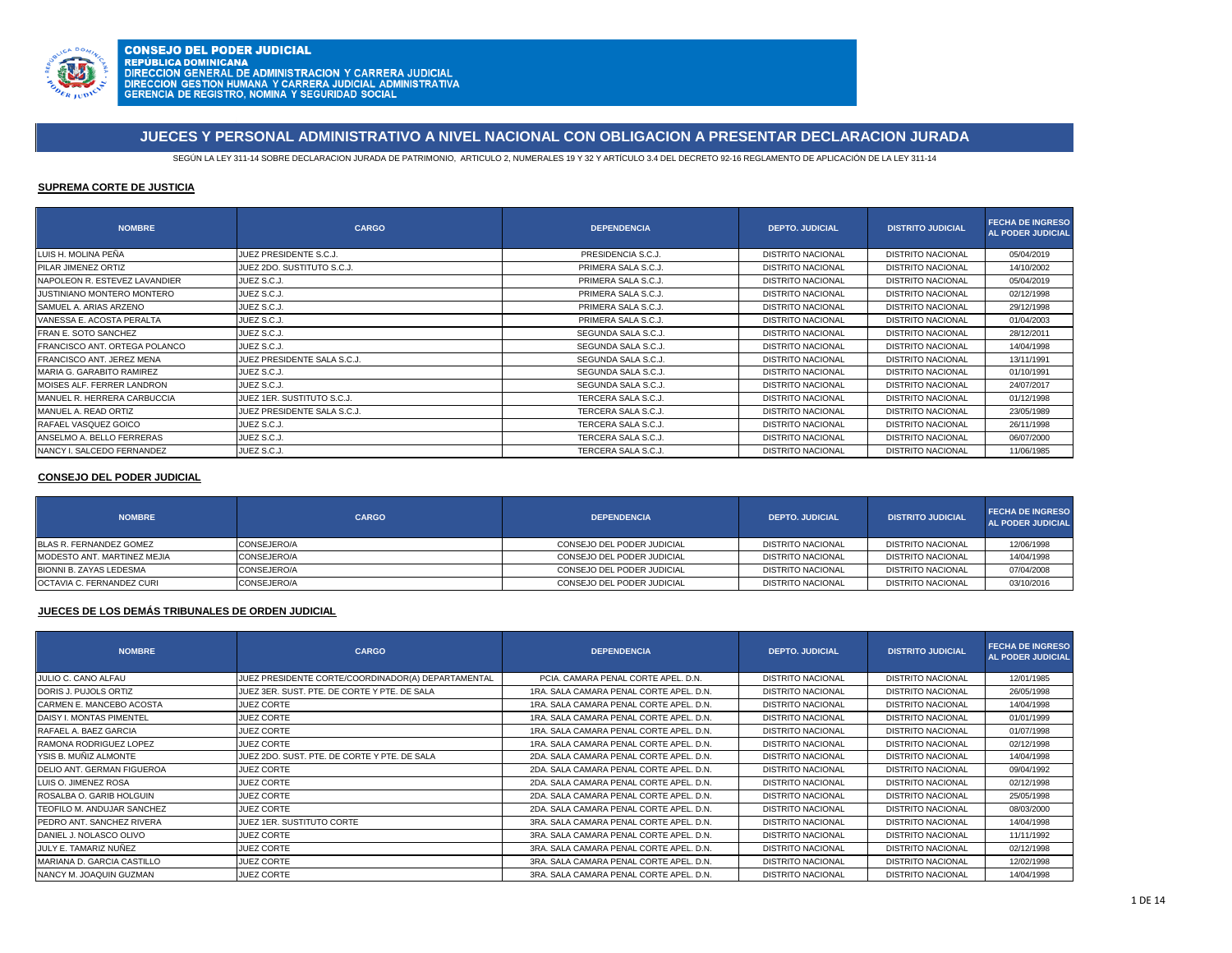| <b>NOMBRE</b>                    | <b>CARGO</b>                                                    | <b>DEPENDENCIA</b>                                | <b>DEPTO. JUDICIAL</b>   | <b>DISTRITO JUDICIAL</b> | <b>FECHA DE INGRESO</b><br><b>AL PODER JUDICIAL</b> |
|----------------------------------|-----------------------------------------------------------------|---------------------------------------------------|--------------------------|--------------------------|-----------------------------------------------------|
| EDYNSON FCO. ALARCON POLANCO     | JUEZ PRESIDENTE CORTE                                           | PCIA, CAMARA CIVIL CORTE APEL, D.N.               | <b>DISTRITO NACIONAL</b> | DISTRITO NACIONAL        | 01/08/1998                                          |
| MARILYN M. MUSA VALERIO          | JUEZ 1ER. SUST. CORTE Y PTE. SALA                               | 1RA. SALA CAMARA CIVIL CORTE APEL. D.N.           | DISTRITO NACIONAL        | <b>DISTRITO NACIONAL</b> | 02/12/1998                                          |
| ILEANA G. PEREZ GARCIA           | JUEZ CORTE                                                      | 1RA. SALA CAMARA CIVIL CORTE APEL. D.N.           | <b>DISTRITO NACIONAL</b> | DISTRITO NACIONAL        | 03/08/1998                                          |
| MIGUELINA UREÑA NUÑEZ            | <b>JUEZ CORTE</b>                                               | 1RA. SALA CAMARA CIVIL CORTE APEL. D.N            | <b>DISTRITO NACIONAL</b> | <b>DISTRITO NACIONAL</b> | 21/09/1998                                          |
| JOSE R. FERREIRA JIMENO          | <b>JUEZ CORTE</b>                                               | 1RA. SALA CAMARA CIVIL CORTE APEL. D.N.           | <b>DISTRITO NACIONAL</b> | <b>DISTRITO NACIONAL</b> | 01/09/2006                                          |
| DANILO CARABALLO NUÑEZ           | <b>JUEZ CORTE</b>                                               | 1RA. SALA CAMARA CIVIL CORTE APEL. D.N.           | <b>DISTRITO NACIONAL</b> | <b>DISTRITO NACIONAL</b> | 04/02/2005                                          |
| MATIAS M. DEL ROSARIO ROMERO     | JUEZ 2DO. SUST. PTE. DE CORTE Y PTE. DE SALA                    | 2DA. SALA CAMARA CIVIL CORTE APEL. D.N.           | DISTRITO NACIONAL        | <b>DISTRITO NACIONAL</b> | 25/05/1998                                          |
| YNES ALT. DE PEÑA VENTURA        | <b>JUEZ CORTE</b>                                               | 2DA. SALA CAMARA CIVIL CORTE APEL. D.N.           | <b>DISTRITO NACIONAL</b> | DISTRITO NACIONAL        | 14/10/2002                                          |
| EUNICE A. MINAYA PEREZ           | <b>JUEZ CORTE</b>                                               | 2DA. SALA CAMARA CIVIL CORTE APEL. D.N            | <b>DISTRITO NACIONAL</b> | <b>DISTRITO NACIONAL</b> | 30/11/2004                                          |
| PRICILA MARTINEZ TINEO           | JUEZ CORTE                                                      | 2DA. SALA CAMARA CIVIL CORTE APEL. D.N.           | <b>DISTRITO NACIONAL</b> | <b>DISTRITO NACIONAL</b> | 02/04/2001                                          |
| JORGE L. REYES LARA              | <b>JUEZ CORTE</b>                                               | 2DA. SALA CAMARA CIVIL CORTE APEL. D.N.           | <b>DISTRITO NACIONAL</b> | <b>DISTRITO NACIONAL</b> | 30/11/2004                                          |
| MARITZA E. CAPELLAN ARAUJO       | JUEZ PRESIDENTE SALA CORTE                                      | 3RA. SALA CAMARA CIVIL CORTE APEL. D.N.           | DISTRITO NACIONAL        | <b>DISTRITO NACIONAL</b> | 01/02/2001                                          |
| YOKAURYS MORALES CASTILLO        | JUEZ CORTE                                                      | 3RA. SALA CAMARA CIVIL CORTE APEL. D.N.           | <b>DISTRITO NACIONAL</b> | DISTRITO NACIONAL        | 01/10/1999                                          |
| VICTOR ML. PEÑA FELIZ            | <b>JUEZ CORTE</b>                                               | 3RA, SALA CAMARA CIVIL CORTE APEL, D.N.           | <b>DISTRITO NACIONAL</b> | <b>DISTRITO NACIONAL</b> | 01/02/2001                                          |
| HONORIO ANT. SUZAÑA              | <b>JUEZ CORTE</b>                                               | 3RA. SALA CAMARA CIVIL CORTE APEL. D.N.           | <b>DISTRITO NACIONAL</b> | <b>DISTRITO NACIONAL</b> | 01/02/2001                                          |
| KATTY A. SOLER BAEZ              | <b>JUEZ CORTE</b>                                               | 3RA. SALA CAMARA CIVIL CORTE APEL. D.N.           | <b>DISTRITO NACIONAL</b> | <b>DISTRITO NACIONAL</b> | 01/07/1999                                          |
| JULIO C. REYES JOSE              | JUEZ PRESIDENTE CORTE                                           | PCIA. CORTE DE TRABAJO D.N.                       | DISTRITO NACIONAL        | <b>DISTRITO NACIONAL</b> | 26/11/1998                                          |
| WENDY S. MARTINEZ MEJIA          | JUEZ 1ER. SUST. PTE. DE CORTE Y PTE. DE SALA                    | 1RA. SALA CORTE DE TRABAJO D.N.                   | <b>DISTRITO NACIONAL</b> | DISTRITO NACIONAL        | 01/12/1993                                          |
| FELIX M. REYES VALDEZ            | JUEZ 1ER. SUSTITUTO CORTE                                       | 1RA. SALA CORTE DE TRABAJO D.N.                   | <b>DISTRITO NACIONAL</b> | <b>DISTRITO NACIONAL</b> | 04/02/1999                                          |
| GREGORIO ANT. RIVAS ESPAILLAT    | JUEZ 2DO. SUSTITUTO CORTE                                       | 1RA. SALA CORTE DE TRABAJO D.N.                   | <b>DISTRITO NACIONAL</b> | <b>DISTRITO NACIONAL</b> | 12/06/1998                                          |
| CECILIA I. BADIA ROSARIO         | <b>JUEZ CORTE</b>                                               | 1RA. SALA CORTE DE TRABAJO D.N.                   | <b>DISTRITO NACIONAL</b> | <b>DISTRITO NACIONAL</b> | 01/10/1999                                          |
| JENY DEL C. RODRIGUEZ LORA       | JUEZ CORTE                                                      | 1RA. SALA CORTE DE TRABAJO D.N.                   | DISTRITO NACIONAL        | <b>DISTRITO NACIONAL</b> | 01/09/2006                                          |
| JULIO A. BASTARDO ALMANZAR       | JUEZ 2DO. SUST. PTE. DE CORTE Y PTE. DE SALA                    | 2DA, SALA CORTE DE TRABAJO D.N.                   | <b>DISTRITO NACIONAL</b> | DISTRITO NACIONAL        | 04/02/1999                                          |
| RAFAEL L. CIPRIAN LORA           | JUEZ 1ER. SUSTITUTO CORTE                                       | 2DA. SALA CORTE DE TRABAJO D.N.                   | <b>DISTRITO NACIONAL</b> | <b>DISTRITO NACIONAL</b> | 22/10/1998                                          |
| SERGIO ANT. ORTEGA               | JUEZ 2DO. SUSTITUTO CORTE                                       | 2DA. SALA CORTE DE TRABAJO D.N.                   | <b>DISTRITO NACIONAL</b> | <b>DISTRITO NACIONAL</b> | 14/10/2002                                          |
| DILCIA M. ROSARIO ALMONTE        | JUEZ CORTE                                                      | 2DA. SALA CORTE DE TRABAJO D.N.                   | <b>DISTRITO NACIONAL</b> | <b>DISTRITO NACIONAL</b> | 01/10/2003                                          |
| NATHALIE NOVA SOTO               | JUEZ CORTE                                                      | 2DA. SALA CORTE DE TRABAJO D.N.                   | DISTRITO NACIONAL        | <b>DISTRITO NACIONAL</b> | 19/10/2009                                          |
| FRANCISCO ANT. PEREZ LORA        | JUEZ PRESIDENTE CORTE                                           | CORTE DE APEL. N.N.A. D.N                         | <b>DISTRITO NACIONAL</b> | <b>DISTRITO NACIONAL</b> | 01/08/1998                                          |
| JUDHIT A. CONTRERAS ESMURDOC     | <b>JUEZ CORTE</b>                                               | CORTE DE APEL, N.N.A. D.N.                        | <b>DISTRITO NACIONAL</b> | <b>DISTRITO NACIONAL</b> | 01/07/1988                                          |
| ADALGISA ALT. CASTILLO ABREU     | <b>JUEZ CORTE</b>                                               | CORTE DE APEL. N.N.A. D.N.                        | <b>DISTRITO NACIONAL</b> | <b>DISTRITO NACIONAL</b> | 01/08/1998                                          |
| ANTONIA J. GRULLON BLANDINO      | <b>JUEZ CORTE</b>                                               | CORTE DE APEL. N.N.A. D.N.                        | <b>DISTRITO NACIONAL</b> | <b>DISTRITO NACIONAL</b> | 01/05/1999                                          |
| DIOMEDE Y. VILLALONA GUERRERO    | JUEZ PRESIDENTE CORTE                                           | PCIA. TRIBUNAL SUPERIOR ADMINISTRATIVO            | DISTRITO NACIONAL        | DISTRITO NACIONAL        | 28/05/1998                                          |
| ROMAN A. BERROA HICIANO          | JUEZ PRESIDENTE SALA CORTE                                      | 1RA, SALA TRIBUNAL SUPERIOR ADMINISTRATIVO        | <b>DISTRITO NACIONAL</b> | <b>DISTRITO NACIONAL</b> | 01/04/2003                                          |
| URSULA J. CARRASCO MARQUEZ       | <b>JUEZ CORTE</b>                                               | 1RA. SALA TRIBUNAL SUPERIOR ADMINISTRATIVO        | <b>DISTRITO NACIONAL</b> | <b>DISTRITO NACIONAL</b> | 01/02/2001                                          |
| MERY L. COLLADO TACTUK           | JUEZ CORTE                                                      | 1RA. SALA TRIBUNAL SUPERIOR ADMINISTRATIVO        | <b>DISTRITO NACIONAL</b> | <b>DISTRITO NACIONAL</b> | 01/02/2001                                          |
| ANTONIO O. SANCHEZ MEJIA         | JUEZ PRESIDENTE SALA CORTE                                      | 2DA. SALA TRIBUNAL SUPERIOR ADMINISTRATIVO        | <b>DISTRITO NACIONAL</b> | <b>DISTRITO NACIONAL</b> | 17/09/1997                                          |
| ALINA MORA ARIAS                 | JUEZ CORTE                                                      | 2DA. SALA TRIBUNAL SUPERIOR ADMINISTRATIVO        | DISTRITO NACIONAL        | <b>DISTRITO NACIONAL</b> | 16/06/1999                                          |
| LUISA N. CANAAN POLANCO          | JUEZ PRESIDENTE SALA CORTE                                      | 3RA. SALA TRIBUNAL SUPERIOR ADMINISTRATIVO        | <b>DISTRITO NACIONAL</b> | <b>DISTRITO NACIONAL</b> | 11/11/1992                                          |
| FRANKLIN E. CONCEPCION ACOSTA    | <b>JUEZ CORTE</b>                                               | 3RA. SALA TRIBUNAL SUPERIOR ADMINISTRATIVO        | <b>DISTRITO NACIONAL</b> | <b>DISTRITO NACIONAL</b> | 01/02/1999                                          |
| CLAUDIA M. PEÑA PEÑA             | JUEZ CORTE                                                      | 3RA. SALA TRIBUNAL SUPERIOR ADMINISTRATIVO        | <b>DISTRITO NACIONAL</b> | <b>DISTRITO NACIONAL</b> | 01/07/1998                                          |
| GUILLERMINA ALT. MARIZAN SANTANA | JUEZ PRESIDENTE CORTE                                           | TRIBUNAL SUPERIOR DE TIERRAS DPTO. CENTRAL        | <b>DISTRITO NACIONAL</b> | <b>DISTRITO NACIONAL</b> | 04/09/1997                                          |
| SONIA M. PERDOMO RODRIGUEZ       | JUEZ CORTE                                                      | 1RA. SALA TRIB. SUPERIOR DE TIERRAS DPTO. CENTRAL | DISTRITO NACIONAL        | DISTRITO NACIONAL        | 19/11/1992                                          |
| ANA M. MENDEZ CABRERA            | JUEZ CORTE                                                      | 1RA, SALA TRIB, SUPERIOR DE TIERRAS DPTO, CENTRAL | <b>DISTRITO NACIONAL</b> | <b>DISTRITO NACIONAL</b> | 01/09/2006                                          |
| MERCEDES PERALTA CUEVAS          | JUEZ 2DO. SUST. PTE. DE CORTE Y PTE. DE SALA                    | 2DA. SALA TRIB. SUPERIOR DE TIERRAS DPTO. CENTRAI | <b>DISTRITO NACIONAL</b> | <b>DISTRITO NACIONAL</b> | 22/10/1998                                          |
| ADELA TORRES DE LA CRUZ DE NUÑEZ | JUEZ CORTE                                                      | 2DA. SALA TRIB. SUPERIOR DE TIERRAS DPTO. CENTRAI | <b>DISTRITO NACIONAL</b> | <b>DISTRITO NACIONAL</b> | 12/08/1998                                          |
| JUAN D. MENDEZ QUEZADA           | <b>JUEZ CORTE</b>                                               | 2DA, SALA TRIB, SUPERIOR DE TIERRAS DPTO, CENTRAL | <b>DISTRITO NACIONAL</b> | <b>DISTRITO NACIONAL</b> | 17/11/1998                                          |
| LUSNELDA SOLIS TAVERAS           | JUEZ 3ER. SUST. PTE. DE CORTE Y PTE. DE SALA                    | 3RA, SALA TRIB, SUPERIOR DE TIERRAS DPTO, CENTRAL | DISTRITO NACIONAL        | <b>DISTRITO NACIONAL</b> | 03/07/1984                                          |
| YOALDO HERNANDEZ PERERA          | <b>JUEZ CORTE</b>                                               | 3RA, SALA TRIB, SUPERIOR DE TIERRAS DPTO, CENTRAL | <b>DISTRITO NACIONAL</b> | <b>DISTRITO NACIONAL</b> | 01/08/2002                                          |
| ROSANNA I. VASQUEZ FEBRILLET     | <b>JUEZ CORTE</b>                                               | 3RA. SALA TRIB. SUPERIOR DE TIERRAS DPTO. CENTRAI | <b>DISTRITO NACIONAL</b> | <b>DISTRITO NACIONAL</b> | 01/04/1996                                          |
| INGRID S. FERNANDEZ MENDEZ       | JUEZ PRESIDENTE 1RA. INSTANCIA                                  | PCIA. CAMARA PENAL JDO. 1RA. INST. D.N.           | <b>DISTRITO NACIONAL</b> | <b>DISTRITO NACIONAL</b> | 01/07/1999                                          |
| <b>EVELYN RODRIGUEZ</b>          | JUEZ 1RA. INSTANCIA                                             | PCIA. CAMARA PENAL JDO. 1RA. INST. D.N.           | <b>DISTRITO NACIONAL</b> | DISTRITO NACIONAL        | 01/11/2011                                          |
| MISAEL I. SANCHEZ DEL VILLAR     | JUEZ DE PAZ ITINERANTE                                          | PCIA. CAMARA PENAL JDO. 1RA. INST. D.N.           | DISTRITO NACIONAL        | <b>DISTRITO NACIONAL</b> | 11/12/2006                                          |
| CLARA L. ALMONTE GOMEZ           | JUEZ 1ER. SUST. PTE. JDO. 1ERA. INSTANCIA                       | 2DA, SALA CAMARA PENAL JDO, 1RA, INST, D.N.       | DISTRITO NACIONAL        | DISTRITO NACIONAL        | 06/07/1998                                          |
| FRANNY ML. GONZALEZ CASTILLO     | JUEZ 1RA. INSTANCIA                                             | 4TA. SALA CAMARA PENAL JDO. 1RA.INST. D.N.        | <b>DISTRITO NACIONAL</b> | <b>DISTRITO NACIONAL</b> | 01/05/2001                                          |
| DIANA P. MORENO RODRIGUEZ        | JUEZ 1RA. INSTANCIA                                             | 8VA. SALA CAMARA PENAL JDO. 1RA. INST. D.N.       | DISTRITO NACIONAL        | <b>DISTRITO NACIONAL</b> | 09/02/2006                                          |
| VLADIMIR M. ROSARIO GARCIA       | JUEZ 1RA. INSTANCIA                                             | 9NA. SALA CAMARA PENAL JDO. 1RA. INST. D.N.       | DISTRITO NACIONAL        | <b>DISTRITO NACIONAL</b> | 07/02/2005                                          |
| ESMIRNA G. MENDEZ ALVAREZ        | JUEZ PRESIDENTE TRIBUNAL COLEGIADO                              | 1ER. TRIBUNAL COL. C/P JDO. 1RA. INST. D.N.       | <b>DISTRITO NACIONAL</b> | DISTRITO NACIONAL        | 02/08/1999                                          |
| TANIA H. YUNES SANCHEZ           | JUEZ SUST. PTE. COLEGIADO                                       | 1ER. TRIBUNAL COL. C/P JDO. 1RA. INST. D.N.       | <b>DISTRITO NACIONAL</b> | <b>DISTRITO NACIONAL</b> | 01/09/2000                                          |
| JISSEL Y. NARANJO TEJADA         | JUEZ 1RA. INSTANCIA                                             | 1ER. TRIBUNAL COL. C/P JDO. 1RA. INST. D.N.       | <b>DISTRITO NACIONAL</b> | DISTRITO NACIONAL        | 01/03/2011                                          |
| CLARA S. CASTILLO CASTILLO       | JUEZ 1RA. INSTANCIA                                             | 2DO. TRIBUNAL COL. C/P JDO. 1RA. INST. D.N.       | <b>DISTRITO NACIONAL</b> | <b>DISTRITO NACIONAL</b> | 01/06/2010                                          |
| ARLIN B. VENTURA JIMENEZ         | JUEZ PRESIDENTE TRIBUNAL COLEGIADO<br>JUEZ SUST. PTE. COLEGIADO | 3ER. TRIBUNAL COL. C/P JDO. 1RA .INST. D.N.       | <b>DISTRITO NACIONAL</b> | DISTRITO NACIONAL        | 01/03/2005                                          |
| MILAGROS M. RAMIREZ CABRERA      |                                                                 | 3ER. TRIBUNAL COL. C/P JDO. 1RA .INST. D.N.       | DISTRITO NACIONAL        | <b>DISTRITO NACIONAL</b> | 16/06/2003                                          |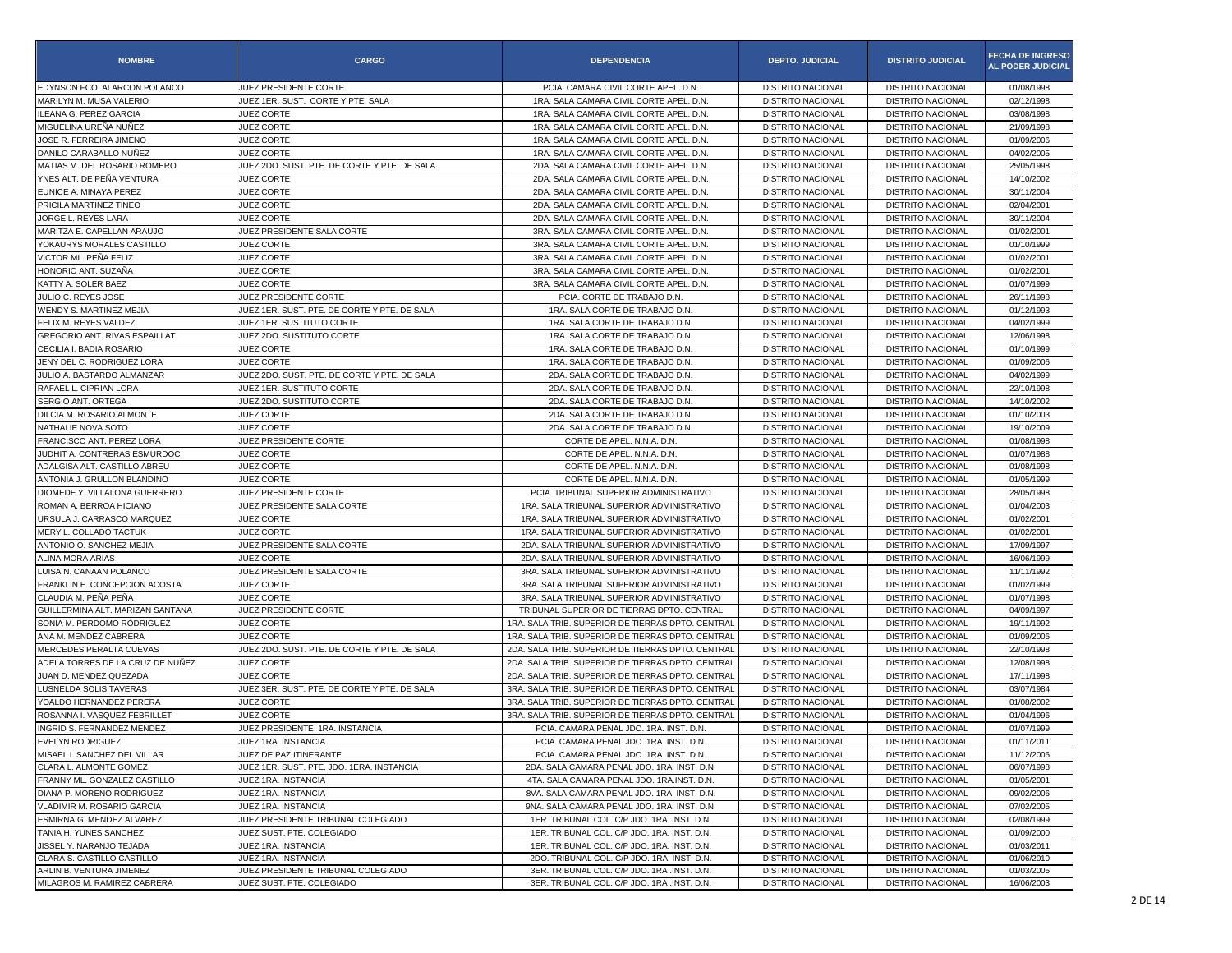| <b>NOMBRE</b>                                              | <b>CARGO</b>                                                          | <b>DEPENDENCIA</b>                            | <b>DEPTO. JUDICIAL</b>   | <b>DISTRITO JUDICIAL</b>       | <b>FECHA DE INGRESO</b><br><b>AL PODER JUDICIAL</b> |
|------------------------------------------------------------|-----------------------------------------------------------------------|-----------------------------------------------|--------------------------|--------------------------------|-----------------------------------------------------|
| <b>LETICIA MARTINEZ NOBOA</b>                              | JUEZ 1RA. INSTANCIA                                                   | 3ER. TRIBUNAL COL. C/P JDO. 1RA .INST. D.N.   | <b>DISTRITO NACIONAL</b> | <b>DISTRITO NACIONAL</b>       | 06/10/2005                                          |
| KEILA S. PEREZ SANTANA                                     | JUEZ PRESIDENTE TRIBUNAL COLEGIADO                                    | 4TO. TRIBUNAL COL. C/P JDO. 1RA. INST. D.N.   | <b>DISTRITO NACIONAL</b> | <b>DISTRITO NACIONAL</b>       | 01/04/1998                                          |
| ELIAS SANTINI PERERA                                       | JUEZ SUST. PTE. COLEGIADO                                             | 4TO. TRIBUNAL COL. C/P JDO. 1RA. INST. D.N.   | <b>DISTRITO NACIONAL</b> | <b>DISTRITO NACIONAL</b>       | 14/12/1998                                          |
| ARISLEIDA MENDEZ BATISTA                                   | JUEZ 1RA. INSTANCIA                                                   | 4TO. TRIBUNAL COL. C/P JDO. 1RA. INST. D.N.   | <b>DISTRITO NACIONAL</b> | <b>DISTRITO NACIONAL</b>       | 19/10/2009                                          |
| ELIZABETH E. RODRIGUEZ ESPINAL                             | JUEZ PRESIDENTE TRIBUNAL COLEGIADO                                    | 1ER. TRIBUNAL COL. C/P JDO. 1RA. INST. S.D.   | SANTO DOMINGO            | SANTO DOMINGO                  | 04/02/2005                                          |
| JULIO A. AYBAR ORTIZ                                       | JUEZ SUST, PTE, COLEGIADO                                             | 1ER. TRIBUNAL COL. C/P JDO. 1RA. INST. S.D.   | SANTO DOMINGO            | SANTO DOMINGO                  | 01/12/2004                                          |
| KENYA S. ROMERO SEVERINO                                   | JUEZ COORDINADOR                                                      | OFIC. JUEZ COORD. JDO. DE LA INSTRUCCION D.N. | <b>DISTRITO NACIONAL</b> | DISTRITO NACIONAL              | 01/09/2006                                          |
| LISSA M. VERAS RIVAS                                       | JUEZ DE PAZ ITINERANTE                                                | OFIC. JUEZ COORD. JDO. DE LA INSTRUCCION D.N. | <b>DISTRITO NACIONAL</b> | <b>DISTRITO NACIONAL</b>       | 31/03/2017                                          |
| REYMUNDO ANT. MEJIA ZORRILLA                               | JUEZ DE LA INSTRUCCION                                                | 1ER. JDO. DE LA INSTRUCCION D.N.              | <b>DISTRITO NACIONAL</b> | <b>DISTRITO NACIONAL</b>       | 03/10/2016                                          |
| PATRICIA A. PADILLA ROSARIO                                | JUEZ DE LA INSTRUCCION                                                | 2DO. JDO. DE LA INSTRUCCION D.N.              | <b>DISTRITO NACIONAL</b> | <b>DISTRITO NACIONAL</b>       | 12/07/2004                                          |
| AMAURI M. MARTINEZ ABREU                                   | JUEZ DE LA INSTRUCCION                                                | 3ER. JDO. DE LA INSTRUCCION D.N.              | <b>DISTRITO NACIONAL</b> | <b>DISTRITO NACIONAL</b>       | 01/09/2011                                          |
| ALTAGRACIA MIGDALIA RAMIREZ DE LA CRUZ                     | JUEZ DE LA INSTRUCCION                                                | 4TO. JDO. DE LA INSTRUCCION D.N.              | <b>DISTRITO NACIONAL</b> | <b>DISTRITO NACIONAL</b>       | 09/02/2006                                          |
| ROSALMY N. GUERRERO RODRIGUEZ                              | JUEZ DE LA INSTRUCCION                                                | 5TO. JDO. DE LA INSTRUCCION D.N.              | <b>DISTRITO NACIONAL</b> | <b>DISTRITO NACIONAL</b>       | 03/10/2016                                          |
| YANIBET RIVAS MENDEZ                                       | JUEZ DE LA INSTRUCCION                                                | 6TO. JDO. DE LA INSTRUCCION D.N.              | <b>DISTRITO NACIONAL</b> | <b>DISTRITO NACIONAL</b>       | 01/10/2014                                          |
| DEIBY T. PEGUERO JIMENEZ                                   | JUEZ DE LA INSTRUCCION                                                | 7MO. JDO. DE LA INSTRUCCION D.N.              | <b>DISTRITO NACIONAL</b> | <b>DISTRITO NACIONAL</b>       | 16/07/2007                                          |
| RIGOBERTO SENA FERRERAS                                    | JUEZ DE LA INSTRUCCION                                                | 8VO. JDO. DE LA INSTRUCCION D.N.              | <b>DISTRITO NACIONAL</b> | <b>DISTRITO NACIONAL</b>       | 01/06/2010                                          |
| JUAN FCO. RODRIGUEZ CONSORO                                | JUEZ DE LA INSTRUCCION                                                | 9NO. JDO. DE LA INSTRUCCION D.N.              | <b>DISTRITO NACIONAL</b> | <b>DISTRITO NACIONAL</b>       | 01/03/2011                                          |
| SUINDA J. BRITO HERNANDEZ                                  | JUEZ DE LA INSTRUCCION                                                | 11VO. JDO. DE LA INSTRUCCION D.N.             | <b>DISTRITO NACIONAL</b> | <b>DISTRITO NACIONAL</b>       | 04/02/2005                                          |
| MIGUEL A. DIAZ VILLALONA                                   | JUEZ PRESIDENTE 1RA. INSTANCIA                                        | PCIA. CAMARA CIVIL JDO. 1RA. INST. D.N.       | <b>DISTRITO NACIONAL</b> | <b>DISTRITO NACIONAL</b>       | 19/10/2009                                          |
| JAROLYN E. ROSARIO LOPEZ                                   | JUEZ DE PAZ ITINERANTE                                                | PCIA. CAMARA CIVIL JDO. 1RA. INST. D.N.       | <b>DISTRITO NACIONAL</b> | <b>DISTRITO NACIONAL</b>       | 03/08/2009                                          |
| CAROLINA DE JS. ABREU CEPEDA                               | JUEZ DE PAZ ITINERANTE                                                | PCIA, CAMARA CIVIL JDO, 1RA, INST, D.N.       | <b>DISTRITO NACIONAL</b> | <b>DISTRITO NACIONAL</b>       | 03/10/2016                                          |
| LUIS B. CARRERAS MUÑOZ                                     | JUEZ 1RA. INSTANCIA                                                   | 1RA. SALA CAMARA CIVIL JDO. 1RA. INST. D.N.   | <b>DISTRITO NACIONAL</b> | <b>DISTRITO NACIONAL</b>       | 03/01/2007                                          |
| NIDIA V. JORGE TAVERAS                                     | JUEZ 1RA. INSTANCIA                                                   | 2DA. SALA CAMARA CIVIL JDO. 1RA. INST. D.N.   | <b>DISTRITO NACIONAL</b> | <b>DISTRITO NACIONAL</b>       | 01/05/2012                                          |
| ROSA E. FERMIN DIAZ                                        | JUEZ 1RA. INSTANCIA                                                   | 3RA. SALA CAMARA CIVIL JDO. 1RA. INST. D.N.   | <b>DISTRITO NACIONAL</b> | <b>DISTRITO NACIONAL</b>       | 27/05/2003                                          |
| RAQUEL ASTACIO MERCEDES                                    | JUEZ 1RA. INSTANCIA                                                   | 4TA. SALA CAMARA CIVIL JDO. 1RA. INST. D.N.   | <b>DISTRITO NACIONAL</b> | <b>DISTRITO NACIONAL</b>       | 03/10/2016                                          |
| ARGELIA SENCION SANTANA                                    | JUEZ 1RA. INSTANCIA                                                   | 5TA. SALA CAMARA CIVIL JDO. 1RA. INST. D.N.   | <b>DISTRITO NACIONAL</b> | <b>DISTRITO NACIONAL</b>       | 01/06/2010                                          |
| <b>SCARLET R. VARGAS ROSSIS</b>                            | JUEZ 1RA. INSTANCIA                                                   | 6TA. SALA CAMARA CIVIL JDO. 1RA. INST. D.N.   | <b>DISTRITO NACIONAL</b> | <b>DISTRITO NACIONAL</b>       | 04/09/2006                                          |
| PEDRO M. RAMIREZ SALCE                                     | JUEZ 2DO.SUST. PTE. JDO. 1ERA. INSTANCIA                              | 7MA. SALA CAMARA CIVIL JDO. 1RA. INST. D.N.   | <b>DISTRITO NACIONAL</b> |                                | 07/04/2008                                          |
|                                                            | JUEZ 1RA. INSTANCIA                                                   |                                               |                          | <b>DISTRITO NACIONAL</b>       |                                                     |
| LAURIS A. RAMIREZ MEDINA                                   |                                                                       | 8VA. SALA CAMARA CIVIL JDO. 1RA. INST. D.N.   | <b>DISTRITO NACIONAL</b> | <b>DISTRITO NACIONAL</b>       | 22/07/2008                                          |
| TANIA I. GOMEZ RODRIGUEZ<br>MARLENE ALT. GUERRERO DE JESUS | JUEZ 1RA. INSTANCIA                                                   | 9NA. SALA CAMARA CIVIL JDO. 1RA. INST. D.N.   | <b>DISTRITO NACIONAL</b> | <b>DISTRITO NACIONAL</b>       | 02/05/2006                                          |
|                                                            | JUEZ 1RA. INSTANCIA                                                   | 10MA. SALA CAMARA CIVIL JDO. 1RA. INST. D.N.  | <b>DISTRITO NACIONAL</b> | <b>DISTRITO NACIONAL</b>       | 12/02/1999                                          |
| JESSICA L. SUERO PERALTA                                   | JUEZ PRESIDENTE 1RA. INSTANCIA                                        | PCIA, JDO, DE TRABAJO D.N.                    | <b>DISTRITO NACIONAL</b> | <b>DISTRITO NACIONAL</b>       | 04/02/2005                                          |
| FATIMA S. VELOZ SUAREZ                                     | JUEZ DE PAZ ITINERANTE                                                | PCIA. JDO. DE TRABAJO D.N.                    | <b>DISTRITO NACIONAL</b> | <b>DISTRITO NACIONAL</b>       | 03/10/2016                                          |
| SOLANGE R. VASQUEZ REYNOSO                                 | JUEZ JDO. DE TRABAJO                                                  | 1RA. SALA JDO. DE TRABAJO D.N.                | <b>DISTRITO NACIONAL</b> | <b>DISTRITO NACIONAL</b>       | 16/08/2005                                          |
| PATRICIA YONE ROCHA                                        | JUEZ JDO. DE TRABAJO                                                  | 2DA. SALA JDO. DE TRABAJO D.N.                | <b>DISTRITO NACIONAL</b> | <b>DISTRITO NACIONAL</b>       | 02/09/2005                                          |
| LEONARDO RECIO TINEO                                       | JUEZ JDO. DE TRABAJO                                                  | 3RA. SALA JDO. DE TRABAJO D.N.                | <b>DISTRITO NACIONAL</b> | <b>DISTRITO NACIONAL</b>       | 17/08/2004                                          |
| MARTHA E. JAQUEZ HIRALDO                                   | JUEZ 1RA. INSTANCIA                                                   | 4TA. SALA JDO. DE TRABAJO D.N.                | <b>DISTRITO NACIONAL</b> | <b>DISTRITO NACIONAL</b>       | 01/03/2011                                          |
| CATALINA PEREZ PEREZ                                       | JUEZ JDO. DE TRABAJO                                                  | 5TA. SALA JDO. DE TRABAJO D.N.                | <b>DISTRITO NACIONAL</b> | <b>DISTRITO NACIONAL</b>       | 03/01/2007                                          |
| CARMEN Y. PEÑA SUERO                                       | JUEZ JDO. DE TRABAJO                                                  | 6TA. SALA JDO. DE TRABAJO D.N.                | <b>DISTRITO NACIONAL</b> | <b>DISTRITO NACIONAL</b>       | 02/10/2001                                          |
| TOGARMA ABREU ROSARIO                                      | JUEZ 1RA. INSTANCIA                                                   | SALA CIVIL 1ER. TRIBUNAL N.N.A. D.N.          | <b>DISTRITO NACIONAL</b> | <b>DISTRITO NACIONAL</b>       | 20/10/2003                                          |
| FILDA C. NOBOA PEREZ                                       | JUEZ 1RA. INSTANCIA                                                   | SALA CIVIL 2DO.TRIBUNAL N.N.A. D. N.          | <b>DISTRITO NACIONAL</b> | <b>DISTRITO NACIONAL</b>       | 01/03/2000                                          |
| SONIA ALT. HICIANO HERRERA                                 | JUEZ 1RA. INSTANCIA                                                   | SALA PENAL 1ER. TRIBUNAL N.N.A. D.N.          | <b>DISTRITO NACIONAL</b> | <b>DISTRITO NACIONAL</b>       | 15/05/1998                                          |
| LUZ M. ORTIZ ORTEGA                                        | JUEZ 1RA. INSTANCIA                                                   | SALA PENAL 2DO. TRIBUNAL N.N.A. D.N           | <b>DISTRITO NACIONAL</b> | <b>DISTRITO NACIONAL</b>       | 01/08/1998                                          |
| ANNY E. MORENO RODRIGUEZ                                   | JUEZ DE PAZ ITINERANTE                                                | SALA PENAL 1ER. TRIBUNAL N.N.A. D.N.          | <b>DISTRITO NACIONAL</b> | <b>DISTRITO NACIONAL</b>       | 29/10/2007                                          |
| ELBA E. RODRIGUEZ MATOS                                    | JUEZ DE PAZ ITINERANTE                                                | SALA PENAL 1ER. TRIBUNAL N.N.A. D.N.          | <b>DISTRITO NACIONAL</b> | <b>DISTRITO NACIONAL</b>       | 16/12/2016                                          |
| WANDA Y. PEREZ MARTINEZ                                    | JUEZ COORDINADOR                                                      | 1RA. SALA TRIBUNAL DE TIERRAS J.O. D.N.       | <b>DISTRITO NACIONAL</b> | <b>DISTRITO NACIONAL</b>       | 23/02/2009                                          |
| FANNY J. LOPEZ PIMENTEL                                    | JUEZ T.T.J.O.                                                         | 1RA. SALA TRIBUNAL DE TIERRAS J.O. D.N.       | <b>DISTRITO NACIONAL</b> | <b>DISTRITO NACIONAL</b>       | 06/09/2000                                          |
| ALICIA M. CAMPOS EGA                                       | JUEZ T.T.J.O.                                                         | 2DA. SALA TRIBUNAL DE TIERRAS J.O. D.N.       | <b>DISTRITO NACIONAL</b> | <b>DISTRITO NACIONAL</b>       | 16/11/2001                                          |
| JELBIN N. KOURY LORENZO                                    | JUEZ T.T.J.O.                                                         | 3RA. SALA TRIBUNAL DE TIERRAS J.O. D.N.       | <b>DISTRITO NACIONAL</b> | <b>DISTRITO NACIONAL</b>       | 02/01/2007                                          |
| KATE R. ECHAVARRIA PIMENTEL                                | JUEZ T.T.J.O.                                                         | 4TA. SALA TRIBUNAL DE TIERRAS J.O. D.N.       | <b>DISTRITO NACIONAL</b> | <b>DISTRITO NACIONAL</b>       | 23/02/2009                                          |
| NATALI MOYA ESTRELLA                                       | JUEZ T.T.J.O.                                                         | 5TA. SALA TRIBUNAL DE TIERRAS J.O. D.N.       | DISTRITO NACIONAL        | DISTRITO NACIONAL              | 02/10/2006                                          |
| ROSALBA N. ORTEGA CABRERA                                  | JUEZ T.T.J.O.                                                         | 6TA. SALA TRIBUNAL DE TIERRAS J.O. D.N.       | <b>DISTRITO NACIONAL</b> | <b>DISTRITO NACIONAL</b>       | 02/09/2002                                          |
| EMILKIS U. TERRERO DAJER                                   | JUEZ T.T.J.O.                                                         | 7MA. SALA TRIBUNAL DE TIERRAS J.O. D.N.       | DISTRITO NACIONAL        | <b>DISTRITO NACIONAL</b>       | 11/09/2000                                          |
| BAYOAN A. RODRIGUEZ PORTALATIN                             | JUEZ T.T.J.O.                                                         | 8VA. SALA TRIBUNAL DE TIERRAS J.O. D.N.       | DISTRITO NACIONAL        | DISTRITO NACIONAL              | 01/03/2011                                          |
| EDWARD A. ABREU ACEVEDO                                    | JUEZ DE PAZ                                                           | JDO. DE PAZ DE LA 1RA. CIRC. D.N.             | <b>DISTRITO NACIONAL</b> | <b>DISTRITO NACIONAL</b>       | 03/10/2016                                          |
| FRANCIS M. HERNANDEZ SUSAÑA                                | JUEZ DE PAZ                                                           | JDO. DE PAZ DE LA 3RA. CIRC. D.N.             | DISTRITO NACIONAL        | DISTRITO NACIONAL              | 03/10/2016                                          |
| EMMANUEL A. LOPEZ POLANCO                                  | JUEZ DE PAZ                                                           | JDO, DE PAZ DE LA 4TA, CIRC, D.N.             | <b>DISTRITO NACIONAL</b> | <b>DISTRITO NACIONAL</b>       | 03/10/2016                                          |
| KATERINE A. RUBIO MATOS                                    | JUEZ DE PAZ                                                           | 1RA. SALA JDO. DE PAZ ESP. TRANS. D.N.        | DISTRITO NACIONAL        | DISTRITO NACIONAL              | 03/10/2016                                          |
| FRANCHESCA R. POTENTINI ROSARIO                            | JUEZ DE PAZ                                                           | 5TA. SALA JDO. DE PAZ ESP. TRANS. D.N.        | DISTRITO NACIONAL        | DISTRITO NACIONAL              | 16/12/2016                                          |
|                                                            |                                                                       | CAMARA PENAL CORTE APEL. S.D.                 | SANTO DOMINGO            |                                |                                                     |
| EDUARDO J. SANCHEZ ORTIZ<br>JOSE A. MADERA FRANCISCO       | JUEZ PRESIDENTE CORTE<br>JUEZ 3ER. SUST. PTE. DE CORTE Y PTE. DE SALA | 1RA. SALA CAMARA PENAL CORTE APEL. S.D.       | SANTO DOMINGO            | SANTO DOMINGO<br>SANTO DOMINGO | 13/04/1998<br>20/09/1999                            |
|                                                            |                                                                       |                                               |                          | SANTO DOMINGO                  |                                                     |
| KAREN J. MEJIA PEREZ                                       | JUEZ CORTE                                                            | 1RA. SALA CAMARA PENAL CORTE APEL. S.D.       | SANTO DOMINGO            |                                | 01/08/1998                                          |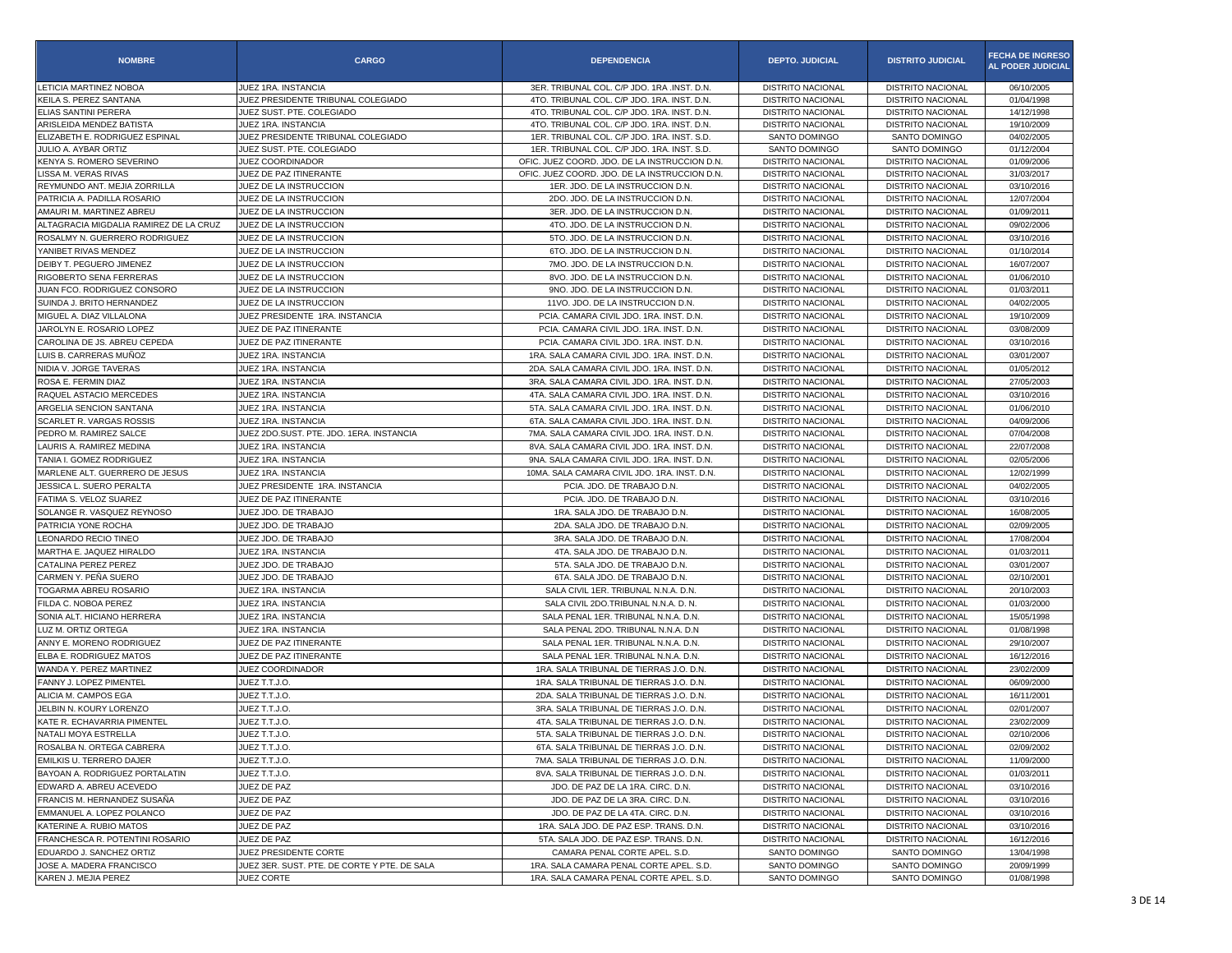| <b>NOMBRE</b>                       | <b>CARGO</b>                                       | <b>DEPENDENCIA</b>                            | <b>DEPTO. JUDICIAL</b> | <b>DISTRITO JUDICIAL</b> | <b>FECHA DE INGRESO</b><br><b>AL PODER JUDICIAL</b> |
|-------------------------------------|----------------------------------------------------|-----------------------------------------------|------------------------|--------------------------|-----------------------------------------------------|
| EUDELINA SALVADOR REYES             | JUEZ CORTE                                         | 1RA. SALA CAMARA PENAL CORTE APEL. S.D.       | SANTO DOMINGO          | SANTO DOMINGO            | 02/08/1999                                          |
| PILAR ANT. RUFINO DIAZ              | JUEZ CORTE                                         | 1RA. SALA CAMARA PENAL CORTE APEL. S.D.       | SANTO DOMINGO          | SANTO DOMINGO            | 01/10/2003                                          |
| DANILO AMADOR QUEVEDO               | JUEZ CORTE                                         | 1RA. SALA CAMARA PENAL CORTE APEL. S.D.       | SANTO DOMINGO          | SANTO DOMINGO            | 15/05/1998                                          |
| EDUARDO DE LOS SANTOS ROSARIO       | JUEZ CORTE                                         | 1RA. SALA CAMARA PENAL CORTE APEL. S.D.       | SANTO DOMINGO          | SANTO DOMINGO            | 01/12/2005                                          |
| JULIANA MORFA RAMIREZ               | JUEZ CORTE                                         | 1RA, SALA CAMARA PENAL CORTE APEL, S.D.       | SANTO DOMINGO          | SANTO DOMINGO            | 29/12/1998                                          |
| MANUEL A. HERNANDEZ VICTORIA        | JUEZ 2DO. SUST. CORTE Y PTE. SALA                  | 2DA. SALA CAMARA PENAL CORTE APEL. S.D.       | SANTO DOMINGO          | SANTO DOMINGO            | 29/12/1998                                          |
| SARAH ALT. VERAS ALMANZAR           | JUEZ CORTE/COORDINADOR(A) ADJUNTO                  | 2DA. SALA CAMARA PENAL CORTE APEL. S.D.       | SANTO DOMINGO          | SANTO DOMINGO            | 12/08/1998                                          |
| WENDY ALT. VALDEZ                   | JUEZ CORTE                                         | 2DA. SALA CAMARA PENAL CORTE APEL. S.D.       | SANTO DOMINGO          | SANTO DOMINGO            | 01/10/2003                                          |
| MARCIA R. POLANCO DE SENA           | JUEZ CORTE                                         | 2DA. SALA CAMARA PENAL CORTE APEL. S.D.       | <b>SANTO DOMINGO</b>   | SANTO DOMINGO            | 01/09/1998                                          |
| DARIO GOMEZ HERRERA                 | JUEZ 1ER. SUST. CORTE Y PTE. SALA                  | 3RA. SALA CAMARA PENAL CORTE APEL. S.D.       | SANTO DOMINGO          | SANTO DOMINGO            | 02/12/1998                                          |
| JUAN FCO. SIERRA MEDINA             | <b>JUEZ CORTE</b>                                  | 3RA, SALA CAMARA PENAL CORTE APEL, S.D.       | SANTO DOMINGO          | SANTO DOMINGO            | 12/05/1998                                          |
| DAIRA C. MEDINA TEJEDA              | JUEZ CORTE                                         | 3RA, SALA CAMARA PENAL CORTE APEL, S.D.       | SANTO DOMINGO          | SANTO DOMINGO            | 01/04/1999                                          |
| NATIVIDAD R. SANTOS                 | <b>JUEZ CORTE</b>                                  | 3RA, SALA CAMARA PENAL CORTE APEL, S.D.       | SANTO DOMINGO          | SANTO DOMINGO            | 01/02/2001                                          |
| FELIPE DE JS. MOLINA ABREU          | JUEZ CORTE                                         | 3RA. SALA CAMARA PENAL CORTE APEL. S.D.       | <b>SANTO DOMINGO</b>   | SANTO DOMINGO            | 01/02/2001                                          |
| YADIRA DEL C. DE MOYA KUNHARDT      | JUEZ PRESIDENTE CORTE/COORDINADOR(A) DEPARTAMENTAL | CAMARA CIVIL CORTE APEL. S.D.                 | SANTO DOMINGO          | SANTO DOMINGO            | 29/12/1998                                          |
| JULIAN ANT. HENRIQUEZ PUNTIEL       | JUEZ 2DO. SUST. PTE. DE CORTE Y PTE. DE SALA       | 1RA. SALA CAMARA CIVIL CORTE APEL. S.D.       | SANTO DOMINGO          | SANTO DOMINGO            | 29/12/1998                                          |
| JUANA M. NUÑEZ PEPEN                | JUEZ CORTE                                         | 1RA. SALA CAMARA CIVIL CORTE APEL. S.D.       | SANTO DOMINGO          | SANTO DOMINGO            | 01/12/1998                                          |
| RAFAEL D. PEREZ PEREZ               | JUEZ CORTE                                         | 1RA. SALA CAMARA CIVIL CORTE APEL. S.D.       | SANTO DOMINGO          | SANTO DOMINGO            | 01/02/2001                                          |
| AURA M. HERNANDEZ CABA              | JUEZ CORTE                                         | 1RA. SALA CAMARA CIVIL CORTE APEL. S.D.       | SANTO DOMINGO          | SANTO DOMINGO            | 11/11/1992                                          |
| YSABEL GUZMAN PAREDES               | <b>JUEZ CORTE</b>                                  | 1RA. SALA CAMARA CIVIL CORTE APEL. S.D.       | SANTO DOMINGO          | SANTO DOMINGO            | 01/03/1989                                          |
| FELIX VALENCIA                      | JUEZ 1ER. SUST. PTE. DE CORTE Y PTE. DE SALA       | 2DA. SALA CAMARA CIVIL CORTE APEL. S.D.       | SANTO DOMINGO          | SANTO DOMINGO            | 29/12/1998                                          |
| DAISY M. ABREU URBAEZ               | JUEZ CORTE                                         | 2DA, SALA CAMARA CIVIL CORTE APEL, S.D.       | SANTO DOMINGO          | SANTO DOMINGO            | 05/03/1999                                          |
| JORGE U. REYES JAQUEZ               | JUEZ CORTE                                         | 2DA. SALA CAMARA CIVIL CORTE APEL. S.D.       | SANTO DOMINGO          | SANTO DOMINGO            | 02/12/1998                                          |
| KATIA M. GOMEZ GERMAN               | JUEZ CORTE                                         | 2DA. SALA CAMARA CIVIL CORTE APEL. S.D.       | SANTO DOMINGO          | SANTO DOMINGO            | 01/04/2003                                          |
| EVELYN VALDEZ MARTINEZ              | JUEZ CORTE                                         | 2DA. SALA CAMARA CIVIL CORTE APEL. S.D.       | SANTO DOMINGO          | SANTO DOMINGO            | 09/08/1999                                          |
| MIRTHA C. GONZALEZ ORTIZ            | JUEZ PRESIDENTE CORTE                              | CORTE DE TRABAJO S.D.                         | SANTO DOMINGO          | SANTO DOMINGO            | 26/11/1998                                          |
| YUDERKA ANT. VILLANUEVA AMADIS      | JUEZ 1ER. SUSTITUTO CORTE                          | CORTE DE TRABAJO S.D.                         | SANTO DOMINGO          | SANTO DOMINGO            | 26/11/1998                                          |
| CARMEN Z. TEJEDA SOTO               | JUEZ 2DO, SUSTITUTO CORTE                          | CORTE DE TRABAJO S.D.                         | SANTO DOMINGO          | SANTO DOMINGO            | 26/11/1998                                          |
| CLEOPATRA GONZALEZ ALMONTE          | JUEZ CORTE                                         | CORTE DE TRABAJO S.D.                         | SANTO DOMINGO          | SANTO DOMINGO            | 25/11/1998                                          |
| ALEXIS A. GOMEZ GERALDINO           | JUEZ CORTE                                         | CORTE DE TRABAJO S.D.                         | SANTO DOMINGO          | SANTO DOMINGO            | 01/10/2003                                          |
| YESENIA ARIAS MORALES               | JUEZ CORTE                                         | CORTE DE TRABAJO S.D.                         | SANTO DOMINGO          | SANTO DOMINGO            | 01/01/2003                                          |
| ELENA E. BERRIDO BADIA DE CONTRERAS | JUEZ PRESIDENTE CORTE                              | CORTE DE APEL. N.N.A. S.D.                    | SANTO DOMINGO          | SANTO DOMINGO            | 01/05/1999                                          |
| MARTIN A. ALCANTARA MORENO          | <b>JUEZ CORTE</b>                                  | CORTE DE APEL. N.N.A. S.D.                    | SANTO DOMINGO          | SANTO DOMINGO            | 01/10/1992                                          |
| LUZ M. RIVAS ROSARIO                | JUEZ CORTE                                         | CORTE DE APEL. N.N.A. S.D                     | SANTO DOMINGO          | SANTO DOMINGO            | 13/11/1991                                          |
| WILLIAM R. ENCARNACION MEJIA        | JUEZ CORTE                                         | CORTE DE APEL. N.N.A. S.D.                    | SANTO DOMINGO          | SANTO DOMINGO            | 01/06/1999                                          |
| JULIO C. LARA FERREIRA              | <b>JUEZ CORTE</b>                                  | TRIBUNAL EJEC. SANCION ADOLES. S.D.           | SANTO DOMINGO          | SANTO DOMINGO            | 01/07/1993                                          |
| MARIA DEL S. CORDERO SEGURA         | JUEZ PRESIDENTE 1RA. INSTANCIA                     | PCIA. CAMARA PENAL JDO. 1RA. INST. S.D.       | SANTO DOMINGO          | SANTO DOMINGO            | 01/06/1999                                          |
| DOLORES GALAY DE LA CRUZ            | JUEZ 1RA. INSTANCIA                                | 1RA. SALA CAMARA PENAL JDO. 1RA. INST. S.D.   | SANTO DOMINGO          | SANTO DOMINGO            | 01/11/2011                                          |
| KATHERINE LARA MAÑANA               | JUEZ PTE.CAMARA PENAL JDO. DE 1ERA. INST           | 2DA. SALA CAMARA PENAL JDO. 1RA. INST. S.D    | SANTO DOMINGO          | SANTO DOMINGO            | 15/05/2006                                          |
| <b>WENDY POLANCO SANTOS</b>         | JUEZ 1RA. INSTANCIA                                | 3RA. SALA CAMARA PENAL JDO. 1RA. INST. S.D    | SANTO DOMINGO          | SANTO DOMINGO            | 01/03/2006                                          |
| LAISA M. MATOS DURAN                | JUEZ 1RA. INSTANCIA                                | PCIA. CAMARA PENAL JDO. 1RA. INST. S.D.       | SANTO DOMINGO          | SANTO DOMINGO            | 03/10/2016                                          |
| NELCY X. ORTEGA RAMIREZ             | JUEZ 1RA. INSTANCIA                                | PCIA. CAMARA PENAL JDO. 1RA. INST. S.D.       | SANTO DOMINGO          | SANTO DOMINGO            | 01/10/2001                                          |
| SAHIRA C. GUZMAN MAÑAN              | JUEZ 1RA. INSTANCIA                                | PCIA, CAMARA PENAL JDO, 1RA, INST, S.D.       | SANTO DOMINGO          | SANTO DOMINGO            | 03/10/2016                                          |
| CECILIA TORIBIO MELO                | JUEZ DE PAZ ITINERANTE                             | PCIA. CAMARA PENAL JDO. 1RA. INST. S.D        | SANTO DOMINGO          | SANTO DOMINGO            | 11/02/2008                                          |
| JOSE A. SANTO SALVADOR              | JUEZ DE PAZ ITINERANTE                             | PCIA. CAMARA PENAL JDO. 1RA. INST. S.D        | SANTO DOMINGO          | SANTO DOMINGO            | 03/04/2006                                          |
| FLOR E. BATISTA POLO                | JUEZ 1RA. INSTANCIA                                | 1ER. TRIBUNAL COL. C/P JDO. 1RA. INST. S.D.   | SANTO DOMINGO          | SANTO DOMINGO            | 12/09/2007                                          |
| JOSEFINA UBIERA GUERRERO            | JUEZ PRESIDENTE TRIBUNAL COLEGIADO                 | 2DO. TRIBUNAL COL. C/P JDO. 1RA. INST. S.D.   | SANTO DOMINGO          | SANTO DOMINGO            | 04/07/2003                                          |
| JULIO C. DE LOS SANTOS MORLA        | JUEZ SUST. PTE. COLEGIADO                          | 2DO. TRIBUNAL COL. C/P JDO. 1RA. INST. S.D.   | SANTO DOMINGO          | SANTO DOMINGO            | 01/06/2010                                          |
| ARIELLA CEDANO NUÑEZ                | JUEZ 1RA. INSTANCIA                                | 2DO. TRIBUNAL COL. C/P JDO. 1RA. INST. S.D    | SANTO DOMINGO          | SANTO DOMINGO            | 01/03/2011                                          |
| JUAN P. ORTIZ PEGUERO               | JUEZ PRESIDENTE TRIBUNAL COLEGIADO                 | 3ER. TRIBUNAL COL. C/P JDO. 1RA. INST. S.D.   | SANTO DOMINGO          | SANTO DOMINGO            | 04/02/2005                                          |
| SANDRA J. CRUZ ROSARIO              | JUEZ SUST. PTE. COLEGIADO                          | 3ER. TRIBUNAL COL. C/P JDO. 1RA. INST. S.D.   | SANTO DOMINGO          | SANTO DOMINGO            | 09/02/2015                                          |
| YURY A. CUEVAS DE LA CRUZ           | JUEZ 1RA. INSTANCIA                                | 3ER. TRIBUNAL COL. C/P JDO. 1RA. INST. S.D.   | SANTO DOMINGO          | SANTO DOMINGO            | 01/10/2007                                          |
| EDUARDO VALDEZ PIÑA                 | JUEZ SUST. PTE. COLEGIADO                          | 3ER. TRIBUNAL COL. C/P JDO. 1RA. INST. S.D.   | SANTO DOMINGO          | SANTO DOMINGO            | 01/10/2014                                          |
| LEONARDA QUEZADA BELEN              | JUEZ SUST. PTE. COLEGIADO                          | 4TO. TRIBUNAL COL. C/P JDO. 1RA. INST. S.D.   | SANTO DOMINGO          | SANTO DOMINGO            | 23/02/2007                                          |
| CLARA Y. RIVERA FRANCO              | JUEZ 1RA. INSTANCIA                                | 4TO. TRIBUNAL COL. C/P JDO. 1RA. INST. S.D.   | SANTO DOMINGO          | SANTO DOMINGO            | 02/08/2005                                          |
| HILDA N. SANCHEZ LUNA               | JUEZ PRESIDENTE TRIBUNAL COLEGIADO                 | TRIBUNAL COL. C/P JDO. 1RA. INST. MONTE PLATA | SANTO DOMINGO          | MONTE PLATA              | 01/02/2006                                          |
| JOHANNA G. REYES MOQUETE            | JUEZ 1RA. INSTANCIA                                | TRIBUNAL COL. C/P JDO. 1RA. INST. MONTE PLATA | SANTO DOMINGO          | MONTE PLATA              | 02/07/2001                                          |
| YENNY C. MUÑOZ MUÑOZ                | JUEZ COORDINADOR                                   | OFIC, JUEZ COORD, JDO, DE LA INSTRUCCION S.D. | SANTO DOMINGO          | SANTO DOMINGO            | 03/06/2002                                          |
| BERNARDO COPLIN GARCIA              | JUEZ DE LA INSTRUCCION                             | OFIC. JUEZ COORD. JDO. DE LA INSTRUCCION S.D. | SANTO DOMINGO          | SANTO DOMINGO            | 03/07/2003                                          |
| KAREN G. CASADO MINYETY             | JUEZ DE LA INSTRUCCION                             | OFIC. JUEZ COORD. JDO. DE LA INSTRUCCION S.D. | SANTO DOMINGO          | SANTO DOMINGO            | 03/10/2016                                          |
| ODANIA LAPAIX MEJIA                 | JUEZ DE PAZ ITINERANTE                             | OFIC. JUEZ COORD. JDO. DE LA INSTRUCCION S.D. | SANTO DOMINGO          | SANTO DOMINGO            | 03/04/2001                                          |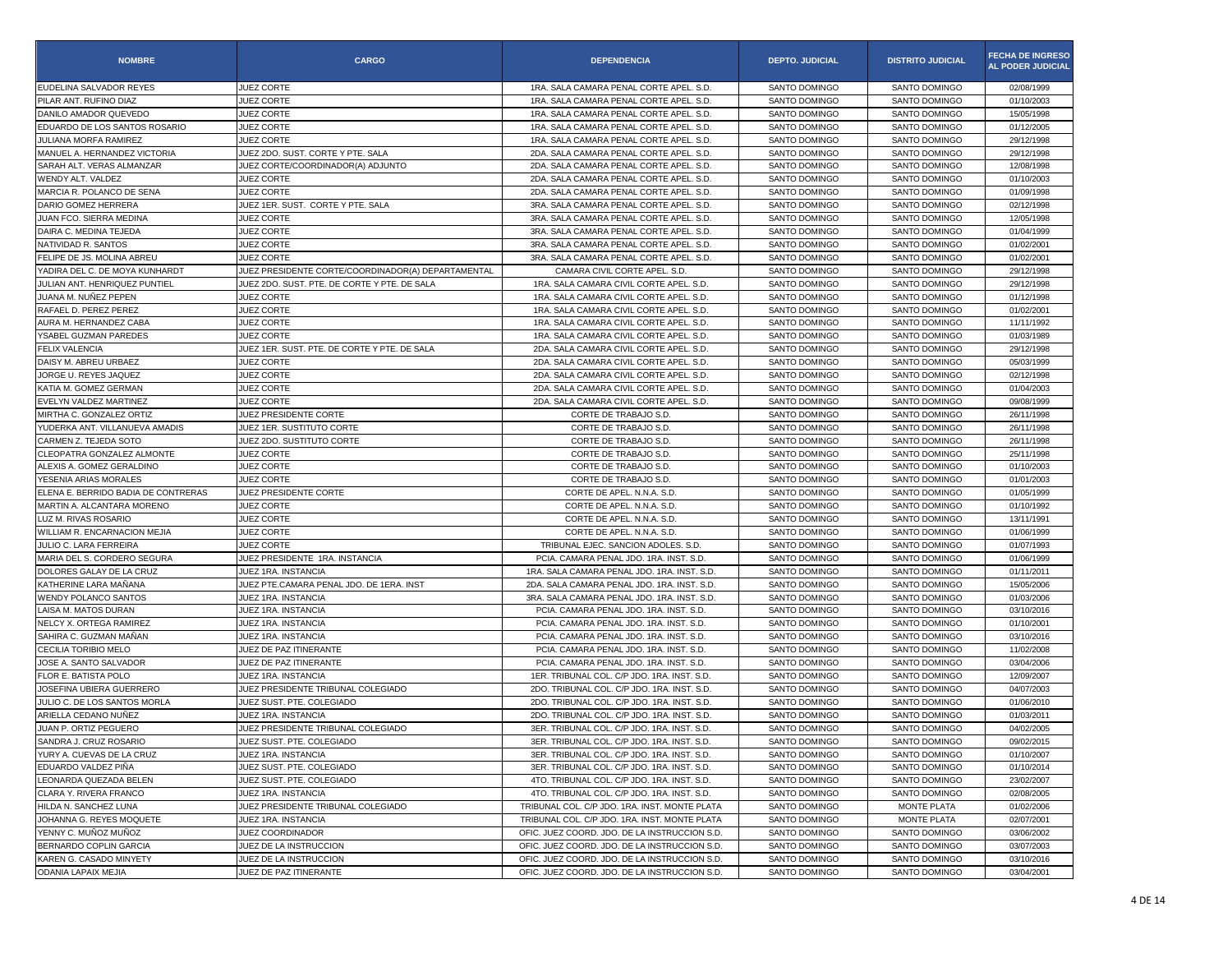| <b>NOMBRE</b>                                    | <b>CARGO</b>                                            | <b>DEPENDENCIA</b>                                                                | <b>DEPTO. JUDICIAL</b>                       | <b>DISTRITO JUDICIAL</b>              | <b>FECHA DE INGRESO</b><br><b>AL PODER JUDICIAL</b> |
|--------------------------------------------------|---------------------------------------------------------|-----------------------------------------------------------------------------------|----------------------------------------------|---------------------------------------|-----------------------------------------------------|
| MARLENY ALT. SANTOS ROJAS                        | JUEZ DE LA INSTRUCCION                                  | 1ER. JDO. DE LA INSTRUCCION S.D.                                                  | SANTO DOMINGO                                | SANTO DOMINGO                         | 03/10/2016                                          |
| MAXIMO C. ROA SAINT HILAIRE                      | JUEZ DE LA INSTRUCCION                                  | 2DO. JDO. DE LA INSTRUCCION S.D.                                                  | SANTO DOMINGO                                | SANTO DOMINGO                         | 07/04/2008                                          |
| CAROL S. MODESTO SANCHEZ                         | JUEZ DE LA INSTRUCCION                                  | 3ER. JDO. DE LA INSTRUCCION S.D.                                                  | SANTO DOMINGO                                | SANTO DOMINGO                         | 09/02/2015                                          |
| MARY B. RAMIREZ JIMENEZ                          | JUEZ DE LA INSTRUCCION                                  | 4TO. JDO. DE LA INSTRUCCION S.D                                                   | SANTO DOMINGO                                | SANTO DOMINGO                         | 01/10/2014                                          |
| JOAN E. RODRIGUEZ CRUZ                           | JUEZ DE LA INSTRUCCION                                  | 6TO. JDO. DE LA INSTRUCCION S.D                                                   | SANTO DOMINGO                                | SANTO DOMINGO                         | 03/10/2016                                          |
| KELVYS J. HENRIQUEZ RODRIGUEZ                    | JUEZ DE LA INSTRUCCION                                  | 7MO. JDO. DE LA INSTRUCCION S.D.                                                  | <b>SANTO DOMINGO</b>                         | SANTO DOMINGO                         | 03/10/2016                                          |
| YENNY D. SEGURA GONZALEZ                         | JUEZ DE LA INSTRUCCION                                  | 8VO. JDO. DE LA INSTRUCCION S.D.                                                  | SANTO DOMINGO                                | SANTO DOMINGO                         | 06/06/2005                                          |
| LEOMAR G. CRUZ QUEZADA                           | JUEZ DE LA INSTRUCCION                                  | 9NO. JDO. DE LA INSTRUCCION S.D.                                                  | SANTO DOMINGO                                | SANTO DOMINGO                         | 25/04/2006                                          |
| MARLON V. ESPINOSA LEBRON                        | JUEZ DE LA INSTRUCCION                                  | 10MO. JDO. DE LA INSTRUCCION S.D                                                  | SANTO DOMINGO                                | SANTO DOMINGO                         | 03/10/2016                                          |
| RICHARD F. AQUINO NATERA                         | JUEZ EJEC, DE LA PENA                                   | 1RA. SALA TRIBUNAL EJEC. DE LA PENA S.D.                                          | SANTO DOMINGO                                | SANTO DOMINGO                         | 01/02/2001                                          |
| MERCEDES A. SENA CUEVAS                          | JUEZ EJEC. DE LA PENA                                   | 2DA, SALA TRIBUNAL EJEC, DE LA PENA S.D.                                          | SANTO DOMINGO                                | SANTO DOMINGO                         | 09/02/2015                                          |
| MARCIA Y. MENDEZ MEDINA                          | JUEZ PRESIDENTE 1RA. INSTANCIA                          | PCIA. CAMARA CIVIL JDO. 1RA. INST. S.D                                            | SANTO DOMINGO                                | SANTO DOMINGO                         | 14/04/1998                                          |
| CYNDY M. CORDERO CUEVAS                          | JUEZ 1RA. INSTANCIA                                     | PCIA. CAMARA CIVIL JDO. 1RA. INST. S.D                                            | SANTO DOMINGO                                | SANTO DOMINGO                         | 24/04/2007                                          |
| LEIDY I. ALCANTARA MANZUETA                      | JUEZ 1ER. SUST. PTE. JDO. 1ERA. INSTANCIA               | 1RA. SALA CAMARA CIVIL JDO. 1RA. INST. S.D                                        | SANTO DOMINGO                                | SANTO DOMINGO                         | 04/02/2005                                          |
| MILAGROS ALT. MORENO ROJAS                       | JUEZ 1RA. INSTANCIA                                     | 2DA. SALA CAMARA CIVIL JDO. 1RA. INST. S.D.                                       | SANTO DOMINGO                                | SANTO DOMINGO                         | 01/10/2014                                          |
| <b>FANNY MARTICH BAEZ</b>                        | JUEZ 1RA. INSTANCIA                                     | 3RA. SALA CAMARA CIVIL JDO. 1RA. INST. S.D.                                       | SANTO DOMINGO                                | SANTO DOMINGO                         | 03/11/2006                                          |
| NELSON E. ROMERO ALBA                            | JUEZ 1RA. INSTANCIA                                     | 4TA. SALA CAMARA CIVIL JDO. 1RA. INST. S.D.                                       | SANTO DOMINGO                                | SANTO DOMINGO                         | 18/04/2006                                          |
| JOSE ML. MEDINA BENITEZ                          | JUEZ 1RA. INSTANCIA                                     | 5TA. SALA CAMARA CIVIL JDO. 1ERA. INST. S.D.                                      | SANTO DOMINGO                                | SANTO DOMINGO                         | 18/02/2004                                          |
| INGRID I. OLIVARES MERCADO                       | JUEZ 1RA. INSTANCIA                                     | 6TA. SALA CAMARA CIVIL JDO. 1RA. INST. S.D                                        | SANTO DOMINGO                                | SANTO DOMINGO                         | 17/07/2000                                          |
| BRENDA D. GALAN GUTIERREZ                        | JUEZ 1RA. INSTANCIA                                     | 7MA. SALA CAMARA CIVIL JDO. 1RA. INST. S.D.                                       | SANTO DOMINGO                                | SANTO DOMINGO                         | 09/02/2015                                          |
| RAMON A. LAMBERTUS BARBOSA                       | JUEZ 2DO.SUST. PTE. JDO. 1ERA. INSTANCIA                | 8VA. SALA CAMARA CIVIL JDO. 1RA. INST. S.D.                                       | SANTO DOMINGO                                | SANTO DOMINGO ESTE                    | 23/02/2009                                          |
| YUDELKA LOPEZ DE LA CRUZ                         | JUEZ PRESIDENTE 1RA. INSTANCIA                          | PCIA. JDO. DE TRABAJO S.D.                                                        | SANTO DOMINGO                                | SANTO DOMINGO                         | 01/03/2006                                          |
| ERNESTO B. EVERTZ RODRIGUEZ                      | JUEZ 1RA. INSTANCIA                                     | 1RA. SALA JDO. DE TRABAJO S.D.                                                    | SANTO DOMINGO                                | SANTO DOMINGO                         | 18/05/2004                                          |
| MELANIA E. DE LA CRUZ VARGAS                     | JUEZ 1RA. INSTANCIA                                     | 3RA. SALA JDO. DE TRABAJO S.D.                                                    | SANTO DOMINGO                                | SANTO DOMINGO                         | 23/02/2009                                          |
| CARLOS A. SUERO PERALTA                          | JUEZ JDO. DE TRABAJO                                    | 4TA. SALA JDO. DE TRABAJO S.D.                                                    | SANTO DOMINGO                                | SANTO DOMINGO                         | 01/10/2014                                          |
| EBRIDELINA DEL C. DE LA OZ GARRIZ                | JUEZ 1RA. INSTANCIA                                     | 2DA, SALA CIVIL TRIBUNAL N.N.A. S.D.                                              | SANTO DOMINGO                                | SANTO DOMINGO                         | 19/10/2009                                          |
| ELKA M. REYES OLIVO                              | JUEZ 1RA. INSTANCIA                                     | SALA CIVIL TRIBUNAL N.N.A. S.D.                                                   | SANTO DOMINGO                                | SANTO DOMINGO                         | 29/10/2001                                          |
| BERENICE A. NUÑEZ SANCHEZ                        | JUEZ 1RA. INSTANCIA                                     | SALA PENAL 1ER. TRIBUNAL N.N.A. S.D.                                              | SANTO DOMINGO                                | SANTO DOMINGO                         | 23/02/2009                                          |
| NICOLE M. MEJIA CASTILLO                         | JUEZ 1RA. INSTANCIA                                     | SALA PENAL 2DO. TRIBUNAL N.N.A. S.D.                                              | SANTO DOMINGO                                | SANTO DOMINGO                         | 03/10/2016                                          |
| CHRISTOPHER R. RIVERA GARCIA                     | JUEZ DE PAZ ITINERANTE                                  | SALA PENAL TRIBUNAL N.N.A. S.D.                                                   | SANTO DOMINGO                                | SANTO DOMINGO                         | 19/04/2010                                          |
| JOSE L. ASENCIO QUEZADA                          | JUEZ 1RA. INSTANCIA                                     | CAMARA PENAL JDO. 1RA. INST. MONTE PLATA                                          | SANTO DOMINGO                                | <b>MONTE PLATA</b>                    | 01/10/2014                                          |
| <b>ISAIAS R. MARTINEZ PEREZ</b>                  | JUEZ SUST. PTE. COLEGIADO                               | TRIBUNAL COL. C/P JDO. 1RA. INST. MONTE PLATA                                     | SANTO DOMINGO                                | MONTE PLATA                           | 16/12/2016                                          |
| BIULKYS M. MILANES BALBUENA                      | JUEZ PRESIDENTE TRIBUNAL COLEGIADO                      | TRIBUNAL COL. C/P JDO, 1RA, INST, S.C.                                            | <b>SAN CRISTOBAL</b>                         | <b>SAN CRISTOBAL</b>                  | 30/11/2004                                          |
| ROSA E. MATEO ALVAREZ                            | JUEZ SUST. PTE. COLEGIADO                               | TRIBUNAL COL. C/P JDO. 1RA. INST. S.C                                             | <b>SAN CRISTOBAL</b>                         | <b>SAN CRISTOBAL</b>                  | 23/02/2009                                          |
| KAROL P. HEREDIA                                 | JUEZ DE LA INSTRUCCION                                  | 1ER. JDO. DE LA INSTRUCCION MONTE PLATA                                           | SANTO DOMINGO                                | <b>MONTE PLATA</b>                    | 27/08/2008                                          |
| FELIX ML. REYES VASQUEZ                          | JUEZ DE LA INSTRUCCION                                  | 2DO. JDO. DE LA INSTRUCCION MONTE PLATA                                           | SANTO DOMINGO                                | <b>MONTE PLATA</b>                    | 17/09/2012                                          |
| CARMEN D. ARAUJO RIVAS                           | JUEZ DE LA INSTRUCCION                                  | 3ER. JDO. DE LA INSTRUCCION MONTE PLATA                                           | SANTO DOMINGO                                | MONTE PLATA                           | 31/03/2017                                          |
| MARIA L. APATAÑO DE LOS SANTOS                   | JUEZ 1RA. INSTANCIA                                     | CAMARA CIVIL JDO, 1RA, INST, MONTE PLATA                                          | SANTO DOMINGO                                | MONTE PLATA                           | 20/11/2007                                          |
| ALBANIA E. MEJIA COLON                           | JUEZ T.T.J.O.                                           | TRIBUNAL DE TIERRAS J.O. MONTE PLATA                                              | SANTO DOMINGO                                | <b>MONTE PLATA</b>                    | 21/04/2005                                          |
| MATEO E. CESPEDES MARTINEZ                       | JUEZ 1ER. SUST. CORTE Y PTE. SALA/COORDINADOR(A) ADJUNT | 1RA. SALA CAMARA PENAL CORTE APEL. S.C                                            | <b>SAN CRISTOBAL</b>                         | SAN CRISTOBAL                         | 15/05/1998                                          |
| NEWTON A. PEREZ NIN                              | <b>JUEZ CORTE</b>                                       | 1RA. SALA CAMARA PENAL CORTE APEL. S.C                                            | <b>SAN CRISTOBAL</b>                         | <b>SAN CRISTOBAL</b>                  | 14/04/1998                                          |
| BARTOLOME M. CASTILLO SANCHEZ                    | JUEZ CORTE                                              | 1RA. SALA CAMARA PENAL CORTE APEL. S.C.                                           | <b>SAN CRISTOBAL</b>                         | SAN CRISTOBAL                         | 03/10/2000                                          |
| QUENIA M. POL SANQUINTIN<br>ZEIDA L. NOBOA PEREZ | <b>JUEZ CORTE</b>                                       | 1RA, SALA CAMARA PENAL CORTE APEL, S.C.                                           | <b>SAN CRISTOBAL</b>                         | SAN CRISTOBAL                         | 04/07/1994                                          |
| YOCELIN CALVO PEÑA                               | <b>JUEZ CORTE</b><br><b>JUEZ CORTE</b>                  | 1RA. SALA CAMARA PENAL CORTE APEL. S.C<br>1RA. SALA CAMARA PENAL CORTE APEL. S.C  | <b>SAN CRISTOBAL</b><br><b>SAN CRISTOBAL</b> | <b>SAN CRISTOBAL</b>                  | 28/05/1998                                          |
|                                                  | JUEZ 2DO, SUST, CORTE Y PTE, SALA                       |                                                                                   | <b>SAN CRISTOBAL</b>                         | <b>SAN CRISTOBAL</b>                  | 01/10/2003<br>23/09/1992                            |
| LUZ DEL C. MATOS DIAZ<br>LUIS D. SENCION ARAUJO  | JUEZ CORTE                                              | 2DA. SALA CAMARA PENAL CORTE APEL. S.C<br>2DA. SALA CAMARA PENAL CORTE APEL. S.C. | SAN CRISTOBAL                                | <b>SAN CRISTOBAL</b><br>SAN CRISTOBAL | 25/05/1998                                          |
| ORQUIS S. CELADO GONZALEZ                        | <b>JUEZ CORTE</b>                                       | 2DA, SALA CAMARA PENAL CORTE APEL, S.C.                                           | <b>SAN CRISTOBAL</b>                         | <b>SAN CRISTOBAL</b>                  | 11/11/1992                                          |
| MANUEL DE JS. DE LA ROSA BARRIENTOS              | JUEZ CORTE                                              | 2DA. SALA CAMARA PENAL CORTE APEL. S.C                                            | <b>SAN CRISTOBAL</b>                         | <b>SAN CRISTOBAL</b>                  | 15/05/1998                                          |
| LOURDES Y. RODRIGUEZ ARIAS                       | JUEZ CORTE                                              | 2DA, SALA CAMARA PENAL CORTE APEL, S.C.                                           | <b>SAN CRISTOBAL</b>                         | SAN CRISTOBAL                         | 01/05/1999                                          |
| JUAN P. PEREZ MINYETY                            | JUEZ PRESIDENTE CORTE/COORDINADOR(A) DEPARTAMENTAL      |                                                                                   |                                              | SAN CRISTOBAL                         | 25/05/1998                                          |
| GENARA ALT. ARAUJO PUELLO                        | JUEZ 1ER. SUSTITUTO CORTE                               | CAMARA CIVIL CORTE APEL. S.C.<br>CAMARA CIVIL CORTE APEL. S.C.                    | SAN CRISTOBAL<br>SAN CRISTOBAL               | SAN CRISTOBAL                         | 25/05/1998                                          |
| RICHARD D. ENCARNACION SOTO                      | JUEZ 2DO. SUSTITUTO CORTE                               | CAMARA CIVIL CORTE APEL. S.C.                                                     | SAN CRISTOBAL                                | SAN CRISTOBAL                         | 25/06/1998                                          |
| ANA E. FLORENTINO JAPA                           | JUEZ CORTE                                              | CAMARA CIVIL CORTE APEL. S.C.                                                     | <b>SAN CRISTOBAL</b>                         | SAN CRISTOBAL                         | 18/06/1999                                          |
| CARMEN A. REYES RAMIREZ                          | JUEZ CORTE                                              | CAMARA CIVIL CORTE APEL. S.C.                                                     | SAN CRISTOBAL                                | SAN CRISTOBAL                         | 14/04/1998                                          |
| ROSA A. RODRIGUEZ NINA                           | JUEZ PRESIDENTE CORTE                                   | CORTE DE APEL. N.N.A. S.C.                                                        | SAN CRISTOBAL                                | SAN CRISTOBAL                         | 07/09/1998                                          |
| OLGA MARIA A. GUZMAN RUIZ                        | JUEZ CORTE                                              | CORTE DE APEL. N.N.A. S.C.                                                        | SAN CRISTOBAL                                | SAN CRISTOBAL                         | 25/05/1998                                          |
| YLVIN E. FELIX DE LA ROSA                        | JUEZ CORTE                                              | CORTE DE APEL, N.N.A. S.C.                                                        | SAN CRISTOBAL                                | <b>SAN CRISTOBAL</b>                  | 01/10/1992                                          |
| JOSEFINA ALT. BERNABEL TEJEDA                    | JUEZ CORTE                                              | CORTE DE APEL. N.N.A. S.C.                                                        | <b>SAN CRISTOBAL</b>                         | SAN CRISTOBAL                         | 28/05/1998                                          |
| NELSON CUEVAS RUIZ                               | JUEZ CORTE                                              | TRIBUNAL EJEC. SANCION ADOLES. S.C.                                               | SAN CRISTOBAL                                | SAN CRISTOBAL                         | 25/05/1998                                          |
| WILMA ALT. CUELLO GARCIA                         | JUEZ 1RA. INSTANCIA                                     | 2DA. SALA CAMARA PENAL JDO. 1RA. INST. S.C.                                       | SAN CRISTOBAL                                | SAN CRISTOBAL                         | 28/11/2005                                          |
|                                                  |                                                         |                                                                                   |                                              |                                       |                                                     |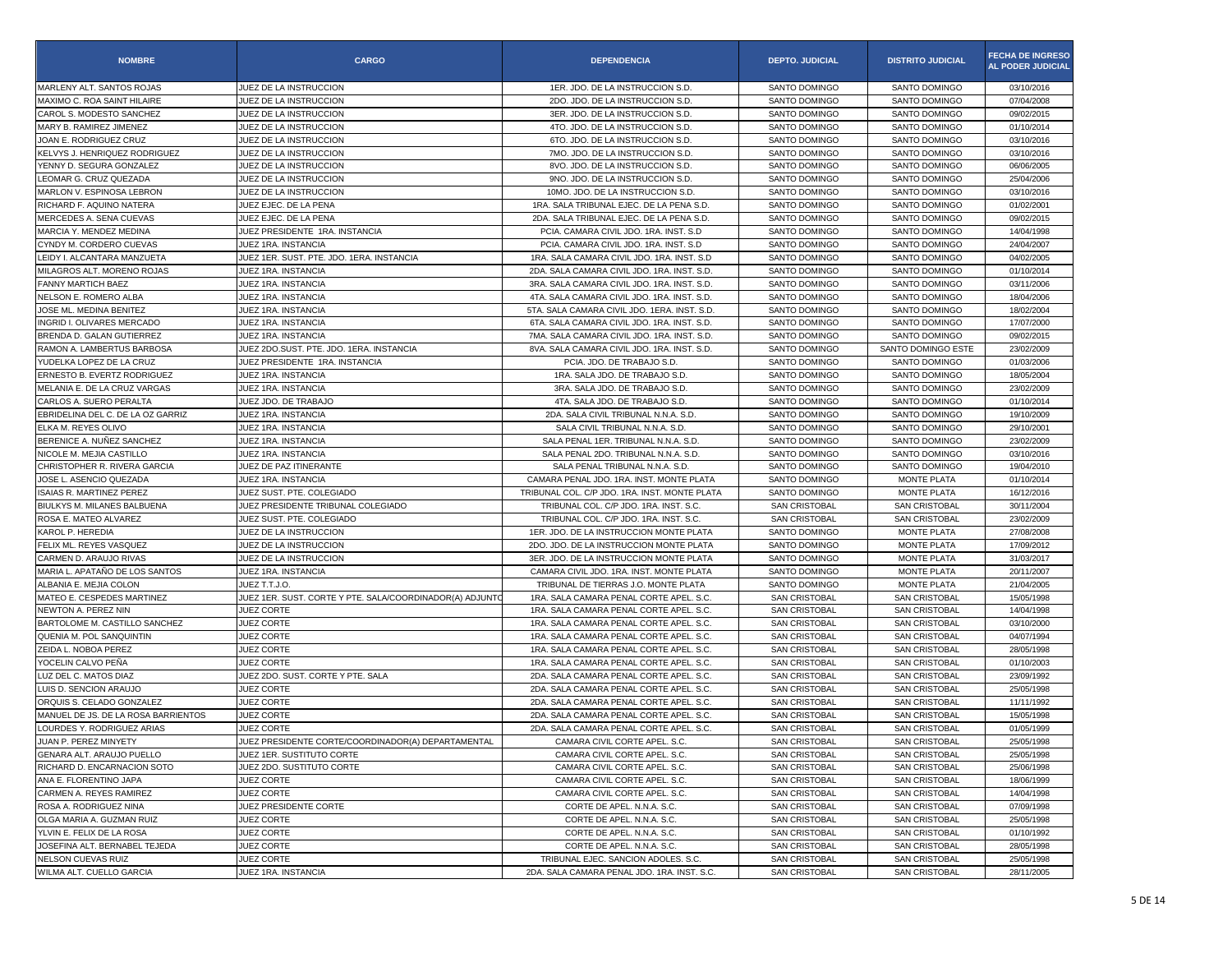| <b>NOMBRE</b>                    | <b>CARGO</b>                       | <b>DEPENDENCIA</b>                                 | <b>DEPTO. JUDICIAL</b> | <b>DISTRITO JUDICIAL</b> | <b>FECHA DE INGRESO</b><br><b>AL PODER JUDICIAL</b> |
|----------------------------------|------------------------------------|----------------------------------------------------|------------------------|--------------------------|-----------------------------------------------------|
| ANA I. SUSANA QUEZADA            | JUEZ 1RA. INSTANCIA                | TRIBUNAL COL. C/P JDO. 1RA. INST. S.C.             | <b>SAN CRISTOBAL</b>   | SAN CRISTOBAL            | 16/12/2016                                          |
| CAMILO SEGURA PIÑA               | JUEZ PRESIDENTE TRIBUNAL COLEGIADO | TRIBUNAL COL. C/P JDO. 1RA. INST. AZUA             | SAN CRISTOBAL          | <b>AZUA</b>              | 09/04/1992                                          |
| ADELAIDA LUCIANO DE LEON         | JUEZ SUST. PTE. COLEGIADO          | TRIBUNAL COL. C/P JDO. 1RA. INST. AZUA             | <b>SAN CRISTOBAL</b>   | <b>AZUA</b>              | 11/11/1992                                          |
| DOMENICO E. NUÑEZ PIMENTEL       | JUEZ DE LA INSTRUCCION             | 1ER. JDO. DE LA INSTRUCCION S.C                    | <b>SAN CRISTOBAL</b>   | SAN CRISTOBAL            | 23/01/2006                                          |
| LAILA P. VALERIO CASTILLO        | JUEZ DE LA INSTRUCCION             | 2DO. JDO. DE LA INSTRUCCION S.C.                   | <b>SAN CRISTOBAL</b>   | <b>SAN CRISTOBAL</b>     | 28/10/2008                                          |
| JOSE C. ARIAS NINA               | JUEZ DE LA INSTRUCCION             | 3ER. JDO. DE LA INSTRUCCION S.C.                   | <b>SAN CRISTOBAL</b>   | <b>SAN CRISTOBAL</b>     | 15/02/2010                                          |
| WILLYS DE JS. NUÑEZ MEJIA        | JUEZ EJEC. DE LA PENA              | TRIBUNAL EJEC. DE LA PENA S.C.                     | <b>SAN CRISTOBAL</b>   | SAN CRISTOBAL            | 21/02/2005                                          |
| JOSE ML. ARIAS MARTINEZ          | JUEZ EJEC. DE LA PENA              | 2DA. SALA TRIBUNAL EJEC. DE LA PENA S.C.           | <b>SAN CRISTOBAL</b>   | <b>SAN CRISTOBAL</b>     | 01/08/2006                                          |
| OMAR SANTANA MARTINEZ            | JUEZ 1RA. INSTANCIA                | 1RA. SALA CAMARA CIVIL JDO. 1RA. INST. S.C         | <b>SAN CRISTOBAL</b>   | <b>SAN CRISTOBAL</b>     | 21/06/2004                                          |
| RAFAEL RADNEY MERCEDES           | JUEZ 1RA. INSTANCIA                | 2DA. SALA CAMARA CIVIL JDO. 1RA. INST. S.C.        | <b>SAN CRISTOBAL</b>   | <b>SAN CRISTOBAL</b>     | 28/08/2007                                          |
| SIOMARA ALT. MERCEDES DE LA ROSA | JUEZ DE PAZ ITINERANTE             | CAMARA CIVIL JDO.1RA.INST.S.C.                     | <b>SAN CRISTOBAL</b>   | <b>SAN CRISTOBAL</b>     | 19/02/2018                                          |
| JUAN R. CABRERA YSABEL           | JUEZ JDO, DE TRABAJO               | JDO. DE TRABAJO S.C.                               | SAN CRISTOBAL          | <b>SAN CRISTOBAL</b>     | 01/11/2011                                          |
| PILADES E. HERNANDEZ MENDEZ      | JUEZ 1RA. INSTANCIA                | SALA CIVIL TRIBUNAL N.N.A. S.C.                    | <b>SAN CRISTOBAL</b>   | <b>SAN CRISTOBAL</b>     | 23/02/2009                                          |
| NIURKA N. LLAUGER MARTINEZ       | JUEZ 1RA. INSTANCIA                | SALA PENAL 1ER. TRIBUNAL N.N.A. S.C.               | <b>SAN CRISTOBAL</b>   | <b>SAN CRISTOBAL</b>     | 29/05/2006                                          |
| RAFAEL ANT. PACHECO PAULINO      | JUEZ 1RA. INSTANCIA                | SALA PENAL 2DO. TRIBUNAL N.N.A. S.C.               | <b>SAN CRISTOBAL</b>   | SAN CRISTOBAL            | 02/12/1998                                          |
| LEIDILYN A. ROSARIO GUTIERREZ    | JUEZ T.T.J.O.                      | TRIBUNAL DE TIERRAS J.O. S.C.                      | <b>SAN CRISTOBAL</b>   | <b>SAN CRISTOBAL</b>     | 08/06/2005                                          |
| LICELOT P. CASADO GUZMAN         | JUEZ DE PAZ                        | JDO. DE PAZ BAJOS DE HAINA                         | <b>SAN CRISTOBAL</b>   | SAN CRISTOBAL            | 14/02/2005                                          |
| CHADALIS E. ROSARIO MELENCIANO   | JUEZ DE PAZ                        | JDO. DE PAZ NIGUA                                  | <b>SAN CRISTOBAL</b>   | <b>SAN CRISTOBAL</b>     | 01/07/2008                                          |
| YSAEL MARTINEZ GUERRERO          | JUEZ DE LA INSTRUCCION             | JDO. DE LA INSTRUCCION SAN JOSE DE OCOA            | <b>SAN CRISTOBAL</b>   | SAN JOSE DE OCOA         | 31/03/2017                                          |
| ALFIS B. CASTILLO CASTILLO       | JUEZ 1RA. INSTANCIA                | JDO. DE 1RA. INST. SAN JOSE DE OCOA                | <b>SAN CRISTOBAL</b>   | SAN JOSE DE OCOA         | 01/08/1999                                          |
| BLADIMIR A. PEÑA CONCEPCION      | JUEZ DE PAZ                        | JDO. DE PAZ RANCHO ARRIBA                          | <b>SAN CRISTOBAL</b>   | SAN JOSE DE OCOA         | 25/10/2004                                          |
| DAYHAM E. RODRIGUEZ DE LA CRUZ   | JUEZ DE PAZ                        | JDO. DE PAZ SAN JOSE DE OCOA                       | SAN CRISTOBAL          | SAN JOSE DE OCOA         | 28/04/2014                                          |
| SUDELGI ANT. ROSARIO MENA        | JUEZ DE LA INSTRUCCION             | JDO. DE LA INSTRUCCION VILLA ALTAGRACIA            | <b>SAN CRISTOBAL</b>   | VILLA ALTAGRACIA         | 10/07/2000                                          |
| MASSIEL I. ALONZO RODRIGUEZ      | JUEZ 1RA. INSTANCIA                | JDO. DE 1RA. INST. VILLA ALTAGRACIA                | <b>SAN CRISTOBAL</b>   | VILLA ALTAGRACIA         | 25/04/2005                                          |
| JOSE H. GERMAN CARPIO            | JUEZ DE PAZ                        | 2DA. SALA JDO. DE PAZ ESP. TRANS. VILLA ALTAGRACIA | <b>SAN CRISTOBAL</b>   | VILLA ALTAGRACIA         | 16/12/2016                                          |
| MABEL MA. DE LA CRUZ BAEZ        | <b>JUEZ 1RA, INSTANCIA</b>         | CAMARA PENAL JDO. 1RA. INST. AZUA                  | <b>SAN CRISTOBAL</b>   | <b>AZUA</b>              | 19/02/2018                                          |
| MARY G. DIAZ CASTILLO            | JUEZ PRESIDENTE TRIBUNAL COLEGIADO | TRIBUNAL COL. C/P JDO. 1RA. INST. PERAVIA          | SAN CRISTOBAL          | PERAVIA                  | 01/08/2000                                          |
| MIGUEL A. PEREZ MENDEZ           | JUEZ SUST, PTE, COLEGIADO          | TRIBUNAL COL. C/P JDO, 1RA, INST, PERAVIA          | <b>SAN CRISTOBAL</b>   | PERAVIA                  | 01/11/2011                                          |
| DAYANA E. GIL DIAZ               | JUEZ DE LA INSTRUCCION             | JDO. DE LA INSTRUCCION AZUA                        | <b>SAN CRISTOBAL</b>   | <b>AZUA</b>              | 28/05/1998                                          |
| KAREN G. CASTILLO CASTILLO       | JUEZ 1RA. INSTANCIA                | CAMARA CIVIL JDO. 1RA. INST. AZUA                  | <b>SAN CRISTOBAL</b>   | <b>AZUA</b>              | 19/02/2018                                          |
| MARTA C. ORTIZ SORIANO           | JUEZ T.T.J.O.                      | TRIBUNAL DE TIERRAS J.O. AZUA                      | <b>SAN CRISTOBAL</b>   | <b>AZUA</b>              | 10/04/1992                                          |
| YDAISA E. MEDINA ESTEPAN         | JUEZ DE PAZ                        | JDO. DE PAZ AZUA                                   | <b>SAN CRISTOBAL</b>   | <b>AZUA</b>              | 16/12/2016                                          |
| DANIA ALT. ABREU ABREU           | JUEZ DE PAZ                        | JDO. DE PAZ GUAYABAL                               | <b>SAN CRISTOBAL</b>   | <b>AZUA</b>              | 28/05/2009                                          |
| ANA E. HERNANDEZ MENDEZ          | JUEZ DE PAZ                        | JDO. DE PAZ LAS YAYAS                              | <b>SAN CRISTOBAL</b>   | <b>AZUA</b>              | 20/04/2015                                          |
| MIOLANY Y. HERASME MORILLO       | JUEZ DE PAZ                        | JDO. DE PAZ PADRE LAS CASAS                        | <b>SAN CRISTOBAL</b>   | <b>AZUA</b>              | 17/12/2020                                          |
| LOIDA P. AMADOR SENCION          | JUEZ DE PAZ                        | JDO. DE PAZ PERALTA                                | <b>SAN CRISTOBAL</b>   | <b>AZUA</b>              | 17/12/2020                                          |
| KENTY M. NUESI                   | JUEZ DE PAZ                        | JDO. DE PAZ PUEBLO VIEJO                           | SAN CRISTOBAL          | <b>AZUA</b>              | 19/02/2018                                          |
| SHENIA M. ROSADO GENAO           | JUEZ DE PAZ                        | JDO. DE PAZ SABANA YEGUA                           | <b>SAN CRISTOBAL</b>   | <b>AZUA</b>              | 19/02/2018                                          |
| KEILYN J. CANDELARIO MARTE       | JUEZ DE PAZ                        | JDO. DE PAZ TABARA ARRIBA                          | <b>SAN CRISTOBAL</b>   | <b>AZUA</b>              | 01/09/2009                                          |
| SABRINA G. REYES SOTO            | JUEZ 1RA. INSTANCIA                | CAMARA PENAL JDO. 1RA. INST. PERAVIA               | <b>SAN CRISTOBAL</b>   | PERAVIA                  | 17/09/2001                                          |
| JORGE T. BROUN ISAAC             | JUEZ 1RA. INSTANCIA                | TRIBUNAL COL. C/P JDO. 1RA. INST. PERAVIA          | <b>SAN CRISTOBAL</b>   | PERAVIA                  | 03/10/2005                                          |
| INGRI S. LIBERATO TORRES         | JUEZ SUST. PTE. COLEGIADO          | 1ER. TRIBUNAL COL. C/P JDO. 1RA. INST. SANTIAGO    | SANTIAGO               | SANTIAGO                 | 04/02/2005                                          |
| CLARIBEL MATEO JIMENEZ           | <b>JUEZ 1RA, INSTANCIA</b>         | 1ER. TRIBUNAL COL. C/P JDO. 1RA. INST. SANTIAGO    | <b>SANTIAGO</b>        | <b>SANTIAGO</b>          | 09/02/2015                                          |
| ARGELIS A. ROJAS ESPINAL         | JUEZ DE LA INSTRUCCION             | JDO, DE LA INSTRUCCION PERAVIA                     | <b>SAN CRISTOBAL</b>   | PERAVIA                  | 19/02/2018                                          |
| ROSAURA M. LORENZO GARABITOS     | JUEZ DE LA INSTRUCCION             | 2DO. JDO. DE LA INSTRUCCION PERAVIA                | <b>SAN CRISTOBAL</b>   | PERAVIA                  | 18/11/2005                                          |
| HILDA Y. MARTE GUZMAN            | JUEZ 1RA. INSTANCIA                | CAMARA CIVIL JDO. 1RA. INST. PERAVIA               | <b>SAN CRISTOBAL</b>   | PERAVIA                  | 01/10/2014                                          |
| IRAIDA ALT. HIRALDO ALVAREZ      | JUEZ 1RA. INSTANCIA                | TRIBUNAL N.N.A. PERAVIA                            | <b>SAN CRISTOBAL</b>   | PERAVIA                  | 21/05/2007                                          |
| FREDY B. GERALDO                 | JUEZ T.T.J.O.                      | TRIBUNAL DE TIERRAS J.O. PERAVIA                   | <b>SAN CRISTOBAL</b>   | PERAVIA                  | 05/07/1994                                          |
| VIRGINIA L. LIBURD MEDINA        | JUEZ DE PAZ                        | JDO. DE PAZ MATANZAS                               | <b>SAN CRISTOBAL</b>   | PERAVIA                  | 19/02/2018                                          |
| DANTE D. OZUNA MERCEDES          | JUEZ DE PAZ                        | JDO. DE PAZ NIZAO                                  | <b>SAN CRISTOBAL</b>   | PERAVIA                  | 28/02/2011                                          |
| ANA M. TAVERAS MALDONADO         | JUEZ DE PAZ                        | JDO. DE PAZ VILLA FUNDACION                        | SAN CRISTOBAL          | PERAVIA                  | 19/02/2018                                          |
| NURYS A. FELIZ PINALES           | JUEZ DE PAZ                        | 1RA. SALA JDO. DE PAZ ESP. TRANS. PERAVIA          | SAN CRISTOBAL          | PERAVIA                  | 16/12/2016                                          |
| FRANCISCA G. GARCIA DE FADUL     | JUEZ PRESIDENTE CORTE              | CAMARA PENAL CORTE APEL. SANTIAGO                  | SANTIAGO               | <b>SANTIAGO</b>          | 18/09/1998                                          |
| WILSON FCO. MORETA TREMOLS       | JUEZ 2DO. SUST. CORTE Y PTE. SALA  | 1RA. SALA CAMARA PENAL CORTE APEL. SANTIAGO        | SANTIAGO               | SANTIAGO                 | 11/11/1992                                          |
| YOBANY ANT. MERCADO RODRIGUEZ    | JUEZ CORTE                         | 1RA. SALA CAMARA PENAL CORTE APEL. SANTIAGO        | <b>SANTIAGO</b>        | SANTIAGO                 | 11/02/1998                                          |
| ANELIS DEL C. TORRES MAGO        | JUEZ CORTE                         | 1RA. SALA CAMARA PENAL CORTE APEL. SANTIAGO        | SANTIAGO               | SANTIAGO                 | 10/11/1988                                          |
| MARTHA DEL C. MARTINEZ LOPEZ     | JUEZ CORTE                         | 1RA. SALA CAMARA PENAL CORTE APEL. SANTIAGO        | SANTIAGO               | SANTIAGO                 | 09/04/1992                                          |
| JOSE S. TAVERAS CANAAN           | JUEZ 1ER, SUST. CORTE Y PTE, SALA  | 2DA. SALA CAMARA PENAL CORTE APEL. SANTIAGO        | <b>SANTIAGO</b>        | <b>SANTIAGO</b>          | 12/06/1998                                          |
| HERMINIA J. RODRIGUEZ PAULINO    | JUEZ CORTE                         | 2DA. SALA CAMARA PENAL CORTE APEL. SANTIAGO        | SANTIAGO               | SANTIAGO                 | 17/09/1998                                          |
| VICTOR J. UREÑA REYES            | JUEZ CORTE                         | 2DA. SALA CAMARA PENAL CORTE APEL. SANTIAGO        | <b>SANTIAGO</b>        | SANTIAGO                 | 17/09/1998                                          |
| AGUEDA DEL C. GARCIA CONTRERAS   | JUEZ CORTE                         | 2DA. SALA CAMARA PENAL CORTE APEL. SANTIAGO        | SANTIAGO               | SANTIAGO                 | 09/04/1992                                          |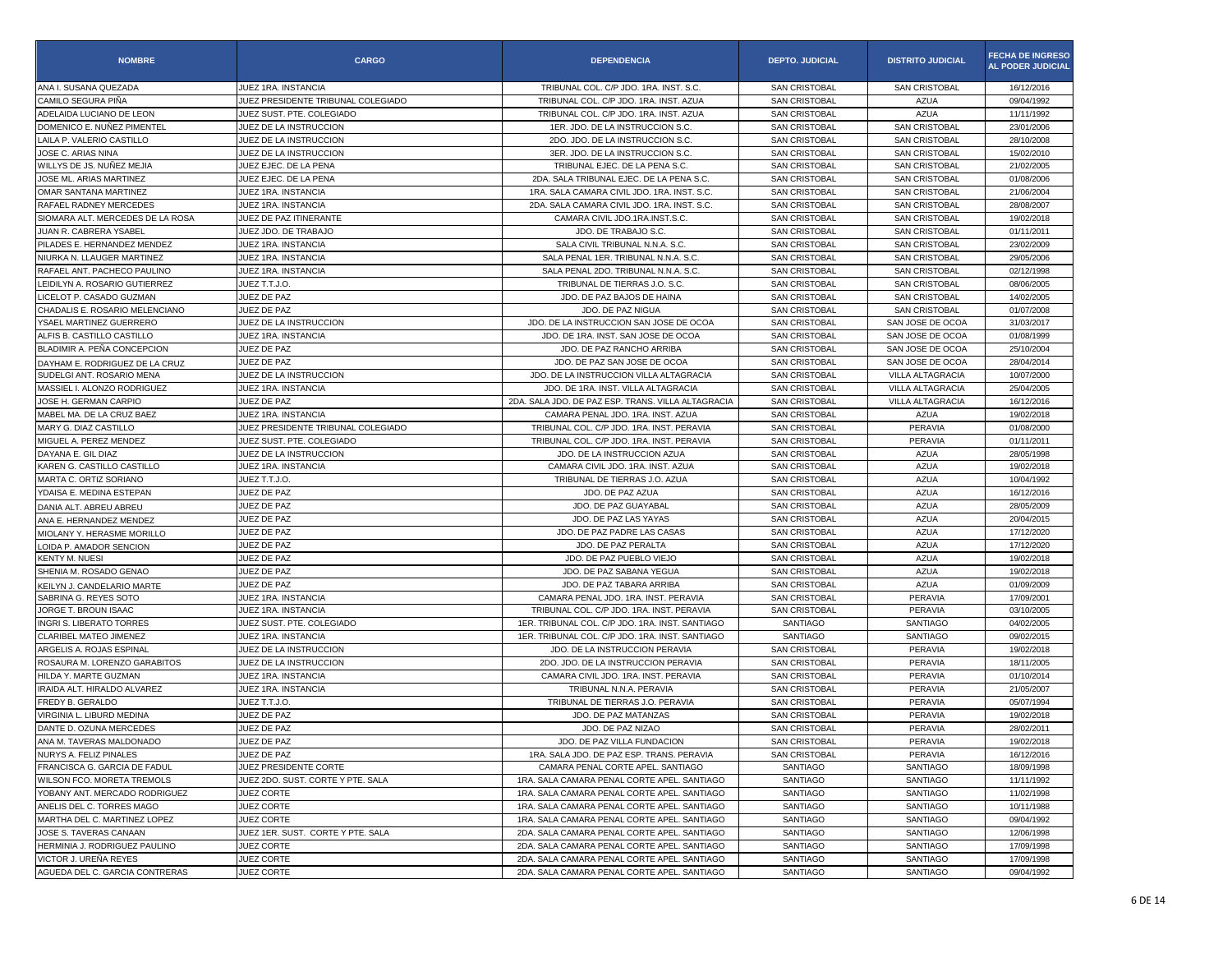| <b>NOMBRE</b>                    | <b>CARGO</b>                                       | <b>DEPENDENCIA</b>                                 | <b>DEPTO. JUDICIAL</b> | <b>DISTRITO JUDICIAL</b> | <b>FECHA DE INGRESO</b><br>AL PODER JUDICIAL |
|----------------------------------|----------------------------------------------------|----------------------------------------------------|------------------------|--------------------------|----------------------------------------------|
| ALTAGRACIA UFFRE DE RAMIREZ      | JUEZ PRESIDENTE CORTE                              | CAMARA CIVIL CORTE APEL. SANTIAGO                  | SANTIAGO               | SANTIAGO                 | 14/10/1987                                   |
| LEONOR MDES. REYES CANALDA       | JUEZ 1ER. SUST. CORTE Y PTE. SALA                  | 1RA. SALA CAMARA CIVIL CORTE APEL. SANTIAGO        | SANTIAGO               | SANTIAGO                 | 11/11/1992                                   |
| CARLOS M. MARTINEZ ALMANZAR      | JUEZ CORTE                                         | 1RA. SALA CAMARA CIVIL CORTE APEL. SANTIAGO        | SANTIAGO               | SANTIAGO                 | 04/02/1999                                   |
| ALDEMARO J. MUÑIZ MENA           | <b>JUEZ CORTE</b>                                  | 1RA. SALA CAMARA CIVIL CORTE APEL. SANTIAGO        | SANTIAGO               | <b>SANTIAGO</b>          | 23/02/2009                                   |
| ALOIDES DE JS. MATIAS CUETO      | JUEZ 2DO, SUST, CORTE Y PTE, SALA                  | 2DA. SALA CAMARA CIVIL CORTE APEL. SANTIAGO        | SANTIAGO               | SANTIAGO                 | 09/04/1992                                   |
| RAMON FCO. UREÑA ANGELES         | <b>JUEZ CORTE</b>                                  | 2DA. SALA CAMARA CIVIL CORTE APEL. SANTIAGO        | SANTIAGO               | <b>SANTIAGO</b>          | 01/10/2003                                   |
| JUAN M. PEREZ GOMEZ              | JUEZ CORTE                                         | 2DA. SALA CAMARA CIVIL CORTE APEL. SANTIAGO        | SANTIAGO               | SANTIAGO                 | 10/02/1998                                   |
| ROSEMARY E. VERAS PEÑA           | JUEZ PRESIDENTE SALA CORTE                         | 3RA. SALA CAMARA CIVIL CORTE APEL. SANTIAGO        | <b>SANTIAGO</b>        | <b>SANTIAGO</b>          | 27/05/1987                                   |
| SAMUEL GUZMAN FERNANDEZ          | <b>JUEZ CORTE</b>                                  | 3RA. SALA CAMARA CIVIL CORTE APEL. SANTIAGO        | SANTIAGO               | SANTIAGO                 | 17/09/1998                                   |
| HENRY V. DOMINGUEZ DOMINGUEZ     | <b>JUEZ CORTE</b>                                  | 3RA, SALA CAMARA CIVIL CORTE APEL, SANTIAGO        | SANTIAGO               | <b>SANTIAGO</b>          | 01/09/2006                                   |
| AIDA MA. J. NUÑEZ NUÑEZ DE G.    | JUEZ 2DO. SUSTITUTO CORTE                          | CORTE DE TRABAJO SANTIAGO                          | SANTIAGO               | <b>SANTIAGO</b>          | 25/11/1998                                   |
| MARCELINA A. RIVAS NUÑEZ         | JUEZ CORTE                                         | CORTE DE TRABAJO SANTIAGO                          | SANTIAGO               | SANTIAGO                 | 04/02/1999                                   |
| CARMEN S. BENCOSME ESPINAL       | JUEZ CORTE                                         | CORTE DE TRABAJO SANTIAGO                          | SANTIAGO               | SANTIAGO                 | 25/11/1998                                   |
| ETANISLAO R. RODRIGUEZ FERREIRA  | <b>JUEZ CORTE</b>                                  | CORTE DE TRABAJO SANTIAGO                          | SANTIAGO               | SANTIAGO                 | 16/12/1992                                   |
| FELICITA PEREZ VICTORIANO        | JUEZ CORTE                                         | CORTE DE TRABAJO SANTIAGO                          | SANTIAGO               | <b>SANTIAGO</b>          | 26/11/1998                                   |
| JUAN A. RODRIGUEZ FERNANDEZ      | JUEZ PRESIDENTE CORTE/COORDINADOR(A) DEPARTAMENTAL | CORTE DE APEL. N.N.A. SANTIAGO                     | <b>SANTIAGO</b>        | <b>SANTIAGO</b>          | 01/05/1999                                   |
| MARIA M. DE PEÑA VENTURA         | JUEZ CORTE                                         | CORTE DE APEL. N.N.A. SANTIAGO                     | SANTIAGO               | SANTIAGO                 | 07/09/1998                                   |
| JUANA O. SANTANA MINAYA          | JUEZ CORTE                                         | CORTE DE APEL. N.N.A. SANTIAGO                     | SANTIAGO               | <b>SANTIAGO</b>          | 23/11/1992                                   |
| <b>GLENIS B. AMADIS VERAS</b>    | <b>JUEZ CORTE</b>                                  | CORTE DE APEL. N.N.A. SANTIAGO                     | SANTIAGO               | SANTIAGO                 | 01/05/1999                                   |
| ARGENTINA Y. SANCHEZ MARTINEZ    | JUEZ CORTE                                         | TRIBUNAL EJEC. SANCION ADOLES. SANTIAGO            | <b>SANTIAGO</b>        | <b>SANTIAGO</b>          | 07/09/1998                                   |
| VILMA V. DIAZ COLOMBO            | JUEZ CORTE                                         | 1RA. SALA TRIBUNAL SUPERIOR DE TIERRAS DPTO. NORTE | SANTIAGO               | <b>SANTIAGO</b>          | 22/10/1998                                   |
| DANILO ANT. TINEO SANTANA        | JUEZ PRESIDENTE CORTE                              | TRIBUNAL SUPERIOR DE TIERRAS DPTO. NORTE           | SANTIAGO               | SANTIAGO                 | 22/10/1998                                   |
| SEGUNDO E. MONCION               | JUEZ 2DO. SUST. CORTE Y PTE. SALA                  | 2DA. SALA TRIBUNAL SUPERIOR DE TIERRAS DPTO. NORTE | <b>SANTIAGO</b>        | <b>SANTIAGO</b>          | 18/02/1998                                   |
| ILDEFONSA ALT. SUSANA ABREU      | <b>JUEZ CORTE</b>                                  | 2DA. SALA TRIBUNAL SUPERIOR DE TIERRAS DPTO. NORT  | SANTIAGO               | SANTIAGO                 | 16/12/1986                                   |
| ALMA S. DOMINGUEZ MARTINEZ       | JUEZ CORTE                                         | 2DA. SALA TRIBUNAL SUPERIOR DE TIERRAS DPTO. NORT  | <b>SANTIAGO</b>        | <b>SANTIAGO</b>          | 23/11/1995                                   |
| MIGUEL A. BAEZ PAYANO            | JUEZ 1RA. INSTANCIA                                | 2DA. SALA CAMARA PENAL JDO. 1RA. INST. SANTIAGO    | SANTIAGO               | <b>SANTIAGO</b>          | 19/02/2018                                   |
| LOIDA ALT. MEJIA ARIAS           | JUEZ 1RA, INSTANCIA                                | 4TA. SALA CAMARA PENAL JDO. 1RA. INST. SANTIAGO    | SANTIAGO               | SANTIAGO                 | 01/10/2014                                   |
| ESTHER C. REYES ARACENA          | JUEZ SUST. PTE. COLEGIADO                          | 2DO. TRIBUNAL COL. C/P JDO. 1RA. INST. SANTIAGO    | <b>SANTIAGO</b>        | <b>SANTIAGO</b>          | 19/10/2009                                   |
| LUIS E. TORRES PAULINO           | JUEZ 1RA. INSTANCIA                                | 2DO, TRIBUNAL COL, C/P JDO, 1RA, INST, SANTIAGO    | SANTIAGO               | SANTIAGO                 | 30/08/2006                                   |
| DEYANIRA MENDEZ CEPEDA           | JUEZ SUST, PTE, COLEGIADO                          | 3ER. TRIBUNAL COL. C/P JDO. 1RA. INST. SANTIAGO    | <b>SANTIAGO</b>        | <b>SANTIAGO</b>          | 01/05/1998                                   |
| YASMIN DE LOS SANTOS ORTIZ       | JUEZ 1RA. INSTANCIA                                | 3ER. TRIBUNAL COL. C/P JDO. 1RA. INST. SANTIAGO    | SANTIAGO               | <b>SANTIAGO</b>          | 01/10/2014                                   |
| ACASSIA C. REYES CASTILLO        | JUEZ PRESIDENTE TRIBUNAL COLEGIADO                 | 4TO. TRIBUNAL COL. C/P JDO. 1RA. INST. SANTIAGO    | SANTIAGO               | <b>SANTIAGO</b>          | 06/03/2000                                   |
| RUBEN D. RODRIGUEZ CUELLO        | JUEZ SUST. PTE. COLEGIADO                          | 4TO. TRIBUNAL COL. C/P JDO. 1RA. INST. SANTIAGO    | <b>SANTIAGO</b>        | <b>SANTIAGO</b>          | 05/06/2002                                   |
| JUAN C. COLON MARTINEZ           | JUEZ 1RA. INSTANCIA                                | 4TO. TRIBUNAL COL. C/P JDO. 1RA. INST. SANTIAGO    | SANTIAGO               | SANTIAGO                 | 01/11/2005                                   |
| LUCRECIA RODRIGUEZ RAMIREZ       | JUEZ PRESIDENTE TRIBUNAL COLEGIADO                 | TRIBUNAL COL. C/P JDO. 1RA. INST. LA VEGA          | LA VEGA                | LA VEGA                  | 12/06/1998                                   |
| JULISSA CANDELARIO VICTORIANO    | JUEZ 1RA. INSTANCIA                                | TRIBUNAL COL. C/P JDO. 1RA. INST. LA VEGA          | LA VEGA                | LA VEGA                  | 09/02/2015                                   |
| LUIS R. DILONE TEJADA            | JUEZ PRESIDENTE TRIBUNAL COLEGIADO                 | TRIBUNAL COL. C/P JDO. 1RA. INST. ESPAILLAT        | LA VEGA                | <b>ESPAILLAT</b>         | 05/07/1994                                   |
| ROSA E. MOLINA ABREU             | JUEZ SUST. PTE. COLEGIADO                          | TRIBUNAL COL. C/P JDO. 1RA. INST. ESPAILLAT        | LA VEGA                | <b>ESPAILLAT</b>         | 12/05/1999                                   |
| LAURA P. SANCHEZ AMPARO          | JUEZ 1RA. INSTANCIA                                | TRIBUNAL COL. C/P JDO. 1RA. INST. ESPAILLAT        | LA VEGA                | <b>ESPAILLAT</b>         | 01/03/2011                                   |
| CLARA M. VARGAS VASQUEZ          | JUEZ COORDINADOR                                   | OFIC. JUEZ COORD. JDO. DE LA INSTRUCCION SANTIAGO  | <b>SANTIAGO</b>        | SANTIAGO                 | 17/09/1998                                   |
| <b>JOB GARCIA HURTADO</b>        | JUEZ DE LA INSTRUCCION                             | 2DO. JDO. DE LA INSTRUCCION SANTIAGO               | SANTIAGO               | <b>SANTIAGO</b>          | 03/10/2016                                   |
| IRIS S. BORGEN SANTANA           | JUEZ DE LA INSTRUCCION                             | 3ER. JDO. DE LA INSTRUCCION SANTIAGO               | SANTIAGO               | SANTIAGO                 | 31/03/2017                                   |
| ILKA MA. MENDEZ SOSA             | JUEZ DE LA INSTRUCCION                             | 4TO, JDO, DE LA INSTRUCCION SANTIAGO               | <b>SANTIAGO</b>        | SANTIAGO                 | 19/02/2018                                   |
| CIRILO SALOMON SANCHEZ           | JUEZ DE LA INSTRUCCION                             | 5TO. JDO. DE LA INSTRUCCION SANTIAGO               | SANTIAGO               | SANTIAGO                 | 31/03/2017                                   |
| RUBEN D. CRUZ UCETA              | JUEZ EJEC. DE LA PENA                              | 1RA, SALA TRIBUNAL EJEC, DE LA PENA SANTIAGO       | <b>SANTIAGO</b>        | <b>SANTIAGO</b>          | 01/10/2003                                   |
| CRISPIN ANT. TATIS VALERIO       | JUEZ EJEC, DE LA PENA                              | 2DA. SALA TRIBUNAL EJEC. DE LA PENA SANTIAGO       | SANTIAGO               | <b>SANTIAGO</b>          | 11/02/1998                                   |
| FILOSET NUÑEZ POLANCO            | JUEZ PRESIDENTE 1RA. INSTANCIA                     | PCIA. CAMARA CIVIL JDO. 1RA. INST. SANTIAGO        | SANTIAGO               | SANTIAGO                 | 20/12/2005                                   |
| LIGIA ALT. BATISTA SUSANA        | JUEZ DE PAZ ITINERANTE                             | PCIA, CAMARA CIVIL JDO, 1RA, INST. SANTIAGO        | <b>SANTIAGO</b>        | SANTIAGO                 | 19/02/2018                                   |
| MARIA DE LA C. TEJEDA SUAZO      | JUEZ 1RA, INSTANCIA                                | 1RA, SALA CAMARA CIVIL JDO, 1RA, INST, SANTIAGO    | SANTIAGO               | SANTIAGO                 | 31/03/2017                                   |
| JOSE L. GARCIA GARCIA            | JUEZ 1RA. INSTANCIA                                | 2DA, SALA CAMARA CIVIL JDO, 1RA, INST, SANTIAGO    | <b>SANTIAGO</b>        | SANTIAGO                 | 01/09/2005                                   |
| ALICIA M. GUZMAN BENCOSME        | JUEZ 1RA. INSTANCIA                                | 3RA. SALA CAMARA CIVIL JDO. 1RA. INST. SANTIAGO    | SANTIAGO               | SANTIAGO                 | 01/03/2011                                   |
| SHANEL Y. GRULLON NUÑEZ          | JUEZ 1RA. INSTANCIA                                | 4TA. SALA CAMARA CIVIL JDO. 1RA. INST. SANTIAGO    | <b>SANTIAGO</b>        | SANTIAGO                 | 08/05/2013                                   |
| EUGENIA E. ALVAREZ RODRIGUEZ     | JUEZ 1RA. INSTANCIA                                | 5TA, SALA CAMARA CIVIL JDO, 1RA, INST, SANTIAGO    | <b>SANTIAGO</b>        | <b>SANTIAGO</b>          | 09/02/2015                                   |
| MIGUELINA DE LAS M. DIAZ PAULINO | JUEZ 1RA. INSTANCIA                                | 6TA. SALA CAMARA CIVIL JDO. 1RA. INST. SANTIAGO    | SANTIAGO               | SANTIAGO                 | 09/02/2015                                   |
| PENELOPE A. CASADO FERMIN        | JUEZ 1RA. INSTANCIA                                | 7MA. SALA CAMARA CIVIL JDO. 1RA. INST. SANTIAGO    | SANTIAGO               | SANTIAGO                 | 01/11/2011                                   |
| GISSELLE A. DE LA CRUZ CRUZ      | JUEZ PRESIDENTE 1RA. INSTANCIA                     | PCIA. JDO. DE TRABAJO SANTIAGO                     | SANTIAGO               | SANTIAGO                 | 17/08/2009                                   |
| JAVIELA D. PEÑA PAULINO          | JUEZ JDO. DE TRABAJO                               | 1RA. SALA JDO. DE TRABAJO SANTIAGO                 | SANTIAGO               | SANTIAGO                 | 31/03/2017                                   |
| ELSA DEL C. ALMONTE SEPULVEDA    | JUEZ JDO. DE TRABAJO                               | 2DA. SALA JDO. DE TRABAJO SANTIAGO                 | <b>SANTIAGO</b>        | SANTIAGO                 | 16/12/2016                                   |
| ISALIN MA. PEÑA RODRIGUEZ        | JUEZ JDO. DE TRABAJO                               | 3RA. SALA JDO. DE TRABAJO SANTIAGO                 | SANTIAGO               | SANTIAGO                 | 09/02/2015                                   |
| JESUS M. DIAZ RAMIREZ            | JUEZ JDO. DE TRABAJO                               | 4TA. SALA JDO. DE TRABAJO SANTIAGO                 | <b>SANTIAGO</b>        | SANTIAGO                 | 16/12/2016                                   |
| BELSEDY D. HERNANDEZ DE LA NUEZ  | JUEZ 1RA. INSTANCIA                                | SALA CIVIL 1ER. TRIBUNAL N.N.A. SANTIAGO           | SANTIAGO               | SANTIAGO                 | 01/11/2011                                   |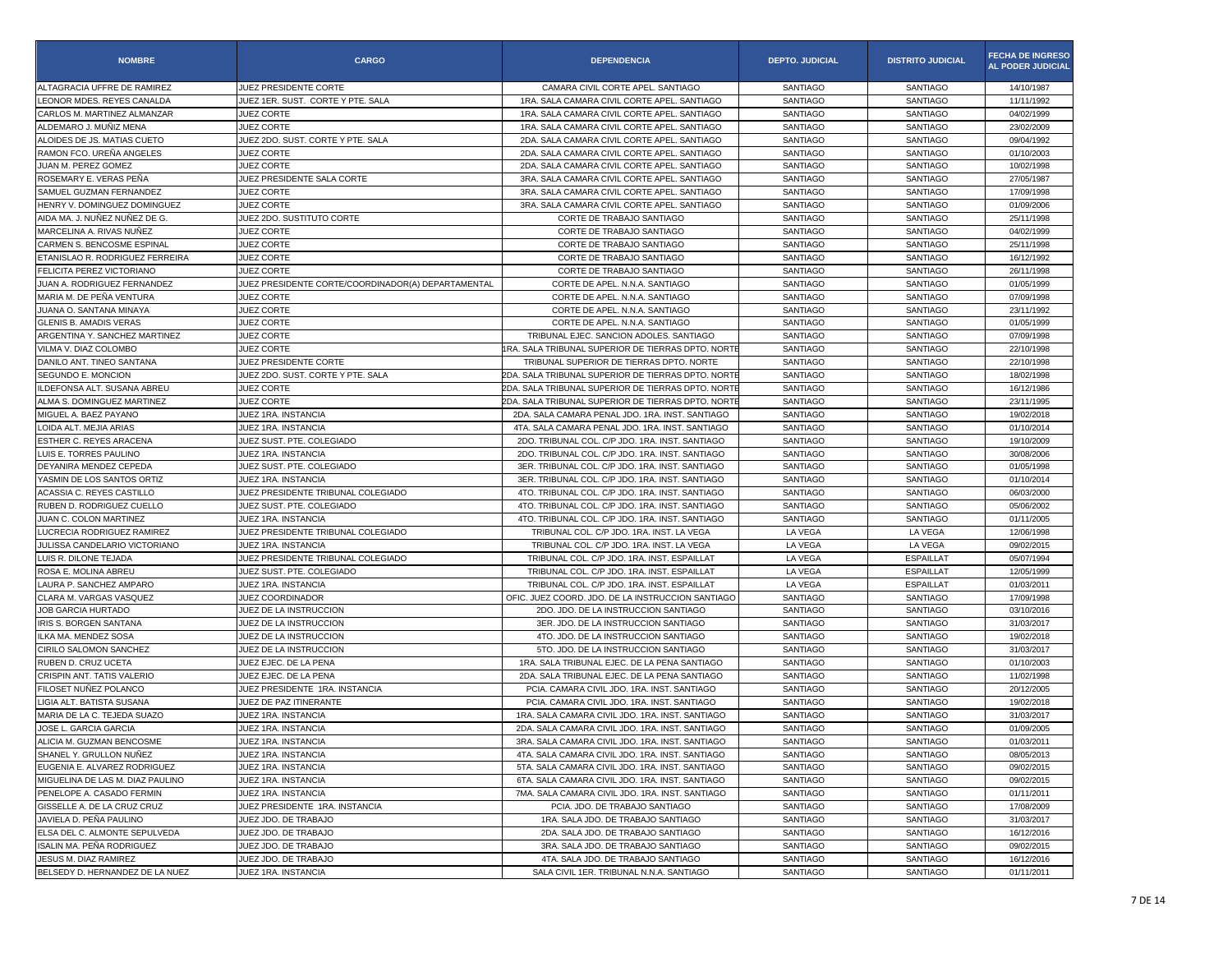| <b>NOMBRE</b>                   | <b>CARGO</b>                                       | <b>DEPENDENCIA</b>                               | <b>DEPTO. JUDICIAL</b> | <b>DISTRITO JUDICIAL</b> | <b>FECHA DE INGRESO</b><br><b>AL PODER JUDICIAL</b> |
|---------------------------------|----------------------------------------------------|--------------------------------------------------|------------------------|--------------------------|-----------------------------------------------------|
| ADALJISA ANT. ROJAS POLANCO     | JUEZ 1RA. INSTANCIA                                | SALA PENAL 1ER. TRIBUNAL N.N.A. SANTIAGO         | <b>SANTIAGO</b>        | SANTIAGO                 | 17/09/1998                                          |
| SONJA D. RODRIGUEZ PERALTA      | JUEZ 1RA. INSTANCIA                                | SALA PENAL 2DO.TRIBUNAL N.N.A. SANTIAGO          | <b>SANTIAGO</b>        | SANTIAGO                 | 17/09/1998                                          |
| FIDELINA G. BATISTA GRULLON     | JUEZ T.T.J.O.                                      | 1RA. SALA TRIBUNAL DE TIERRAS J.O. SANTIAGO      | <b>SANTIAGO</b>        | SANTIAGO                 | 01/08/2001                                          |
| RUDY ANT. ARIAS CRUZ            | JUEZ COORDINADOR                                   | 2DA. SALA TRIBUNAL DE TIERRAS J.O. SANTIAGO      | SANTIAGO               | <b>SANTIAGO</b>          | 01/04/2003                                          |
| MANUEL A. FRANCISCO ESPINAL     | JUEZ T.T.J.O.                                      | 3RA. SALA TRIBUNAL DE TIERRAS J.O. SANTIAGO      | <b>SANTIAGO</b>        | SANTIAGO                 | 08/03/1999                                          |
| <b>BLESSIE GOMEZ BAEZ</b>       | JUEZ T.T.J.O.                                      | 4TA. SALA TRIBUNAL DE TIERRAS J.O. SANTIAGO      | <b>SANTIAGO</b>        | <b>SANTIAGO</b>          | 01/06/2010                                          |
| STEPHANIE SANTIAGO REYES        | JUEZ DE PAZ                                        | JDO. DE PAZ LICEY AL MEDIO                       | <b>SANTIAGO</b>        | SANTIAGO                 | 17/12/2020                                          |
| BIENVENIDO G. LIZ SANTANA       | JUEZ DE PAZ                                        | JDO. DE PAZ PEDRO GARCIA                         | <b>SANTIAGO</b>        | SANTIAGO                 | 08/06/2015                                          |
| KIMBERLY R. TATIS SOTO          | JUEZ DE PAZ                                        | JDO. DE PAZ TAMBORII                             | <b>SANTIAGO</b>        | <b>SANTIAGO</b>          | 02/10/2007                                          |
| YIBERTY M. POLANCO HERRAN       | JUEZ DE PAZ                                        | JDO. DE PAZ VILLA BISONO                         | <b>SANTIAGO</b>        | SANTIAGO                 | 17/12/2020                                          |
| YERIXA A. CABRAL DE LA CRUZ     | JUEZ DE PAZ                                        | JDO. DE PAZ VILLA GONZALEZ                       | <b>SANTIAGO</b>        | <b>SANTIAGO</b>          | 11/06/2014                                          |
| MILAGROS DEL A. ESTEVEZ         | JUEZ 1RA. INSTANCIA                                | CAMARA PENAL JDO, 1RA, INST, VALVERDE            | <b>SANTIAGO</b>        | VALVERDE                 | 07/04/2008                                          |
| CECILIA M. CRUZ MARTINEZ        | JUEZ DE LA INSTRUCCION                             | JDO. DE LA INSTRUCCION VALVERDE                  | <b>SANTIAGO</b>        | VALVERDE                 | 03/10/2016                                          |
| ANA D. ROSARIO SANCHEZ          | JUEZ 1RA. INSTANCIA                                | CAMARA CIVIL JDO. 1RA. INST. VALVERDE            | SANTIAGO               | VALVERDE                 | 31/03/2017                                          |
| FELIX F. ESTEVEZ SAINT HILAIRE  | JUEZ 1RA. INSTANCIA                                | JDO. DE TRABAJO VALVERDE                         | <b>SANTIAGO</b>        | VALVERDE                 | 14/10/2002                                          |
| JOEL DE JS. REYES RODRIGUEZ     | JUEZ 1RA. INSTANCIA                                | TRIBUNAL N.N.A. VALVERDE                         | <b>SANTIAGO</b>        | VALVERDE                 | 07/04/2008                                          |
| JUAN J. MARTINEZ VENTURA        | JUEZ T.T.J.O.                                      | TRIBUNAL DE TIERRAS J.O. VALVERDE                | <b>SANTIAGO</b>        | VALVERDE                 | 17/09/1998                                          |
| DARIANA V. PEÑALO GIL           | JUEZ DE PAZ                                        | JDO. DE PAZ LAGUNA SALADA                        | SANTIAGO               | VALVERDE                 | 31/03/2017                                          |
| AMAURIS ANT. PIMENTEL FABIAN    | JUEZ PRESIDENTE CORTE                              | CAMARA PENAL CORTE APEL. LA VEGA                 | LA VEGA                | LA VEGA                  | 12/06/1998                                          |
| MARIO N. MARIOT TORRES          | JUEZ 1ER. SUSTITUTO CORTE                          | CAMARA PENAL CORTE APEL. LA VEGA                 | LA VEGA                | LA VEGA                  | 21/08/1997                                          |
| OSBALDO J. AQUINO MONCION       | JUEZ 2DO. SUSTITUTO CORTE                          | CAMARA PENAL CORTE APEL. LA VEGA                 | LA VEGA                | LA VEGA                  | 09/04/1992                                          |
| INDIRA FERNANDEZ MARCANO        | JUEZ CORTE                                         | CAMARA PENAL CORTE APEL. LA VEGA                 | LA VEGA                | LA VEGA                  | 21/05/1999                                          |
| ADOLFO Y. UREÑA SANCHEZ         | JUEZ CORTE                                         | CAMARA PENAL CORTE APEL. LA VEGA                 | LA VEGA                | LA VEGA                  | 16/06/1998                                          |
| NELSON ANT. LANGUMAS GUZMAN     | JUEZ CORTE                                         | CAMARA PENAL CORTE APEL. LA VEGA                 | LA VEGA                | LA VEGA                  | 12/06/1998                                          |
| ARELIS S. RICOURT GOMEZ         | JUEZ PRESIDENTE CORTE/COORDINADOR(A) DEPARTAMENTAL | CAMARA CIVIL CORTE APEL. LA VEGA                 | LA VEGA                | LA VEGA                  | 13/11/1991                                          |
| NIEVES L. SOTO DE LEON          | JUEZ 1ER. SUSTITUTO CORTE                          | CAMARA CIVIL CORTE APEL. LA VEGA                 | LA VEGA                | LA VEGA                  | 12/06/1998                                          |
| JUAN F. SURIEL HILARIO          | JUEZ 2DO. SUSTITUTO CORTE                          | CAMARA CIVIL CORTE APEL. LA VEGA                 | LA VEGA                | LA VEGA                  | 21/05/1999                                          |
| HENRY D. ALMANZAR CUEVAS        | JUEZ CORTE                                         | CAMARA CIVIL CORTE APEL. LA VEGA                 | LA VEGA                | LA VEGA                  | 15/06/1998                                          |
| BARBARA M. BATISTA BATLLE       | <b>JUEZ CORTE</b>                                  | CAMARA CIVIL CORTE APEL. LA VEGA                 | LA VEGA                | LA VEGA                  | 19/07/1994                                          |
| ELADIO ANT. PEREZ TAVERAS       | JUEZ PRESIDENTE CORTE                              | CORTE DE TRABAJO LA VEGA                         | LA VEGA                | LA VEGA                  | 12/06/1998                                          |
| MIGUEL P. MINGUIJON ABREU       | JUEZ 1ER. SUSTITUTO CORTE                          | CORTE DE TRABAJO LA VEGA                         | LA VEGA                | LA VEGA                  | 26/11/1998                                          |
| MARIA ALT. RAMOS DE LA CRUZ     | JUEZ 2DO. SUSTITUTO CORTE                          | CORTE DE TRABAJO LA VEGA                         | LA VEGA                | LA VEGA                  | 21/05/1999                                          |
| CRISTIAN DE JS. PAULINO BALDERA | JUEZ CORTE                                         | CORTE DE TRABAJO LA VEGA                         | LA VEGA                | LA VEGA                  | 12/06/1998                                          |
| MILDRED I. HERNANDEZ GRULLON    | JUEZ CORTE                                         | CORTE DE TRABAJO LA VEGA                         | LA VEGA                | LA VEGA                  | 12/06/1998                                          |
| BERNABEL MORICETE FABIAN        | JUEZ PRESIDENTE CORTE/COORDINADOR(A) ADJUNTO       | CORTE DE APEL. N.N.A. LA VEGA                    | LA VEGA                | LA VEGA                  | 01/10/1999                                          |
| ALBERTO ANT. MORONTA GUZMAN     | <b>JUEZ CORTE</b>                                  | CORTE DE APEL. N.N.A. LA VEGA                    | LA VEGA                | LA VEGA                  | 15/10/1997                                          |
| MARIA G. CALDERON ABREU         | JUEZ CORTE                                         | CORTE DE APEL. N.N.A. LA VEGA                    | LA VEGA                | LA VEGA                  | 13/11/1991                                          |
| MARIA U. ESPINAL HERNANDEZ      | JUEZ CORTE                                         | CORTE DE APEL. N.N.A. LA VEGA                    | LA VEGA                | LA VEGA                  | 01/10/1999                                          |
| MARIA L. GOMEZ TAPIA            | JUEZ CORTE                                         | TRIBUNAL EJEC. SANCION ADOLES. LA VEGA           | LA VEGA                | LA VEGA                  | 01/10/1999                                          |
| ARGELIA DE JS. GARCIA JIMENEZ   | JUEZ 1RA. INSTANCIA                                | 3RA. SALA CAMARA PENAL JDO. 1RA. INST. LA VEGA   | LA VEGA                | LA VEGA                  | 25/05/1993                                          |
| PEDRO J. CORNELIO ESQUEA        | JUEZ PRESIDENTE TRIBUNAL COLEGIADO                 | TRIBUNAL COL. C/P JDO. 1RA. INST. MONSEÑOR NOUEL | LA VEGA                | MONSEÑOR NOUEL           | 09/04/1992                                          |
| ELIZABETH A. LOPEZ GARCIA       | JUEZ 1RA. INSTANCIA                                | TRIBUNAL COL. C/P JDO. 1RA. INST. MONSEÑOR NOUEL | LA VEGA                | MONSENOR NOUEL           | 23/02/2009                                          |
| WENDY DE JESUS MUESES           | JUEZ DE LA INSTRUCCION                             | JDO. DE LA INSTRUCCION 1RA. CIRC. LA VEGA        | LA VEGA                | LA VEGA                  | 06/08/2007                                          |
| JOSE M. DE LA MOTA CONTIN       | JUEZ DE LA INSTRUCCION                             | JDO. DE LA INSTRUCCION 2DA. CIRC. LA VEGA        | LA VEGA                | LA VEGA                  | 10/06/1998                                          |
| JAZMIN ALT. ROSSO BAUTISTA      | JUEZ DE LA INSTRUCCION                             | JDO. DE LA INSTRUCCION 3RA. CIRC. LA VEGA        | LA VEGA                | LA VEGA                  | 01/07/2009                                          |
| ADAIAS SANCHEZ COLLADO          | JUEZ DE LA INSTRUCCION                             | JDO. DE LA INSTRUCCION 4TA. CIRC. LA VEGA        | LA VEGA                | LA VEGA                  | 03/05/2005                                          |
| MANUEL R. GONZALEZ ESPINAL      | JUEZ EJEC. DE LA PENA                              | TRIBUNAL EJEC. DE LA PENA LA VEGA                | LA VEGA                | LA VEGA                  | 12/06/1992                                          |
| YLONKA E. BRITO HENRIQUEZ       | JUEZ 1RA. INSTANCIA                                | 1RA. SALA CAMARA CIVIL JDO. 1RA. INST. LA VEGA   | LA VEGA                | LA VEGA                  | 23/02/2009                                          |
| IRCANIA V. HERNANDEZ TRINIDAD   | JUEZ 1RA. INSTANCIA                                | 2DA. SALA CAMARA CIVIL JDO. 1RA. INST. LA VEGA   | LA VEGA                | LA VEGA                  | 13/07/2005                                          |
| ZULEYCA J. CASTILLO PEÑA        | JUEZ JDO. DE TRABAJO                               | JDO. DE TRABAJO LA VEGA                          | LA VEGA                | LA VEGA                  | 01/10/2014                                          |
| AMELFI J. GRULLON BALCACER      | JUEZ 1RA. INSTANCIA                                | SALA CIVIL TRIBUNAL N.N.A. LA VEGA               | LA VEGA                | LA VEGA                  | 12/11/1992                                          |
| JOSE A. PAULINO DURAN           | JUEZ 1RA. INSTANCIA                                | SALA PENAL TRIBUNAL N.N.A. LA VEGA               | LA VEGA                | LA VEGA                  | 12/06/1998                                          |
| CRISTINA S. GUTIERREZ NUÑEZ     | JUEZ T.T.J.O.                                      | 1RA. SALA TRIBUNAL DE TIERRAS J.O. LA VEGA       | LA VEGA                | LA VEGA                  | 19/10/2009                                          |
| ANIBELKA M. RODRIGUEZ DELGADO   | JUEZ COORDINADOR                                   | 2DA. SALA TRIBUNAL DE TIERRAS J.O. LA VEGA       | LA VEGA                | LA VEGA                  | 19/10/2009                                          |
| KATHIA R. NUÑEZ VENTURA         | JUEZ DE PAZ                                        | JDO. DE PAZ DE LA 1RA. CIRC. LA VEGA             | LA VEGA                | LA VEGA                  | 19/02/2018                                          |
| FERNANDO A. ABREU VALENCIA      | JUEZ DE PAZ                                        | JDO. DE PAZ DE LA 2DA. CIRC. LA VEGA             | LA VEGA                | LA VEGA                  | 16/12/2016                                          |
| JUANA P. SILVERIO MARTINEZ      | JUEZ DE PAZ                                        | JDO. DE PAZ JARABACOA                            | LA VEGA                | LA VEGA                  | 19/01/2009                                          |
| SINDY LIZARDO ALBA              | JUEZ DE PAZ                                        | JDO. DE PAZ JIMA ABAJO                           | LA VEGA                | LA VEGA                  | 16/12/2016                                          |
| JUAN C. FERNANDEZ NUÑEZ         | JUEZ DE PAZ                                        | 1RA. SALA JDO. DE PAZ ESP. TRANS. JARABACOA      | LA VEGA                | LA VEGA                  | 16/12/2016                                          |
| YANET BERNABEL MARTINEZ         | JUEZ DE LA INSTRUCCION                             | JDO. DE LA INSTRUCCION CONSTANZA                 | LA VEGA                | CONSTANZA                | 01/11/2011                                          |
| JUAN DE LA C. PAULINO YNOA      | JUEZ 1RA. INSTANCIA                                | JDO. DE 1RA. INST. CONSTANZA                     | LA VEGA                | CONSTANZA                | 01/02/2001                                          |
|                                 |                                                    |                                                  |                        |                          |                                                     |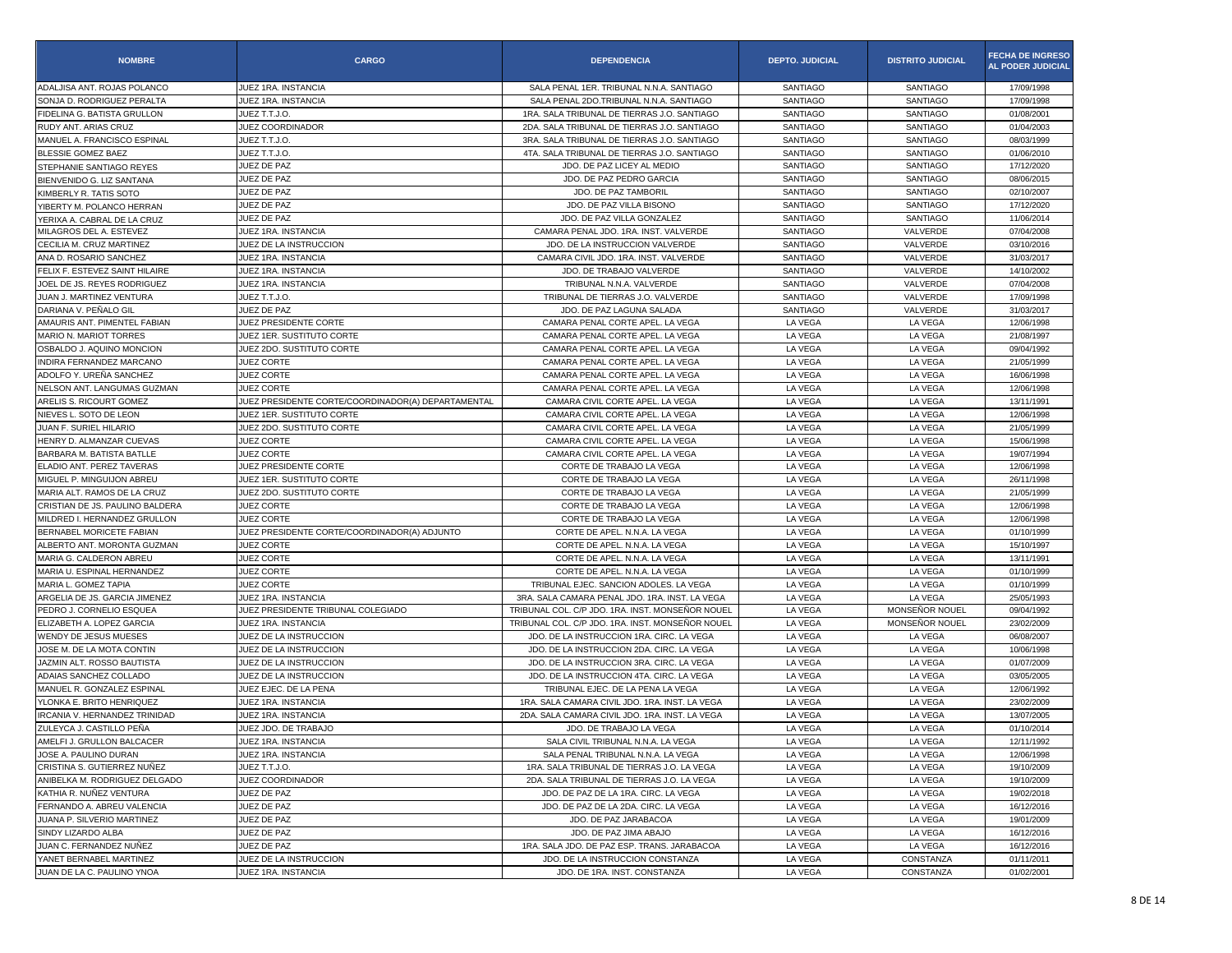| <b>NOMBRE</b>                  | <b>CARGO</b>                                       | <b>DEPENDENCIA</b>                                | <b>DEPTO. JUDICIAL</b> | <b>DISTRITO JUDICIAL</b> | <b>FECHA DE INGRESO</b><br><b>AL PODER JUDICIAL</b> |
|--------------------------------|----------------------------------------------------|---------------------------------------------------|------------------------|--------------------------|-----------------------------------------------------|
| BRYAN L. FERNANDEZ BAEZ        | JUEZ DE PAZ                                        | JDO, DE PAZ CONSTANZA                             | LA VEGA                | CONSTANZA                | 17/12/2020                                          |
| ESTHER N. PUNTIEL JIMENEZ      | JUEZ 1RA. INSTANCIA                                | CAMARA PENAL JDO. 1RA. INST. ESPAILLAT            | LA VEGA                | <b>ESPAILLAT</b>         | 01/06/2010                                          |
| RAMON E. PEÑA PEREZ            | JUEZ PRESIDENTE TRIBUNAL COLEGIADO                 | TRIBUNAL COL. C/P JDO. 1RA. INST. SANCHEZ RAMIREZ | LA VEGA                | SANCHEZ RAMIREZ          | 16/06/1998                                          |
| NARCISO DE JS. ACOSTA NUÑEZ    | JUEZ SUST, PTE, COLEGIADO                          | TRIBUNAL COL. C/P JDO. 1RA. INST. SANCHEZ RAMIREZ | LA VEGA                | SANCHEZ RAMIREZ          | 16/06/1998                                          |
| BOLIVAR REINOSO HINOJOSA       | JUEZ 1RA. INSTANCIA                                | TRIBUNAL COL. C/P JDO. 1RA. INST. SANCHEZ RAMIREZ | LA VEGA                | SANCHEZ RAMIREZ          | 16/06/1998                                          |
| ANDERSON J. CUEVAS MELLA       | JUEZ DE LA INSTRUCCION                             | JDO. DE LA INSTRUCCION ESPAILLAT                  | LA VEGA                | <b>ESPAILLAT</b>         | 01/10/2014                                          |
| YNOCENCIO J. NAMIAS LORA       | JUEZ 1RA. INSTANCIA                                | 1RA. SALA CAMARA CIVIL JDO. 1RA. INST. ESPAILLAT  | LA VEGA                | <b>ESPAILLAT</b>         | 15/06/1998                                          |
| MASSIEL M. MALDONADO SEVERINO  | JUEZ 1RA. INSTANCIA                                | 2DA. SALA CAMARA CIVIL JDO. 1RA. INST. ESPAILLAT  | LA VEGA                | <b>ESPAILLAT</b>         | 01/05/2008                                          |
| RAMON S. ROSARIO TRUFFER       | JUEZ JDO. DE TRABAJO                               | JDO. DE TRABAJO ESPAILLAT                         | LA VEGA                | <b>ESPAILLAT</b>         | 20/04/1992                                          |
| BELOULJ. GRULLON BAEZ          | JUEZ 1RA. INSTANCIA                                | TRIBUNAL N.N.A. ESPAILLAT                         | LA VEGA                | <b>ESPAILLAT</b>         | 05/07/1994                                          |
| MANUEL DE JS. DE JESUS LIZARDO | JUEZ T.T.J.O.                                      | TRIBUNAL DE TIERRAS J.O. ESPAILLAT                | LA VEGA                | <b>ESPAILLAT</b>         | 05/07/1994                                          |
| AURA E. LORA PERALTA           | JUEZ DE PAZ                                        | JDO. DE PAZ CAYETANO GERMOSEN                     | LA VEGA                | <b>ESPAILLAT</b>         | 03/05/2005                                          |
| CARMEN M. SANCHEZ              | JUEZ DE PAZ                                        | JDO. DE PAZ ESPAILLAT                             | LA VEGA                | <b>ESPAILLAT</b>         | 31/03/2017                                          |
| BIEMNEL F. SUAREZ PEÑA         | JUEZ DE PAZ                                        | JDO. DE PAZ GASPAR HERNANDEZ                      | LA VEGA                | <b>ESPAILLAT</b>         | 17/12/2020                                          |
| GENESIS M. TAVAREZ ORTIZ       | JUEZ DE PAZ                                        | JDO. DE PAZ JAMAO AL NORTE                        | LA VEGA                | <b>ESPAILLAT</b>         | 17/06/2013                                          |
| ARIELA DE LOS A. CRUZ RAMIREZ  | JUEZ DE PAZ                                        | JDO. DE PAZ JOSE CONTRERAS                        | LA VEGA                | <b>ESPAILLAT</b>         | 15/07/2009                                          |
| YULEIKA D. HENRIQUEZ ROMERO    | JUEZ DE PAZ                                        | JDO. DE PAZ SAN VICTOR                            | LA VEGA                | <b>ESPAILLAT</b>         | 02/04/2012                                          |
| SANDY ANT. CASTILLO BATISTA    | JUEZ DE PAZ                                        | 2DA. SALA JDO. DE PAZ ESP. TRANS. ESPAILLAT       | LA VEGA                | <b>ESPAILLAT</b>         | 16/12/2016                                          |
| ANA M. JIMENEZ RODRIGUEZ       | JUEZ DE PAZ                                        | 3RA. SALA JDO. DE PAZ ESP. TRANS. ESPAILLAT       | LA VEGA                | <b>ESPAILLAT</b>         | 04/11/2005                                          |
| MARIA ALT. TEJADA              | JUEZ 1RA. INSTANCIA                                | CAMARA PENAL JDO. 1RA. INST. MONSEÑOR NOUEL       | LA VEGA                | MONSEÑOR NOUEL           | 16/06/1998                                          |
| WANDA V. DEÑO SUERO            | JUEZ PRESIDENTE TRIBUNAL COLEGIADO                 | TRIBUNAL COL. C/P JDO. 1RA. INST. BARAHONA        | <b>BARAHONA</b>        | <b>BARAHONA</b>          | 14/04/1998                                          |
| LUIS E. PEREZ VOLQUEZ          | JUEZ SUST. PTE. COLEGIADO                          | TRIBUNAL COL. C/P JDO. 1RA. INST. BARAHONA        | <b>BARAHONA</b>        | <b>BARAHONA</b>          | 15/04/1998                                          |
| KARLA I. BRIOSO FIGUEREO       | JUEZ DE LA INSTRUCCION                             | JDO. DE LA INSTRUCCION MONSEÑOR NOUEL             | LA VEGA                | MONSEÑOR NOUEL           | 16/12/2016                                          |
| LUCY P. MELO MARTINEZ          | JUEZ 1RA. INSTANCIA                                | CAMARA CIVIL JDO. 1RA. INST. MONSEÑOR NOUEL       | LA VEGA                | MONSEÑOR NOUEL           | 01/12/2011                                          |
| RAMONA GUTIERREZ BATISTA       | JUEZ JDO. DE TRABAJO                               | JDO. DE TRABAJO MONSEÑOR NOUEL                    | LA VEGA                | <b>MONSEÑOR NOUEL</b>    | 21/05/1999                                          |
| ELVIS R. CARBONELL LUNA        | JUEZ 1RA. INSTANCIA                                | TRIBUNAL N.N.A. MONSEÑOR NOUEL                    | LA VEGA                | MONSEÑOR NOUEL           | 01/10/2014                                          |
| WILLIAM FCO. ARIAS BAEZ        | JUEZ T.T.J.O.                                      | TRIBUNAL DE TIERRAS J.O. MONSEÑOR NOUEL           | LA VEGA                | MONSEÑOR NOUEL           | 01/12/2005                                          |
| ELIANNY M. MENA UREÑA          | JUEZ DE PAZ                                        | JDO. DE PAZ MAIMON                                | LA VEGA                | MONSEÑOR NOUEL           | 03/09/2012                                          |
| EMELY M. BRUNO ALMONTE         | JUEZ DE PAZ                                        | JDO. DE PAZ MONSEÑOR NOUEL                        | LA VEGA                | MONSEÑOR NOUEL           | 16/12/2016                                          |
| DANERY NOLASCO GONZALEZ        | JUEZ DE PAZ                                        | 2DA, SALA JDO, DE PAZ ESP, TRANS, MONSEÑOR NOUEL  | LA VEGA                | MONSEÑOR NOUEL           | 17/12/2020                                          |
| JULIAN ANT. VARGAS LUNA        | JUEZ DE PAZ                                        | 3RA. SALA JDO. DE PAZ ESP. TRANS. MONSEÑOR NOUEL  | LA VEGA                | MONSEÑOR NOUEL           | 02/11/2006                                          |
| DARIHANA LINAREZ CORPORAN      | JUEZ 1RA. INSTANCIA                                | CAMARA PENAL JDO. 1RA. INST. SANCHEZ RAMIREZ      | LA VEGA                | SANCHEZ RAMIREZ          | 01/11/2011                                          |
| CELINA NOVAS JIMENEZ           | JUEZ 1RA. INSTANCIA                                | TRIBUNAL COL. C/P JDO. 1RA. INST. BARAHONA        | <b>BARAHONA</b>        | <b>BARAHONA</b>          | 29/04/1996                                          |
| KENIA DEL P. TAVAREZ HENRIQUEZ | JUEZ PRESIDENTE TRIBUNAL COLEGIADO                 | TRIBUNAL COL. C/P JDO. 1RA. INST. S.P.M.          | SAN PEDRO DE MACORIS   | SAN PEDRO DE MACORIS     | 03/07/1998                                          |
| JUAN D. RIJO GUILAMO           | JUEZ SUST. PTE. COLEGIADO                          | TRIBUNAL COL. C/P JDO. 1RA. INST. S.P.M.          | SAN PEDRO DE MACORIS   | SAN PEDRO DE MACORIS     | 14/10/2002                                          |
| JAEL D. SANTOS CRUZ            | JUEZ DE LA INSTRUCCION                             | JDO. DE LA INSTRUCCION SANCHEZ RAMIREZ            | LA VEGA                | SANCHEZ RAMIREZ          | 01/10/2014                                          |
| JACQUELINE I. RAMOS UREÑA      | JUEZ 1RA. INSTANCIA                                | CAMARA CIVIL JDO. 1RA. INST. SANCHEZ RAMIREZ      | LA VEGA                | SANCHEZ RAMIREZ          | 16/06/1998                                          |
| KEYLA E. ACOSTA MENA           | JUEZ JDO. DE TRABAJO                               | JDO. DE TRABAJO SANCHEZ RAMIREZ                   | LA VEGA                | SANCHEZ RAMIREZ          | 21/05/1999                                          |
| MILAGROS I. ROSARIO DOMINGUEZ  | JUEZ 1RA. INSTANCIA                                | TRIBUNAL N.N.A. SANCHEZ RAMIREZ                   | LA VEGA                | SANCHEZ RAMIREZ          | 18/06/2003                                          |
| PLINIO R. CANDELARIA RAMOS     | JUEZ T.T.J.O.                                      | TRIBUNAL DE TIERRAS J.O. SANCHEZ RAMIREZ          | LA VEGA                | SANCHEZ RAMIREZ          | 09/04/1992                                          |
| SANDRA RODRIGUEZ MARTE         | JUEZ DE PAZ                                        | JDO. DE PAZ CEVICOS                               | LA VEGA                | SANCHEZ RAMIREZ          | 09/08/2001                                          |
| FRANCISCA ALMONTE PICHARDO     | JUEZ DE PAZ                                        | JDO. DE PAZ FANTINO                               | LA VEGA                | SANCHEZ RAMIREZ          | 07/05/1997                                          |
| MAYRELIS LAZALA JEREZ          | JUEZ DE PAZ                                        | JDO. DE PAZ LA MATA                               | LA VEGA                | <b>SANCHEZ RAMIREZ</b>   | 24/05/2008                                          |
| DORKA ALT. VASQUEZ PEGUERO     | JUEZ DE PAZ                                        | JDO. DE PAZ LAS CUEVAS                            | LA VEGA                | SANCHEZ RAMIREZ          | 27/03/2006                                          |
| MAGDALENA JIMENEZ PAYANO       | JUEZ DE PAZ                                        | JDO. DE PAZ SANCHEZ RAMIREZ                       | LA VEGA                | SANCHEZ RAMIREZ          | 31/08/2009                                          |
| JOSELIN MORETA CARRASCO        | JUEZ PRESIDENTE CORTE/COORDINADOR(A) DEPARTAMENTAL | CAMARA PENAL CORTE APEL. BARAHONA                 | <b>BARAHONA</b>        | <b>BARAHONA</b>          | 14/04/1998                                          |
| NICIO ANT. MEDINA FIGUEREO     | JUEZ 1ER. SUSTITUTO CORTE                          | CAMARA PENAL CORTE APEL. BARAHONA                 | <b>BARAHONA</b>        | <b>BARAHONA</b>          | 14/04/1998                                          |
| HENRRY CARABALLO MATOS         | JUEZ 2DO. SUSTITUTO CORTE                          | CAMARA PENAL CORTE APEL. BARAHONA                 | <b>BARAHONA</b>        | <b>BARAHONA</b>          | 15/04/1998                                          |
| JUAN FCO. CARVAJAL CABRERA     | JUEZ CORTE                                         | CAMARA PENAL CORTE APEL. BARAHONA                 | <b>BARAHONA</b>        | <b>BARAHONA</b>          | 09/07/2001                                          |
| LEUCADIA F. JOSE MENDEZ        | JUEZ CORTE                                         | CAMARA PENAL CORTE APEL. BARAHONA                 | <b>BARAHONA</b>        | <b>BARAHONA</b>          | 14/04/1998                                          |
| MIGUEL A. FIGUEREO RODRIGUEZ   | JUEZ PRESIDENTE CORTE/COORDINADOR(A) ADJUNTO       | CAMARA CIVIL CORTE APEL. BARAHONA                 | <b>BARAHONA</b>        | BARAHONA                 | 18/03/1998                                          |
| GILBERTO A. MEDRANO BELLO      | JUEZ 1ER. SUSTITUTO CORTE                          | CAMARA CIVIL CORTE APEL. BARAHONA                 | <b>BARAHONA</b>        | <b>BARAHONA</b>          | 10/04/1992                                          |
| ANA D. PEREZ URBAEZ            | JUEZ 2DO. SUSTITUTO CORTE                          | CAMARA CIVIL CORTE APEL. BARAHONA                 | <b>BARAHONA</b>        | <b>BARAHONA</b>          | 14/04/1998                                          |
| ERIC B. VIDAL SANCHEZ          | JUEZ CORTE                                         | CAMARA CIVIL CORTE APEL. BARAHONA                 | <b>BARAHONA</b>        | <b>BARAHONA</b>          | 14/04/1998                                          |
| MAXIMO MATOS FELIZ             | JUEZ CORTE                                         | CAMARA CIVIL CORTE APEL. BARAHONA                 | <b>BARAHONA</b>        | <b>BARAHONA</b>          | 14/04/1998                                          |
| SANTA K. PEREZ FELIZ           | JUEZ 1RA. INSTANCIA                                | 2DA. SALA CAMARA PENAL JDO. 1RA. INST. BARAHONA   | <b>BARAHONA</b>        | <b>BARAHONA</b>          | 01/11/2011                                          |
| HAYDELIZA RAMIREZ HENRIQUEZ    | JUEZ 1RA. INSTANCIA                                | TRIBUNAL COL. C/P JDO. 1RA. INST. S.P.M.          | SAN PEDRO DE MACORIS   | SAN PEDRO DE MACORIS     | 01/10/2003                                          |
| SAGRARIO DEL RIO CASTILLO      | JUEZ PRESIDENTE TRIBUNAL COLEGIADO                 | TRIBUNAL COL. C/P JDO. 1RA. INST. LA ALTAGRACIA   | SAN PEDRO DE MACORIS   | LA ALTAGRACIA            | 03/07/1998                                          |
| DOMINGO A. DUVERGES CARABALLO  | JUEZ SUST, PTE, COLEGIADO                          | TRIBUNAL COL. C/P JDO. 1RA. INST. LA ALTAGRACIA   | SAN PEDRO DE MACORIS   | LA ALTAGRACIA            | 19/10/2009                                          |
| DANIEL E. MEDINA PIMENTEL      | JUEZ DE LA INSTRUCCION                             | 1ER. JDO. DE LA INSTRUCCION BARAHONA              | <b>BARAHONA</b>        | <b>BARAHONA</b>          | 22/10/2012                                          |
| MARIA C. VALENZUELA PEREZ      | JUEZ DE LA INSTRUCCION                             | 2DO. JDO. DE LA INSTRUCCION BARAHONA              | <b>BARAHONA</b>        | <b>BARAHONA</b>          | 31/03/2017                                          |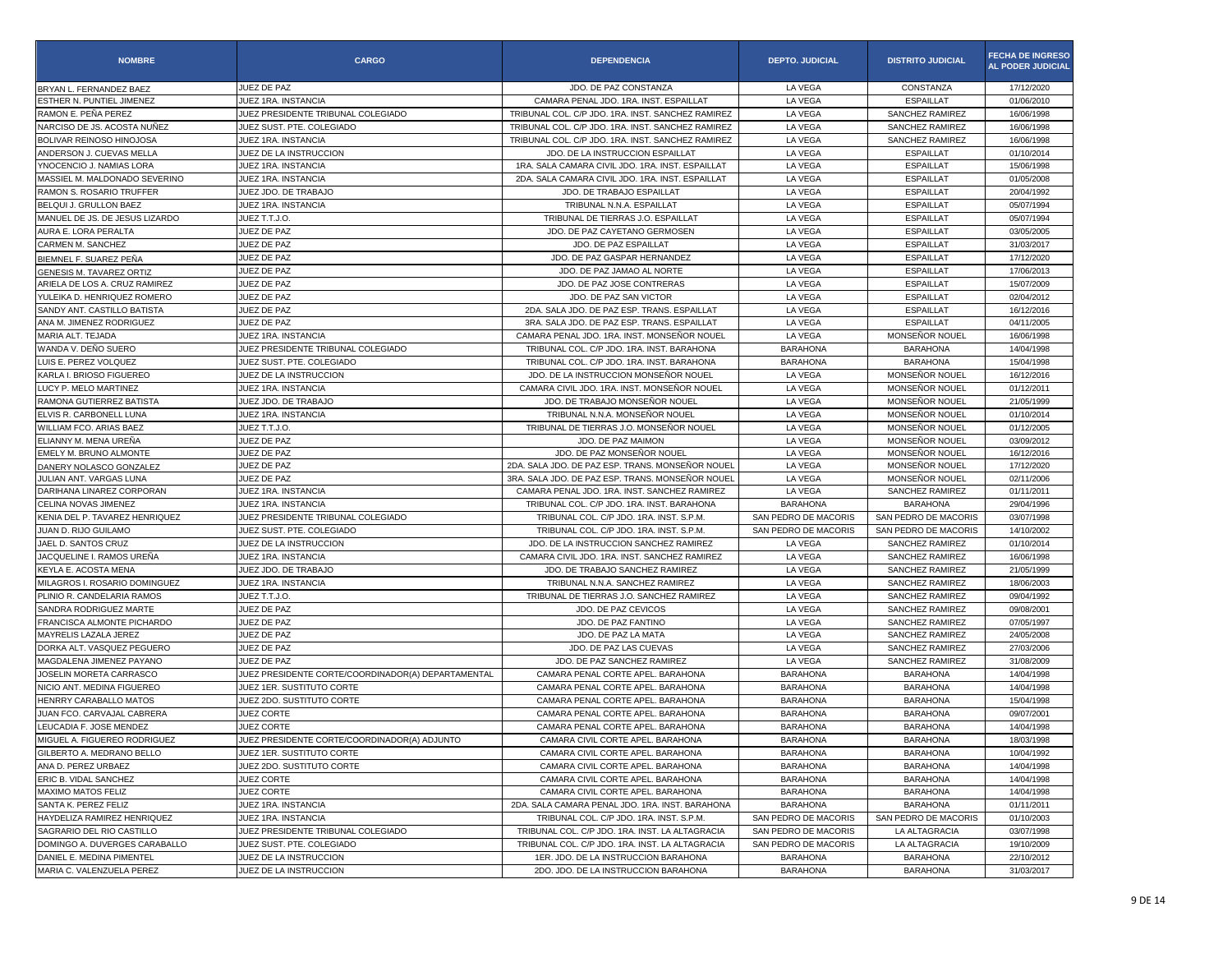| <b>NOMBRE</b>                         | <b>CARGO</b>                                       | <b>DEPENDENCIA</b>                              | <b>DEPTO. JUDICIAL</b> | <b>DISTRITO JUDICIAL</b> | <b>FECHA DE INGRESO</b><br>AL PODER JUDICIAL |
|---------------------------------------|----------------------------------------------------|-------------------------------------------------|------------------------|--------------------------|----------------------------------------------|
| JOSELIN MEDINA PEREZ                  | JUEZ EJEC. DE LA PENA                              | TRIBUNAL EJEC. DE LA PENA BARAHONA              | <b>BARAHONA</b>        | <b>BARAHONA</b>          | 14/04/1998                                   |
| OSVALDO J. SANTANA FERNANDEZ          | JUEZ 1RA. INSTANCIA                                | 1RA. SALA CAMARA CIVIL JDO. 1RA. INST. BARAHONA | <b>BARAHONA</b>        | <b>BARAHONA</b>          | 16/12/2016                                   |
| MANUEL E. GONZALEZ CASTILLO           | JUEZ PTE.CAMARA CIVIL C. JDO.1ERA. INST.           | 2DA. SALA CAMARA CIVIL JDO. 1RA. INST. BARAHONA | <b>BARAHONA</b>        | <b>BARAHONA</b>          | 14/04/1998                                   |
| ELIDERMIA ORTIZ VARGAS                | JUEZ 1RA. INSTANCIA                                | TRIBUNAL N.N.A. BARAHONA                        | <b>BARAHONA</b>        | <b>BARAHONA</b>          | 14/04/1998                                   |
| ROSA B. MALENA CARMONA                | JUEZ T.T.J.O.                                      | TRIBUNAL DE TIERRAS J.O. BARAHONA               | <b>BARAHONA</b>        | <b>BARAHONA</b>          | 31/03/2017                                   |
| YEREMI SABINO RAMIREZ                 | JUEZ DE PAZ                                        | JDO. DE PAZ VICENTE NOBLE                       | <b>BARAHONA</b>        | <b>BARAHONA</b>          | 01/06/2015                                   |
| SOFIA M. BRUNO DE LOS SANTOS          | JUEZ DE PAZ                                        | JDO. DE PAZ ESP. TRANS. BARAHONA                | <b>BARAHONA</b>        | <b>BARAHONA</b>          | 13/04/2012                                   |
| ERNESTO ANT. CABRAL GOMERA            | JUEZ DE LA INSTRUCCION                             | JDO. DE LA INSTRUCCION BAORUCO                  | <b>BARAHONA</b>        | <b>BAORUCO</b>           | 01/09/2012                                   |
| ALEJANDRO ENCARNACION MEDINA          | JUEZ 1RA. INSTANCIA                                | JDO. DE 1RA. INST. BAORUCO                      | <b>BARAHONA</b>        | <b>BAORUCO</b>           | 01/11/2011                                   |
| ANA I. LEE FLORIMON                   | JUEZ DE PAZ                                        | JDO. DE PAZ BAORUCO                             | <b>BARAHONA</b>        | <b>BAORUCO</b>           | 01/04/2014                                   |
| MARIA DEL C. GARCIA GONZALEZ          | JUEZ DE PAZ                                        | JDO. DE PAZ GALVAN                              | <b>BARAHONA</b>        | <b>BAORUCO</b>           | 17/12/2020                                   |
| FATIMA CRUZ ESTRELLA                  | JUEZ DE PAZ                                        | JDO. DE PAZ VILLA JARAGUA                       | <b>BARAHONA</b>        | <b>BAORUCO</b>           | 01/02/2016                                   |
| PACO TERRERO PEREZ                    | JUEZ DE LA INSTRUCCION                             | JDO. DE LA INSTRUCCION INDEPENDENCIA            | <b>BARAHONA</b>        | <b>INDEPENDENCIA</b>     | 14/04/1998                                   |
| LEONARDO ANT. GARCIA CRUZ             | JUEZ 1RA. INSTANCIA                                | JDO, DE 1RA, INST, INDEPENDENCIA                | <b>BARAHONA</b>        | <b>INDEPENDENCIA</b>     | 31/03/2017                                   |
| FREIDY Y. HERNANDEZ WHITE             | JUEZ DE PAZ                                        | JDO. DE PAZ DUVERGE                             | <b>BARAHONA</b>        | INDEPENDENCIA            | 17/12/2020                                   |
| ELAINE DEL P. LLUBERES HEREDIA        | JUEZ DE PAZ                                        | JDO. DE PAZ INDEPENDENCIA                       | <b>BARAHONA</b>        | <b>INDEPENDENCIA</b>     | 29/02/2016                                   |
| ANGEL ML. PEREZ CARABALLO             | JUEZ DE PAZ                                        | JDO. DE PAZ LA DESCUBIERTA                      | <b>BARAHONA</b>        | <b>INDEPENDENCIA</b>     | 17/12/2020                                   |
| MIGUEL ANT. ENCARNACION DE LA ROSA    | JUEZ 1RA. INSTANCIA                                | JDO. DE 1RA. INST. PEDERNALES                   | <b>BARAHONA</b>        | PEDERNALES               | 31/03/2017                                   |
| ROBERT E. DISLA DE LEON               | JUEZ DE PAZ                                        | JDO. DE PAZ OVIEDO                              | <b>BARAHONA</b>        | PEDERNALES               | 16/01/2015                                   |
| JOSE M. GLASS GUTIERREZ               | JUEZ PRESIDENTE CORTE                              | CAMARA PENAL CORTE APEL. S.P.M.                 | SAN PEDRO DE MACORIS   | SAN PEDRO DE MACORIS     | 03/07/1998                                   |
| VIRGINIA E. GONZALEZ BREA             | JUEZ 1ER. SUSTITUTO CORTE                          | CAMARA PENAL CORTE APEL. S.P.M.                 | SAN PEDRO DE MACORIS   | SAN PEDRO DE MACORIS     | 13/11/1991                                   |
| RAMON BAEZ RODRIGUEZ                  | JUEZ 2DO. SUSTITUTO CORTE                          | CAMARA PENAL CORTE APEL. S.P.M.                 | SAN PEDRO DE MACORIS   | SAN PEDRO DE MACORIS     | 13/11/1991                                   |
| MIGUELINA MENDOZA RAMIREZ             | JUEZ CORTE                                         | CAMARA PENAL CORTE APEL. S.P.M.                 | SAN PEDRO DE MACORIS   | SAN PEDRO DE MACORIS     | 09/04/1992                                   |
| <b>RAMON MARTINEZ</b>                 | <b>JUEZ CORTE</b>                                  | CAMARA PENAL CORTE APEL. S.P.M.                 | SAN PEDRO DE MACORIS   | SAN PEDRO DE MACORIS     | 03/03/1987                                   |
| JOSE ML. MENDEZ CASTRO                | JUEZ PRESIDENTE CORTE/COORDINADOR(A) DEPARTAMENTAL | CAMARA CIVIL CORTE APEL. S.P.M.                 | SAN PEDRO DE MACORIS   | SAN PEDRO DE MACORIS     | 09/04/1992                                   |
| FERNANDO ANT. ABAD MERCEDES           | JUEZ 1ER. SUSTITUTO CORTE                          | CAMARA CIVIL CORTE APEL, S.P.M.                 | SAN PEDRO DE MACORIS   | SAN PEDRO DE MACORIS     | 03/07/1998                                   |
| NORA Y. CRUZ GONZALEZ                 | JUEZ 2DO, SUSTITUTO CORTE                          | CAMARA CIVIL CORTE APEL. S.P.M.                 | SAN PEDRO DE MACORIS   | SAN PEDRO DE MACORIS     | 01/12/1998                                   |
| BESAIDA M. SANCHEZ RODRIGUEZ          | JUEZ CORTE                                         | CAMARA CIVIL CORTE APEL, S.P.M.                 | SAN PEDRO DE MACORIS   | SAN PEDRO DE MACORIS     | 07/04/2008                                   |
| YUMIRIS TUITT SANTANA                 | JUEZ CORTE                                         | CAMARA CIVIL CORTE APEL, S.P.M.                 | SAN PEDRO DE MACORIS   | SAN PEDRO DE MACORIS     | 19/10/2009                                   |
| RAMON A. ALMONTE BARRY                | <b>JUEZ CORTE</b>                                  | CAMARA CIVIL CORTE APEL. S.P.M.                 | SAN PEDRO DE MACORIS   | SAN PEDRO DE MACORIS     | 19/10/2009                                   |
| JUAN T. MERCEDES PAYANO               | JUEZ PRESIDENTE CORTE/COORDINADOR(A) ADJUNTO       | CORTE DE TRABAJO S.P.M.                         | SAN PEDRO DE MACORIS   | SAN PEDRO DE MACORIS     | 01/12/1998                                   |
| JOSE S. ROSA FRANCO                   | JUEZ 1ER. SUSTITUTO CORTE                          | CORTE DE TRABAJO S.P.M.                         | SAN PEDRO DE MACORIS   | SAN PEDRO DE MACORIS     | 04/02/1999                                   |
| ANA MA. E. PEREZ ZAPATA               | JUEZ 2DO. SUSTITUTO CORTE                          | CORTE DE TRABAJO S.P.M.                         | SAN PEDRO DE MACORIS   | SAN PEDRO DE MACORIS     | 01/12/1998                                   |
| MIGUEL A. SURIEL ROJAS                | <b>JUEZ CORTE</b>                                  | CORTE DE TRABAJO S.P.M.                         | SAN PEDRO DE MACORIS   | SAN PEDRO DE MACORIS     | 04/02/1999                                   |
| MARTINA ENCARNACION ROBLES            | <b>JUEZ CORTE</b>                                  | CORTE DE TRABAJO S.P.M.                         | SAN PEDRO DE MACORIS   | SAN PEDRO DE MACORIS     | 01/10/2003                                   |
| JUAN DE LAS N. SABINO RAMOS           | JUEZ PRESIDENTE CORTE                              | CORTE DE APEL. N.N.A. S.P.M.                    | SAN PEDRO DE MACORIS   | SAN PEDRO DE MACORIS     | 07/09/1998                                   |
| ARISTIDES D. HEREDIA SENA             | <b>JUEZ CORTE</b>                                  | CORTE DE APEL. N.N.A. S.P.M.                    | SAN PEDRO DE MACORIS   | SAN PEDRO DE MACORIS     | 01/09/2006                                   |
| KENIA I. SANTANA SOSA                 | <b>JUEZ CORTE</b>                                  | CORTE DE APEL. N.N.A. S.P.M.                    | SAN PEDRO DE MACORIS   | SAN PEDRO DE MACORIS     | 11/11/1992                                   |
| CELINA Z. SANCHEZ REYES               | <b>JUEZ CORTE</b>                                  | TRIBUNAL EJEC. SANCION ADOLES. S.P.M.           | SAN PEDRO DE MACORIS   | SAN PEDRO DE MACORIS     | 06/05/1993                                   |
| CATALINA FERRERA CUEVAS               | JUEZ PRESIDENTE CORTE                              | TRIBUNAL SUPERIOR DE TIERRAS DPTO. ESTE         | SAN PEDRO DE MACORIS   | SAN PEDRO DE MACORIS     | 01/10/2003                                   |
| ARGENIS GARCIA DEL ROSARIO            | <b>JUEZ CORTE</b>                                  | TRIBUNAL SUPERIOR DE TIERRAS DPTO. ESTE         | SAN PEDRO DE MACORIS   | SAN PEDRO DE MACORIS     | 07/11/2005                                   |
| FERNANDO E. JAVIER EVERTZ             | JUEZ CORTE                                         | TRIBUNAL SUPERIOR DE TIERRAS DPTO. ESTE         | SAN PEDRO DE MACORIS   | SAN PEDRO DE MACORIS     | 03/07/1998                                   |
| JOSE MA. VASQUEZ MONTERO              | <b>JUEZ CORTE</b>                                  | TRIBUNAL SUPERIOR DE TIERRAS DPTO. ESTE         | SAN PEDRO DE MACORIS   | SAN PEDRO DE MACORIS     | 04/02/1999                                   |
| LORENZO S. ZORRILLA NUÑEZ             | <b>JUEZ CORTE</b>                                  | TRIBUNAL SUPERIOR DE TIERRAS DPTO. ESTE         | SAN PEDRO DE MACORIS   | SAN PEDRO DE MACORIS     | 09/04/1992                                   |
| LUIS A. ADAMES MEJIA                  | <b>JUEZ CORTE</b>                                  | TRIBUNAL SUPERIOR DE TIERRAS DPTO. ESTE         | SAN PEDRO DE MACORIS   | SAN PEDRO DE MACORIS     | 01/04/2003                                   |
| JOSE ML. MENDEZ CABRERA               | JUEZ CORTE                                         | TRIBUNAL SUPERIOR DE TIERRAS DPTO. ESTE         | SAN PEDRO DE MACORIS   | SAN PEDRO DE MACORIS     | 23/02/2009                                   |
| CARMEN V. ALMONTE ALMONTE             | JUEZ 1RA. INSTANCIA                                | TRIBUNAL COL. C/P JDO. 1RA. INST. LA ALTAGRACIA | SAN PEDRO DE MACORIS   | LA ALTAGRACIA            | 09/02/2015                                   |
| MAXIMO A. REYES VANDERHORST           | JUEZ PRESIDENTE TRIBUNAL COLEGIADO                 | TRIBUNAL COL. C/P JDO. 1RA. INST. LA ROMANA     | SAN PEDRO DE MACORIS   | LA ROMANA                | 03/07/1998                                   |
| JOSSEPHANG R. BERNHARDT NIVAR         | JUEZ SUST. PTE. COLEGIADO                          | TRIBUNAL COL. C/P JDO. 1RA. INST. LA ROMANA     | SAN PEDRO DE MACORIS   | LA ROMANA                | 01/10/2014                                   |
| RICHARD H. BERRA REYES                | JUEZ DE LA INSTRUCCION                             | JDO. DE LA INSTRUCCION S.P.M.                   | SAN PEDRO DE MACORIS   | SAN PEDRO DE MACORIS     | 19/10/2009                                   |
| DARLIS ALT. EUSEBIO VASQUEZ           | JUEZ DE LA INSTRUCCION                             | 2DO. JDO. DE LA INSTRUCCION S.P.M.              | SAN PEDRO DE MACORIS   | SAN PEDRO DE MACORIS     | 16/03/2000                                   |
| FRANCISCO DOMINGUEZ GUERRERO          | JUEZ EJEC. DE LA PENA                              | TRIBUNAL EJEC. DE LA PENA S.P.M.                | SAN PEDRO DE MACORIS   | SAN PEDRO DE MACORIS     | 03/07/1998                                   |
| GISSEL J. FERNANDEZ CARRASCO DE NUÑEZ | JUEZ 1RA. INSTANCIA                                | 2DA, SALA CAMARA CIVIL JDO, 1RA, INST, S.P.M.   | SAN PEDRO DE MACORIS   | SAN PEDRO DE MACORIS     | 09/02/2015                                   |
| DELFINA PHILLIPES SILVESTRE           | JUEZ DE PAZ ITINERANTE                             | 1RA. SALA CAMARA CIVIL JDO. 1RA. INST. S.P.M    | SAN PEDRO DE MACORIS   | SAN PEDRO DE MACORIS     | 31/03/2017                                   |
| ANDREA CORREA LOPEZ                   | JUEZ PRESIDENTE 1RA. INSTANCIA                     | PCIA. JDO. DE TRABAJO S.P.M.                    | SAN PEDRO DE MACORIS   | SAN PEDRO DE MACORIS     | 03/07/1998                                   |
| RAELVIS O. ARIAS GOMEZ                | JUEZ JDO. DE TRABAJO                               | 1RA. SALA JDO. DE TRABAJO S.P.M.                | SAN PEDRO DE MACORIS   | SAN PEDRO DE MACORIS     | 09/02/2015                                   |
| ROSE M. PEÑA ROSARIO                  | JUEZ JDO. DE TRABAJO                               | 2DA. SALA JDO. DE TRABAJO S.P.M.                | SAN PEDRO DE MACORIS   | SAN PEDRO DE MACORIS     | 23/02/2009                                   |
| FARIDA ALT. ABUD PEÑA                 | JUEZ 1RA. INSTANCIA                                | SALA CIVIL TRIBUNAL N.N.A. S.P.M.               | SAN PEDRO DE MACORIS   | SAN PEDRO DE MACORIS     | 01/09/2011                                   |
| LUISA MA. ACEVEDO MONEGRO             | JUEZ 1RA. INSTANCIA                                | SALA PENAL TRIBUNAL N.N.A. S.P.M.               | SAN PEDRO DE MACORIS   | SAN PEDRO DE MACORIS     | 01/11/2011                                   |
| KEILA E. GONZALEZ BELEN               | JUEZ T.T.J.O.                                      | TRIBUNAL DE TIERRAS J.O. S.P.M.                 | SAN PEDRO DE MACORIS   | SAN PEDRO DE MACORIS     | 12/12/2005                                   |
| BETHANIA DEL C. CONCE POLANCO         | JUEZ DE PAZ                                        | JDO. DE PAZ LOS LLANOS                          | SAN PEDRO DE MACORIS   | SAN PEDRO DE MACORIS     | 19/02/2018                                   |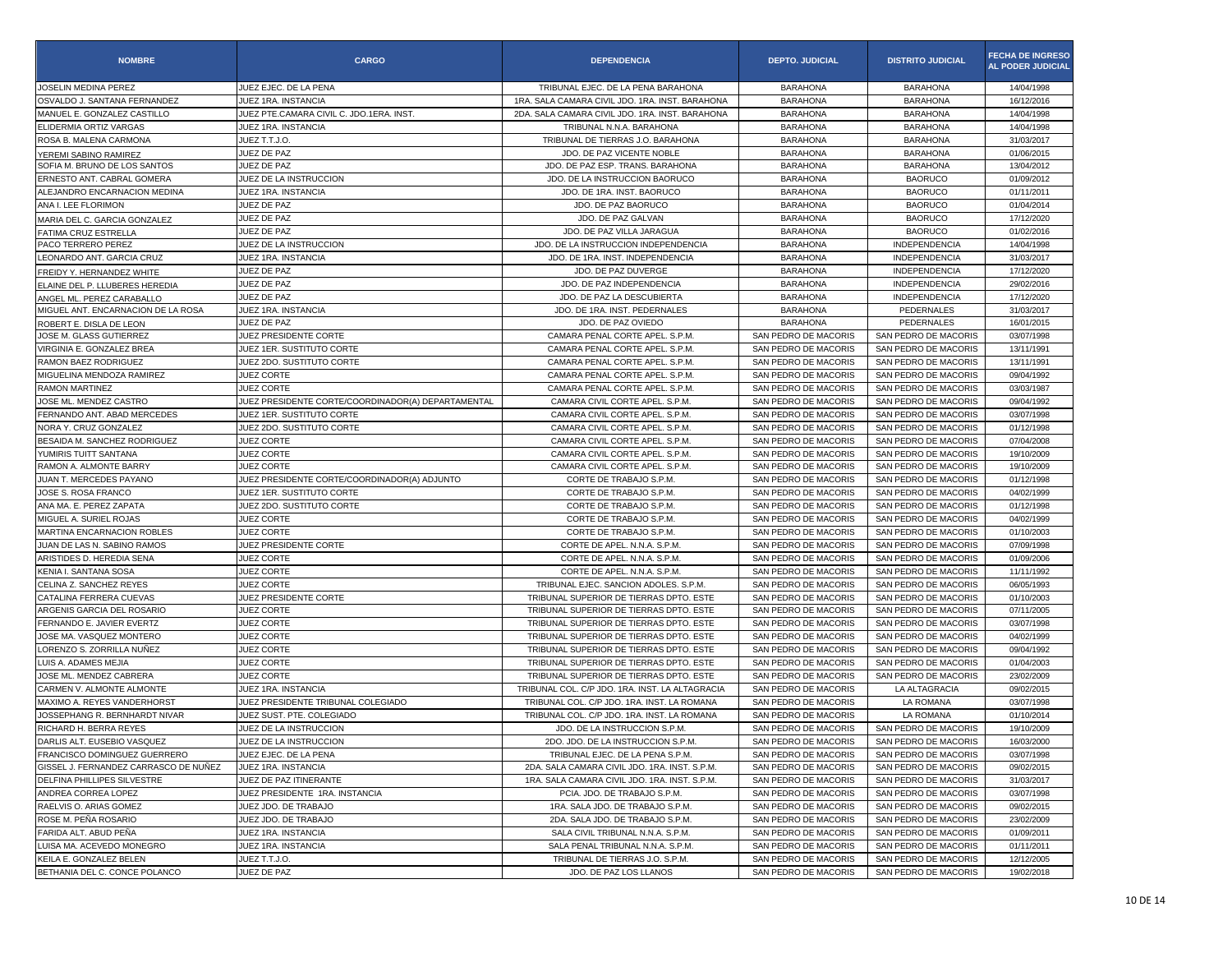| <b>NOMBRE</b>                       | <b>CARGO</b>                                       | <b>DEPENDENCIA</b>                                 | <b>DEPTO. JUDICIAL</b>   | <b>DISTRITO JUDICIAL</b> | <b>FECHA DE INGRESO</b><br><b>AL PODER JUDICIAL</b> |
|-------------------------------------|----------------------------------------------------|----------------------------------------------------|--------------------------|--------------------------|-----------------------------------------------------|
| KATERINE SANTANA MEJIA              | JUEZ DE PAZ                                        | JDO. DE PAZ QUISQUEYA                              | SAN PEDRO DE MACORIS     | SAN PEDRO DE MACORIS     | 16/12/2016                                          |
| GENESIS RODRIGUEZ SEGURA            | JUEZ DE PAZ                                        | JDO. DE PAZ S.P.M.                                 | SAN PEDRO DE MACORIS     | SAN PEDRO DE MACORIS     | 03/10/2016                                          |
| MILAGROS DE LOS A. CARMONA CAMARENA | JUEZ DE PAZ ITINERANTE                             | CAMARA PENAL JDO. 1RA. INST. S.P.M.                | SAN PEDRO DE MACORIS     | SAN PEDRO DE MACORIS     | 22/03/1999                                          |
| MAGDELQUIS Y. FRANCO PEÑA           | JUEZ DE PAZ ITINERANTE                             | CAMARA PENAL JDO, 1RA, INST, S.P.M.                | SAN PEDRO DE MACORIS     | SAN PEDRO DE MACORIS     | 16/12/2016                                          |
| RAMONA M. SANTANA BERMUDEZ          | JUEZ 1RA. INSTANCIA                                | CAMARA PENAL JDO. 1RA. INST. EL SEIBO              | SAN PEDRO DE MACORIS     | EL SEIBO                 | 23/02/2009                                          |
| VANESSA C. CONTRERAS TEJEDA         | JUEZ DE LA INSTRUCCION                             | JDO. DE LA INSTRUCCION EL SEIBO                    | SAN PEDRO DE MACORIS     | EL SEIBO                 | 09/02/2015                                          |
| YIMARLY V. RODRIGUEZ ANGELES        | JUEZ 1RA. INSTANCIA                                | CAMARA CIVIL JDO. 1RA. INST. EL SEIBO              | SAN PEDRO DE MACORIS     | EL SEIBO                 | 01/02/2001                                          |
| ZENAIDA Y. BASTARDO MALDONADO       | JUEZ JDO. DE TRABAJO                               | JDO. DE TRABAJO EL SEIBO                           | SAN PEDRO DE MACORIS     | EL SEIBO                 | 01/03/2001                                          |
| GIL A. RAMOS DE LA CRUZ             | JUEZ 1RA. INSTANCIA                                | TRIBUNAL N.N.A. EL SEIBO                           | SAN PEDRO DE MACORIS     | EL SEIBO                 | 03/07/1998                                          |
| RAFELINA RUIZ RODRIGUEZ             | JUEZ T.T.J.O.                                      | TRIBUNAL DE TIERRAS J.O. EL SEIBO                  | SAN PEDRO DE MACORIS     | LA ALTAGRACIA            | 09/02/2015                                          |
| LAURA I. ROA PAREDES                | JUEZ DE PAZ                                        | JDO. DE PAZ EL SEIBO                               | SAN PEDRO DE MACORIS     | EL SEIBO                 | 19/02/2018                                          |
| ESMIRNA ANT. ORTEGA VENTURA         | JUEZ DE PAZ                                        | JDO. DE PAZ MICHES                                 | SAN PEDRO DE MACORIS     | EL SEIBO                 | 19/02/2018                                          |
| FRANCISCO ANT. ARIAS SANCHEZ        | JUEZ 1RA. INSTANCIA                                | CAMARA PENAL JDO. 1RA. INST. HATO MAYOR            | SAN PEDRO DE MACORIS     | <b>HATO MAYOR</b>        | 01/04/2003                                          |
| ELIZABETH M. VALENCIA ALCALA        | JUEZ DE LA INSTRUCCION                             | JDO. DE LA INSTRUCCION HATO MAYOR                  | SAN PEDRO DE MACORIS     | <b>HATO MAYOR</b>        | 09/02/2015                                          |
| JAZMIN VARELA ASTACIO               | JUEZ 1RA. INSTANCIA                                | CAMARA CIVIL JDO. 1RA. INST. HATO MAYOR            | SAN PEDRO DE MACORIS     | <b>HATO MAYOR</b>        | 01/11/2011                                          |
| CAROLINA E. SILVESTRE RONDON        | JUEZ 1RA. INSTANCIA                                | TRIBUNAL N.N.A. HATO MAYOR                         | SAN PEDRO DE MACORIS     | <b>HATO MAYOR</b>        | 01/10/2008                                          |
| EVELIN CABRERA UBIERA               | JUEZ DE PAZ                                        | JDO. DE PAZ EL VALLE                               | SAN PEDRO DE MACORIS     | <b>HATO MAYOR</b>        | 17/12/2020                                          |
| HAISSEL O. URIBE REYES              | JUEZ DE PAZ                                        | JDO. DE PAZ HATO MAYOR                             | SAN PEDRO DE MACORIS     | <b>HATO MAYOR</b>        | 03/10/2016                                          |
| ANDREA E. CORCINO CUETO             | JUEZ DE PAZ                                        | JDO. DE PAZ SABANA DE LA MAR                       | SAN PEDRO DE MACORIS     | <b>HATO MAYOR</b>        | 03/10/2016                                          |
| EDWIS A. RIJO DELGADO               | JUEZ 1RA. INSTANCIA                                | CAMARA PENAL JDO. 1RA. INST. LA ALTAGRACIA         | SAN PEDRO DE MACORIS     | LA ALTAGRACIA            | 19/10/2009                                          |
| IDENISSE G. CATEDRAL OZUNA          | JUEZ 1RA. INSTANCIA                                | TRIBUNAL COL. C/P JDO. 1RA. INST. LA ROMANA        | SAN PEDRO DE MACORIS     | LA ROMANA                | 16/12/2016                                          |
| MANUELA H. ACOSTA PEÑA              | JUEZ PRESIDENTE TRIBUNAL COLEGIADO                 | 1ER. TRIBUNAL COL. C/P JDO. 1RA. INST. DUARTE      | SAN FRANCISCO DE MACORIS | <b>DUARTE</b>            | 23/02/2009                                          |
| <b>CARMINIA CAMINERO SOSA</b>       | JUEZ SUST. PTE. COLEGIADO                          | 1ER. TRIBUNAL COL. C/P JDO. 1RA. INST. DUARTE      | SAN FRANCISCO DE MACORIS | <b>DUARTE</b>            | 19/10/2009                                          |
| FRANCIS Y. REYES DILONE             | JUEZ DE LA INSTRUCCION                             | 2DO. JDO. DE LA INSTRUCCION LA ALTAGRACIA          | SAN PEDRO DE MACORIS     | LA ALTAGRACIA            | 19/10/2009                                          |
| KARINA MA. COLOME ABREU             | JUEZ DE LA INSTRUCCION                             | 2DO. JDO. DE LA INSTRUCCION LA ALTAGRACIA          | SAN PEDRO DE MACORIS     | LA ALTAGRACIA            | 03/10/2016                                          |
| SINDY E. ROSARIO SANTANA            | JUEZ 1RA. INSTANCIA                                | 2DA. SALA CAMARA CIVIL JDO. 1RA. INST. LA ALTAGRAC | SAN PEDRO DE MACORIS     | LA ALTAGRACIA            | 01/03/2011                                          |
| OCTAVIO A. MATA UPIA                | JUEZ 1RA. INSTANCIA                                | CAMARA CIVIL JDO, 1RA, INST, LA ALTAGRACIA         | SAN PEDRO DE MACORIS     | LA ALTAGRACIA            | 01/10/2014                                          |
| JULIO C. MEDINA                     | JUEZ JDO. DE TRABAJO                               | JDO. DE TRABAJO LA ALTAGRACIA                      | SAN PEDRO DE MACORIS     | LA ALTAGRACIA            | 03/07/1998                                          |
| MANUEL DE J. SANCHEZ CEBALLOS       | JUEZ T.T.J.O.                                      | 1ERA. SALA TRIBUNAL DE TIERRAS J.O. LA ALTAGRACIA  | SAN PEDRO DE MACORIS     | LA ALTAGRACIA            | 01/06/2010                                          |
| YURI I. ESPINO GENEUX               | JUEZ T.T.J.O.                                      | 2DA. SALA TRIBUNAL DE TIERRAS J.O. LA ALTAGRACIA   | SAN PEDRO DE MACORIS     | LA ALTAGRACIA            | 18/05/2004                                          |
| ALEXANDRA REYES CUSTODIO            | JUEZ DE PAZ                                        | JDO. DE PAZ LAGUNA DE NISIBON                      | SAN PEDRO DE MACORIS     | LA ALTAGRACIA            | 19/02/2018                                          |
| MARIA L. CHARLES CASTILLO           | JUEZ DE PAZ                                        | JDO. DE PAZ SAN RAFAEL DEL YUMA                    | SAN PEDRO DE MACORIS     | LA ALTAGRACIA            | 29/03/2006                                          |
| MARY C. CASTILLO GERMAN             | JUEZ DE PAZ                                        | 1RA, SALA JDO, DE PAZ ESP, TRANS, LA ALTAGRACIA    | SAN PEDRO DE MACORIS     | LA ALTAGRACIA            | 20/09/2005                                          |
| FRANCHESCA V. SILVESTRE GALVEZ      | JUEZ DE PAZ                                        | 3RA. SALA JDO. DE PAZ ESP. TRANS. LA ALTAGRACIA    | SAN PEDRO DE MACORIS     | LA ALTAGRACIA            | 03/10/2016                                          |
| CARLOS PEÑA MARTINEZ                | JUEZ 1RA. INSTANCIA                                | CAMARA PENAL JDO. 1RA. INST. LA ROMANA             | SAN PEDRO DE MACORIS     | LA ROMANA                | 23/02/2009                                          |
| NILSA R. MARTE ALVARADO             | JUEZ 1RA. INSTANCIA                                | 1ER. TRIBUNAL COL. C/P JDO. 1RA. INST. DUARTE      | SAN FRANCISCO DE MACORIS | <b>DUARTE</b>            | 11/05/2006                                          |
| RAMON I. GIL GUZMAN                 | JUEZ PRESIDENTE TRIBUNAL COLEGIADO                 | 2DO. TRIBUNAL COL. C/P JDO. 1RA. INST. DUARTE      | SAN FRANCISCO DE MACORIS | <b>DUARTE</b>            | 12/08/1998                                          |
| MARIA DE LOS A. CONCEPCION          | JUEZ SUST, PTE, COLEGIADO                          | 2DO. TRIBUNAL COL. C/P JDO. 1RA. INST. DUARTE      | SAN FRANCISCO DE MACORIS | <b>DUARTE</b>            | 19/10/2009                                          |
| ISMAEL N. RAMIREZ SANTANA           | JUEZ DE LA INSTRUCCION                             | JDO. DE LA INSTRUCCION LA ROMANA                   | SAN PEDRO DE MACORIS     | LA ROMANA                | 19/10/2009                                          |
| VICKY M. CHALAS DOCEN               | JUEZ DE LA INSTRUCCION                             | 2DO. JDO. DE LA INSTRUCCION LA ROMANA              | SAN PEDRO DE MACORIS     | LA ROMANA                | 12/04/2010                                          |
| KARUCHY SOTERO CABRAL               | JUEZ 1RA. INSTANCIA                                | CAMARA CIVIL JDO. 1RA. INST. LA ROMANA             | SAN PEDRO DE MACORIS     | LA ROMANA                | 15/07/2002                                          |
| ABRAHAN N. SEVERINO SALDIVAR        | JUEZ 1RA. INSTANCIA                                | 2DA. SALA CAMARA CIVIL JDO. 1RA. INST. LA ROMANA   | SAN PEDRO DE MACORIS     | LA ROMANA                | 01/11/2011                                          |
| LINDSAY M. AVELINO MEJIA            | JUEZ JDO, DE TRABAJO                               | JDO. DE TRABAJO LA ROMANA                          | SAN PEDRO DE MACORIS     | LA ROMANA                | 01/11/2011                                          |
| CAROLINA CASTRO DEL ROSARIO         | JUEZ 1RA. INSTANCIA                                | TRIBUNAL N.N.A. LA ROMANA                          | SAN PEDRO DE MACORIS     | LA ROMANA                | 01/03/2011                                          |
| DENIA ALT. BERAS DE MOTA            | JUEZ DE PAZ                                        | 2DA. SALA JDO. DE PAZ ESP. TRANS. LA ROMANA        | SAN PEDRO DE MACORIS     | LA ROMANA                | 16/04/2007                                          |
| CLAUDIO A. MEDRANO MEJIA            | JUEZ PRESIDENTE CORTE/COORDINADOR(A) DEPARTAMENTAL | CAMARA PENAL CORTE APEL. S.F.M.                    | SAN FRANCISCO DE MACORIS | <b>DUARTE</b>            | 10/04/1992                                          |
| LUIS S. ALMONO NUÑEZ                | JUEZ 1ER. SUSTITUTO CORTE                          | CAMARA PENAL CORTE APEL. S.F.M.                    | SAN FRANCISCO DE MACORIS | <b>DUARTE</b>            | 12/08/1998                                          |
| <b>MELKIS ANTIGUA</b>               | JUEZ 2DO. SUSTITUTO CORTE                          | CAMARA PENAL CORTE APEL, S.F.M.                    | SAN FRANCISCO DE MACORIS | <b>DUARTE</b>            | 12/08/1998                                          |
| RAFAEL A. DE JESUS CABRAL           | JUEZ CORTE                                         | CAMARA PENAL CORTE APEL. S.F.M.                    | SAN FRANCISCO DE MACORIS | <b>DUARTE</b>            | 13/11/1991                                          |
| SATURNINA ROJAS HICIANO             | JUEZ CORTE                                         | CAMARA PENAL CORTE APEL, S.F.M.                    | SAN FRANCISCO DE MACORIS | <b>DUARTE</b>            | 12/08/1998                                          |
| MARTHA C. DIAZ VILLAFANA            | JUEZ PRESIDENTE CORTE/COORDINADOR(A) ADJUNTO       | CAMARA CIVIL CORTE APEL. S.F.M.                    | SAN FRANCISCO DE MACORIS | <b>DUARTE</b>            | 12/08/1998                                          |
| MARISELA ANTIGUA SANTOS             | JUEZ 1ER. SUSTITUTO CORTE                          | CAMARA CIVIL CORTE APEL. S.F.M.                    | SAN FRANCISCO DE MACORIS | <b>DUARTE</b>            | 12/08/1998                                          |
| EDUARDO BALDERA ALMONTE             | JUEZ 2DO, SUSTITUTO CORTE                          | CAMARA CIVIL CORTE APEL. S.F.M.                    | SAN FRANCISCO DE MACORIS | <b>DUARTE</b>            | 12/08/1998                                          |
| RADHAR ANT. CORONADO ROMERO         | JUEZ CORTE                                         | CAMARA CIVIL CORTE APEL. S.F.M.                    | SAN FRANCISCO DE MACORIS | <b>DUARTE</b>            | 12/08/1998                                          |
| NANCY A. SEVERINO SANTOS            | JUEZ CORTE                                         | CAMARA CIVIL CORTE APEL. S.F.M.                    | SAN FRANCISCO DE MACORIS | <b>DUARTE</b>            | 01/11/1995                                          |
| JULIO M. CASTILLO PLATA             | JUEZ PRESIDENTE CORTE                              | CORTE DE TRABAJO S.F.M.                            | SAN FRANCISCO DE MACORIS | <b>DUARTE</b>            | 05/07/1994                                          |
| JUAN J. PAULINO PAULINO             | JUEZ 1ER. SUSTITUTO CORTE                          | CORTE DE TRABAJO S.F.M.                            | SAN FRANCISCO DE MACORIS | <b>DUARTE</b>            | 15/08/1994                                          |
| LUIS F. ESPINAL MARTINEZ            | JUEZ 2DO, SUSTITUTO CORTE                          | CORTE DE TRABAJO S.F.M.                            | SAN FRANCISCO DE MACORIS | <b>DUARTE</b>            | 26/11/1998                                          |
| RAFAEL DE G. FRETT MEJIA            | JUEZ CORTE                                         | CORTE DE TRABAJO S.F.M.                            | SAN FRANCISCO DE MACORIS | <b>DUARTE</b>            | 04/02/1999                                          |
| IRIS C. DUARTE DUARTE               | JUEZ CORTE                                         | CORTE DE TRABAJO S.F.M.                            | SAN FRANCISCO DE MACORIS | <b>DUARTE</b>            | 12/08/1998                                          |
| DELFINA A. DE LEON SALAZAR DE CHANG | JUEZ PRESIDENTE CORTE                              | CORTE DE APEL. N.N.A. S.F.M.                       | SAN FRANCISCO DE MACORIS | <b>DUARTE</b>            | 09/04/1992                                          |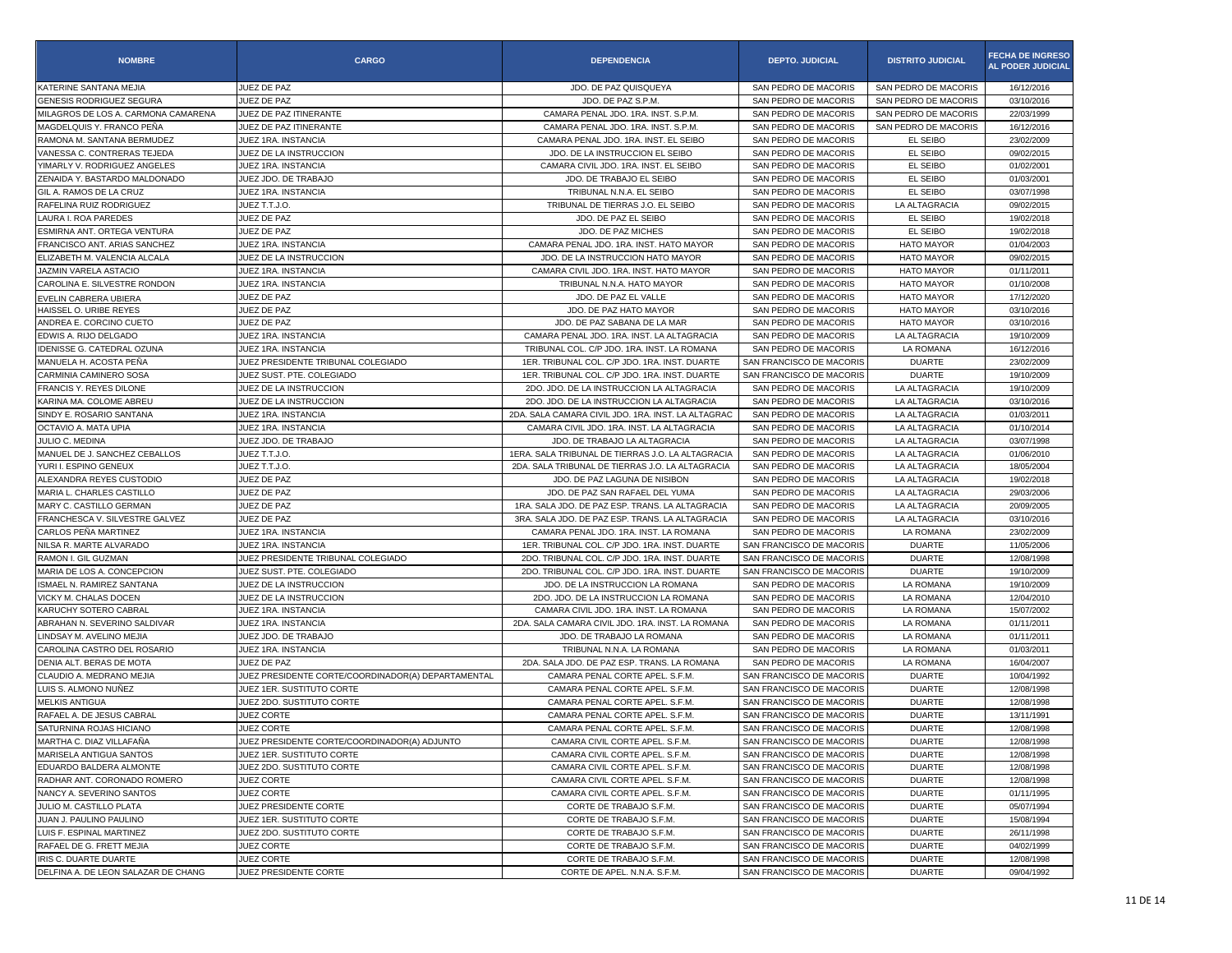| SANTIAGO R. CACERES CABRAL<br>JUEZ CORTE<br>CORTE DE APEL. N.N.A. S.F.M.<br>SAN FRANCISCO DE MACORIS<br><b>DUARTE</b>                                            | 04/02/1999<br>07/09/1998 |
|------------------------------------------------------------------------------------------------------------------------------------------------------------------|--------------------------|
|                                                                                                                                                                  |                          |
| JUEZ CORTE<br>MIRTA F. DUARTE MENA<br>CORTE DE APEL. N.N.A. S.F.M.<br>SAN FRANCISCO DE MACORIS<br><b>DUARTE</b>                                                  |                          |
| LUZ C. MARTE VILLA<br>JUEZ CORTE<br>CORTE DE APEL. N.N.A. S.F.M.<br>SAN FRANCISCO DE MACORIS<br><b>DUARTE</b>                                                    | 12/08/1998               |
| JUEZ CORTE<br>TRIBUNAL EJEC. SANCION ADOLES. S.F.M.<br>SAN FRANCISCO DE MACORIS<br>RAFAEL MATIAS RODRIGUEZ<br><b>DUARTE</b>                                      | 09/04/1992               |
| GREGORIO CORDERO MEDINA<br>JUEZ PRESIDENTE CORTE<br>TRIBUNAL SUPERIOR DE TIERRAS DPTO, NORESTE<br>SAN FRANCISCO DE MACORIS<br><b>DUARTE</b>                      | 22/10/1998               |
| JUEZ CORTE<br>TRIBUNAL SUPERIOR DE TIERRAS DPTO. NORESTE<br>RAMON E. YNOA PEÑA<br>SAN FRANCISCO DE MACORIS<br><b>DUARTE</b>                                      | 12/08/1998               |
| JUEZ CORTE<br>HECTOR B. DE JESUS CABRAL<br>TRIBUNAL SUPERIOR DE TIERRAS DPTO. NORESTE<br>SAN FRANCISCO DE MACORIS<br><b>DUARTE</b>                               | 30/04/1987               |
| LUIS ML. MARTINEZ MARMOLEJOS<br>JUEZ CORTE<br>TRIBUNAL SUPERIOR DE TIERRAS DPTO. NORESTE<br>SAN FRANCISCO DE MACORIS<br><b>DUARTE</b>                            | 27/01/1988               |
| JUEZ CORTE<br>TRIBUNAL SUPERIOR DE TIERRAS DPTO. NORESTE<br>MIGUELINA VARGAS SANTOS<br>SAN FRANCISCO DE MACORIS<br><b>DUARTE</b>                                 | 03/10/2000               |
| ARELIS CAMACHO CACERES<br>JUEZ 1RA. INSTANCIA<br>2DA. SALA CAMARA PENAL JDO. 1RA. INST. DUARTE<br>SAN FRANCISCO DE MACORIS<br><b>DUARTE</b>                      | 19/10/2009               |
| YUDELKA BURET MARCANO<br>2DO. TRIBUNAL COL. C/P JDO. 1RA. INST. DUARTE<br>SAN FRANCISCO DE MACORIS<br><b>DUARTE</b><br>JUEZ 1RA. INSTANCIA                       | 01/11/2011               |
| SALMA BONILLA ACOSTA<br>JUEZ PRESIDENTE TRIBUNAL COLEGIADO<br>TRIBUNAL COL. C/P JDO. 1RA. INST. MARIA T.S.<br>SAN FRANCISCO DE MACORIS<br>MARIA TRINIDAD SANCHEZ | 12/08/1998               |
| ERIBERTO LUIS JOHNSON<br>JUEZ SUST. PTE. COLEGIADO<br>TRIBUNAL COL. C/P JDO. 1RA. INST. MARIA T.S.<br>SAN FRANCISCO DE MACORIS<br>MARIA TRINIDAD SANCHEZ         | 20/03/2000               |
| JUEZ 1RA. INSTANCIA<br>SAN FRANCISCO DE MACORIS<br>AMANDA N. TEJADA HERNANDEZ<br>TRIBUNAL COL. C/P JDO. 1RA. INST. MARIA T.S.<br>MARIA TRINIDAD SANCHEZ          | 01/06/2009               |
| BENECIA ALT. ROJAS CRUZ<br>JUEZ SUST. PTE. COLEGIADO<br>TRIBUNAL COL. C/P JDO. 1RA. INST. PUERTO PLATA<br>PUERTO PLATA<br>PUERTO PLATA                           | 18/10/1990               |
| JOSE J. JIMENEZ SANCHEZ<br>TRIBUNAL COL. C/P JDO. 1RA. INST. PUERTO PLATA<br>JUEZ 1RA. INSTANCIA<br>PUERTO PLATA<br>PUERTO PLATA                                 | 01/03/2011               |
| JUEZ DE LA INSTRUCCION<br>1ER. JDO. DE LA INSTRUCCION DUARTE<br>SAN FRANCISCO DE MACORIS<br>ISOLINA PERALTA CONTRERAS<br><b>DUARTE</b>                           | 01/11/2011               |
| ARGENTINA ALT. TEJADA TEJADA<br>JUEZ DE LA INSTRUCCION<br>2DO. JDO. DE LA INSTRUCCION DUARTE<br>SAN FRANCISCO DE MACORIS<br><b>DUARTE</b>                        | 09/02/2015               |
| JUEZ DE LA INSTRUCCION<br>OFIC. JUDICIAL SERV. ATENC. PERMANENTE S.F.M.<br>JOSEFINA N. DIAZ MARTE<br>SAN FRANCISCO DE MACORIS<br><b>DUARTE</b>                   | 03/05/1999               |
| BARBARA I. RODRIGUEZ NOLASCO<br>JUEZ EJEC. DE LA PENA<br>TRIBUNAL EJEC. DE LA PENA DUARTE<br>SAN FRANCISCO DE MACORIS<br><b>DUARTE</b>                           | 03/10/2016               |
| ANTONIA ROSARIO VENTURA<br>JUEZ 1RA. INSTANCIA<br>1RA. SALA CAMARA CIVIL JDO. 1RA. INST. DUARTE<br>SAN FRANCISCO DE MACORIS<br><b>DUARTE</b>                     | 14/10/2002               |
| 2DA, SALA CAMARA CIVIL JDO, 1RA, INST, DUARTE<br>VALENTINA MARTE ALVARADO<br>JUEZ 1RA. INSTANCIA<br>SAN FRANCISCO DE MACORIS<br><b>DUARTE</b>                    | 01/12/2005               |
| JUAN Y. CONCEPCION GUILLEN<br>JUEZ JDO. DE TRABAJO<br>JDO. DE TRABAJO DUARTE<br>SAN FRANCISCO DE MACORIS<br><b>DUARTE</b>                                        | 12/08/1998               |
| JUEZ 1RA. INSTANCIA<br><b>INDHIRA PAULINO POLANCO</b><br>SALA CIVIL TRIBUNAL N.N.A. DUARTE<br>SAN FRANCISCO DE MACORIS<br><b>DUARTE</b>                          | 14/10/2002               |
| DARVIN LOPEZ<br>JUEZ 1RA. INSTANCIA<br>SALA PENAL TRIBUNAL N.N.A. DUARTE<br>SAN FRANCISCO DE MACORIS<br><b>DUARTE</b>                                            | 01/12/2011               |
| 1RA, SALA TRIBUNAL DE TIERRAS J.O. DUARTE<br>NERY ALT. LUNA GARCIA<br>JUEZ T.T.J.O.<br>SAN FRANCISCO DE MACORIS<br><b>DUARTE</b>                                 | 09/04/1992               |
| ANA M. ROSARIO CASTELLANOS<br>JUEZ COORDINADOR<br>2DA. SALA TRIBUNAL DE TIERRAS J.O. DUARTE<br>SAN FRANCISCO DE MACORIS<br><b>DUARTE</b>                         | 04/06/1991               |
| VICTOR A. YNOA GOMEZ<br>JUEZ DE PAZ<br>JDO. DE PAZ ARENOSO<br>SAN FRANCISCO DE MACORIS<br><b>DUARTE</b>                                                          | 31/03/2017               |
| JUEZ DE PAZ<br>JDO. DE PAZ HOSTOS<br>SAN FRANCISCO DE MACORIS<br><b>DUARTE</b><br>JANNY MALDONADO REYNOSO                                                        | 05/05/2015               |
| YUDELKA M. DE LEON POZO<br>JUEZ DE PAZ<br>JDO. DE PAZ LAS GUARANAS<br>SAN FRANCISCO DE MACORIS<br><b>DUARTE</b>                                                  | 03/10/2016               |
| ROGY DEL C. FIGUEROA TAVERAS<br>JUEZ DE PAZ<br>JDO. DE PAZ VILLA RIVAS<br>SAN FRANCISCO DE MACORIS<br><b>DUARTE</b>                                              | 31/03/2017               |
| JUEZ DE PAZ<br>ANA M. GOMEZ JIMENEZ<br>1RA. SALA JDO. DE PAZ ESP. TRANS. DUARTE<br>SAN FRANCISCO DE MACORIS<br><b>DUARTE</b>                                     | 16/12/2016               |
| ANDRES REYNOSO SANTANA<br>JUEZ 1RA. INSTANCIA<br>CAMARA PENAL JDO. 1RA. INST. HERMANAS MIRABAL<br>SAN FRANCISCO DE MACORIS<br>HERMANAS MIRABAL                   | 12/08/1998               |
| MANUEL ANT. CARELA LOPEZ<br>JUEZ DE LA INSTRUCCION<br>JDO. DE LA INSTRUCCION HERMANAS MIRABAL<br>SAN FRANCISCO DE MACORIS<br><b>HERMANAS MIRABAL</b>             | 07/04/2008               |
| JUAN C. JOSE PASCUAL<br>JUEZ 1RA. INSTANCIA<br>CAMARA CIVIL JDO. 1RA. INST. HERMANAS MIRABAL<br>SAN FRANCISCO DE MACORIS<br>HERMANAS MIRABAL                     | 01/11/2011               |
| <b>ANTONIO ML, LOPEZ</b><br>JUEZ T.T.J.O.<br>TRIBUNAL DE TIERRAS J.O. HERMANAS MIRABAL<br>SAN FRANCISCO DE MACORIS<br><b>HERMANAS MIRABAL</b>                    | 03/03/2003               |
| JUEZ DE PAZ<br>BIANNELYS M. MARTINEZ CALVO<br>JDO. DE PAZ HERMANAS MIRABAL<br>SAN FRANCISCO DE MACORIS<br><b>HERMANAS MIRABAL</b>                                | 03/10/2016               |
| FELICIA NUÑEZ DE JESUS<br>JUEZ DE PAZ<br>JDO. DE PAZ TENARES<br>SAN FRANCISCO DE MACORIS<br>HERMANAS MIRABAL                                                     | 22/06/2006               |
| JUEZ DE PAZ<br>ELIZABETH CEPEDA MUÑOZ<br>JDO. DE PAZ VILLA TAPIA<br>SAN FRANCISCO DE MACORIS<br><b>HERMANAS MIRABAL</b>                                          | 19/02/2018               |
| DIOGENES DAMASO MERCEDES<br>JUEZ PRESIDENTE TRIBUNAL COLEGIADO<br>TRIBUNAL COL. C/P JDO. 1RA. INST. S.J.M.<br>SAN JUAN DE LA MAGUANA<br>SAN JUAN DE LA MAGUANA   | 01/11/2011               |
| ANGELICA MA. CALDERON MOLINA<br>TRIBUNAL COL. C/P JDO. 1RA. INST. S.J.M.<br>SAN JUAN DE LA MAGUANA<br>JUEZ 1RA. INSTANCIA<br>SAN JUAN DE LA MAGUANA              | 16/12/2016               |
| RAFAEL D. LOZANO<br>JUEZ PRESIDENTE TRIBUNAL COLEGIADO<br>TRIBUNAL COL. C/P JDO. 1RA. INST. MONTE CRISTI<br><b>MONTE CRISTI</b><br><b>MONTE CRISTI</b>           | 11/02/1998               |
| LUZ M. SANTOS ALONZO<br>JUEZ DE LA INSTRUCCION<br>2DO. JDO. DE LA INSTRUCCION MARIA TRINIDAD SANCHEZ<br>SAN FRANCISCO DE MACORIS<br>MARIA TRINIDAD SANCHEZ       | 03/10/2016               |
| JUEZ DE LA INSTRUCCION<br>JDO. DE LA INSTRUCCION MARIA TRINIDAD SANCHEZ<br>JHOAN ML. VARGAS RODRIGUEZ<br>SAN FRANCISCO DE MACORIS<br>MARIA TRINIDAD SANCHEZ      | 01/11/2010               |
| NIURCA DE LA CRUZ LEON<br>JUEZ 1RA. INSTANCIA<br>CAMARA CIVIL JDO.1RA. INST. MARIA TRINIDAD SANCHEZ<br>SAN FRANCISCO DE MACORIS<br>MARIA TRINIDAD SANCHEZ        | 12/08/1998               |
| LUIS A. TAVERAS MARTE<br>TRIBUNAL DE TIERRAS J.O. MARIA TRINIDAD SANCHEZ<br>SAN FRANCISCO DE MACORIS<br>JUEZ T.T.J.O.<br>MARIA TRINIDAD SANCHEZ                  | 01/03/2011               |
| JUEZ DE PAZ<br>JDO. DE PAZ CABRERA<br>SAN FRANCISCO DE MACORIS<br>MARIA TRINIDAD SANCHEZ<br>RUTH E. GARCIA CRUZ                                                  | 17/12/2020               |
| JUEZ DE PAZ<br>SAN FRANCISCO DE MACORIS<br>MARIA TRINIDAD SANCHEZ<br>MARTHA M. JAVIER CEDANO<br>JDO. DE PAZ MARIA TRINIDAD SANCHEZ                               | 19/02/2018               |
| EDWARD J. SOTO SOTO<br>JUEZ 1RA. INSTANCIA<br>CAMARA PENAL JDO. 1RA. INST. SAMANA<br>SAN FRANCISCO DE MACORIS<br>SAMANA                                          | 09/02/2015               |
| DILCIA DE PEÑA GREEN<br>JUEZ DE LA INSTRUCCION<br>2DO. JDO. DE LA INSTRUCCION SAMANA<br>SAN FRANCISCO DE MACORIS<br>SAMANA                                       | 13/01/2010               |
| MODESTO AMARANTE PEÑA<br>JUEZ 1RA. INSTANCIA<br>CAMARA CIVIL JDO. 1RA. INST. SAMANA<br>SAN FRANCISCO DE MACORIS<br>SAMANA                                        | 09/02/2015               |
| HARDYS Y. WILLMORE KING<br>JUEZ T.T.J.O.<br>TRIBUNAL DE TIERRAS J.O. SAMANA<br>SAN FRANCISCO DE MACORIS<br>SAMANA                                                | 03/10/2016               |
| JUEZ DE PAZ<br>JDO. DE PAZ SANCHEZ<br>SAN FRANCISCO DE MACORIS<br>SAMANA<br>WILTON O. PEGUERO RODRIGUEZ                                                          | 16/12/2014               |
| <b>JUAN SUARDI GARCIA</b><br>JUEZ PRESIDENTE CORTE/COORDINADOR(A) DEPARTAMENTAL<br>CORTE DE APEL, PUERTO PLATA<br>PUERTO PLATA<br>PUERTO PLATA                   | 21/09/1998               |
| XIOMARA A. TINEO REYES<br>JUEZ 1ER. SUSTITUTO CORTE<br>CORTE DE APEL. PUERTO PLATA<br>PUERTO PLATA<br>PUERTO PLATA                                               | 18/09/1998               |
| FRANCISCO A. SANCHEZ<br>JUEZ 2DO. SUSTITUTO CORTE<br>CORTE DE APEL. PUERTO PLATA<br>PUERTO PLATA<br>PUERTO PLATA                                                 | 17/10/1989               |
| MIGUELINA DE JS. BEARD GOMEZ<br>JUEZ CORTE/COORDINADOR(A) ADJUNTO<br>PUERTO PLATA<br>PUERTO PLATA<br>CORTE DE APEL. PUERTO PLATA                                 | 21/09/1998               |
| MANUEL UREÑA MARTINEZ<br>JUEZ CORTE<br>CORTE DE APEL. PUERTO PLATA<br>PUERTO PLATA<br>PUERTO PLATA                                                               | 06/11/1987               |
| JOSE ANT. NUÑEZ<br>JUEZ 1RA. INSTANCIA<br>CAMARA PENAL JDO. 1RA. INST. PUERTO PLATA<br>PUERTO PLATA<br>PUERTO PLATA                                              | 01/12/2005               |
| MERCEDES M. REYES JEREZ<br>JUEZ SUST. PTE. COLEGIADO<br>TRIBUNAL COL. C/P JDO. 1RA. INST. MONTE CRISTI<br>MONTE CRISTI<br>MONTE CRISTI                           | 19/10/2009               |
| DAYANARA Y. PERALTA JAQUEZ<br>JUEZ 1RA. INSTANCIA<br>TRIBUNAL COL. C/P JDO. 1RA. INST. DAJABON<br>MONTE CRISTI<br><b>DAJABON</b>                                 | 19/01/2009               |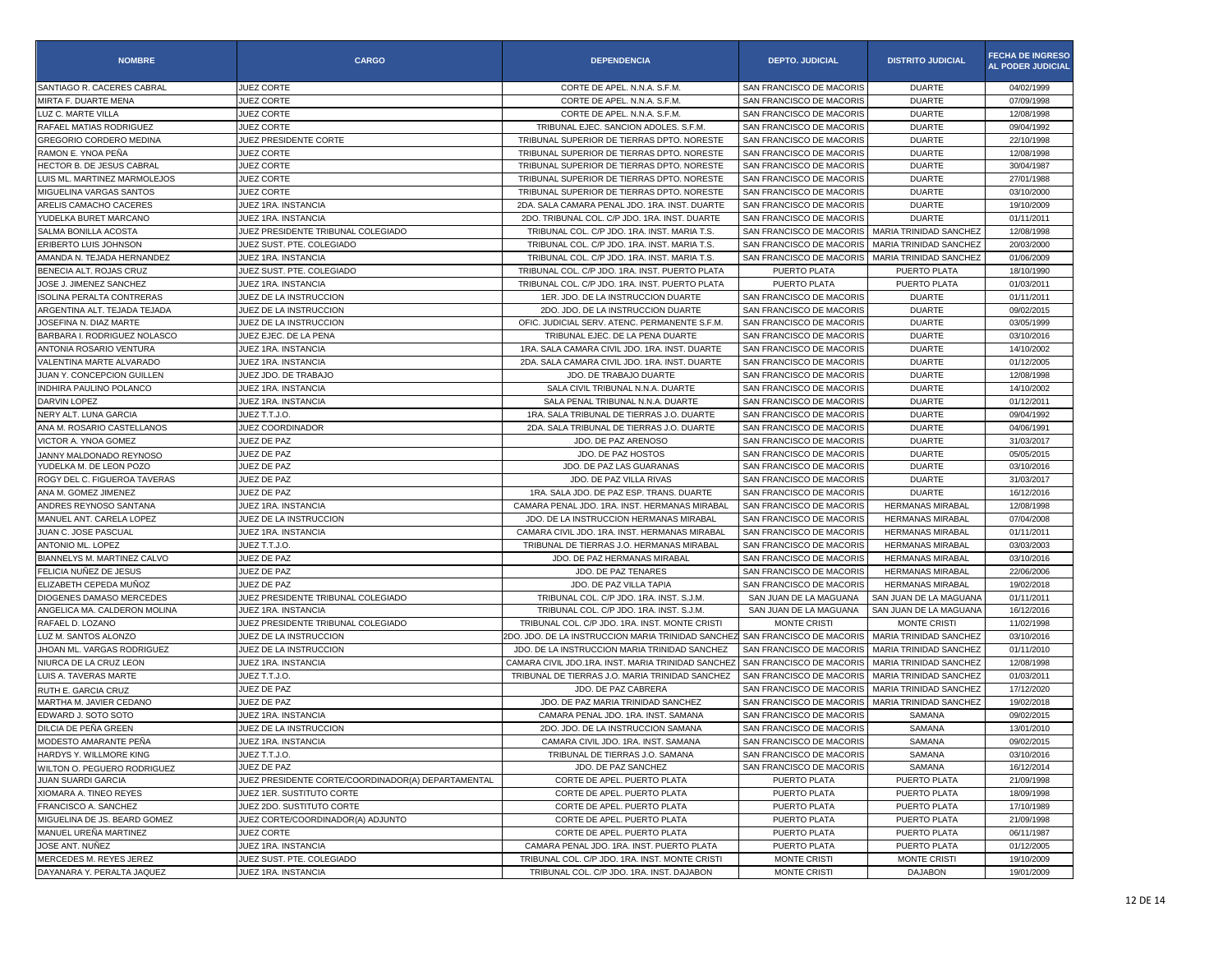| <b>NOMBRE</b>                    | <b>CARGO</b>                                       | <b>DEPENDENCIA</b>                                 | <b>DEPTO. JUDICIAL</b>   | <b>DISTRITO JUDICIAL</b> | <b>FECHA DE INGRESO</b><br>AL PODER JUDICIAL |
|----------------------------------|----------------------------------------------------|----------------------------------------------------|--------------------------|--------------------------|----------------------------------------------|
| KATIA E. NEBOT RODRIGUEZ         | JUEZ PRESIDENTE TRIBUNAL COLEGIADO                 | TRIBUNAL COL. C/P JDO. 1RA. INST. DAJABON          | <b>MONTE CRISTI</b>      | <b>DAJABON</b>           | 14/10/2002                                   |
| PASCUAL FCO. ABREU VALENZUELA    | JUEZ COORDINADOR                                   | 1ER. JDO. DE LA INSTRUCCION PUERTO PLATA           | PUERTO PLATA             | PUERTO PLATA             | 01/10/2014                                   |
| ROMALDY MARCELINO HENRIQUEZ      | JUEZ DE LA INSTRUCCION                             | 1ER. JDO. DE LA INSTRUCCION PUERTO PLATA           | PUERTO PLATA             | PUERTO PLATA             | 26/04/2010                                   |
| ROSALVA M. FRANCISCO PARRA       | JUEZ DE LA INSTRUCCION                             | 2DO. JDO. DE LA INSTRUCCION PUERTO PLATA           | PUERTO PLATA             | PUERTO PLATA             | 17/06/2010                                   |
| PEDRO R. ULLOA MORA              | JUEZ EJEC. DE LA PENA                              | TRIBUNAL EJEC, DE LA PENA PUERTO PLATA             | PUERTO PLATA             | PUERTO PLATA             | 09/04/1992                                   |
| NASSIN E. OVALLE ESTEVEZ         | JUEZ PTE.CAMARA CIVIL C. JDO.1ERA. INST.           | 1RA, SALA CAMARA CIVIL JDO, 1RA, INST, PUERTO PLAT | PUERTO PLATA             | PUERTO PLATA             | 01/09/2006                                   |
| ADRIANA M. VASQUEZ JIMENEZ       | JUEZ 1RA. INSTANCIA                                | 2DA. SALA CAMARA CIVIL JDO. 1RA. INST. PUERTO PLAT | PUERTO PLATA             | PUERTO PLATA             | 01/10/2014                                   |
| GERMAN A. MARTINEZ MARTINEZ      | JUEZ JDO. DE TRABAJO                               | JDO. DE TRABAJO PUERTO PLATA                       | PUERTO PLATA             | PUERTO PLATA             | 23/02/2009                                   |
| ONASIS E. PELEGRIN PELEGRIN      | JUEZ 1RA. INSTANCIA                                | TRIBUNAL N.N.A. PUERTO PLATA                       | PUERTO PLATA             | PUERTO PLATA             | 17/09/1998                                   |
| GLENY L. RODRIGUEZ TORIBIO       | JUEZ T.T.J.O.                                      | TRIBUNAL DE TIERRAS J.O. PUERTO PLATA              | PUERTO PLATA             | PUERTO PLATA             | 27/11/2008                                   |
| MADELINE GENAO VALDEZ            | JUEZ DE PAZ                                        | JDO. DE PAZ GUANANICO                              | PUERTO PLATA             | PUERTO PLATA             | 01/12/2011                                   |
| JENNY A. MARTINEZ RIVERA         | JUEZ DE PAZ                                        | JDO. DE PAZ IMBERT                                 | PUERTO PLATA             | PUERTO PLATA             | 19/02/2018                                   |
| JULIO C. ARAUJO DIAZ             | JUEZ DE PAZ                                        | JDO. DE PAZ LOS HIDALGOS                           | PUERTO PLATA             | PUERTO PLATA             | 01/12/2004                                   |
| JEISON E. VALDEZ PIÑA            | JUEZ DE PAZ                                        | JDO. DE PAZ LUPERON                                | PUERTO PLATA             | PUERTO PLATA             | 26/06/2012                                   |
| FRANCHESCA M. TEJADA VENTURA     | JUEZ DE PAZ                                        | JDO. DE PAZ PUERTO PLATA                           | PUERTO PLATA             | PUERTO PLATA             | 28/09/2009                                   |
| REYE RODRIGUEZ RODRIGUEZ         | JUEZ DE PAZ                                        | JDO. DE PAZ SOSUA                                  | PUERTO PLATA             | PUERTO PLATA             | 16/12/2016                                   |
| GLADYS L. DE LOS SANTOS GONZALEZ | JUEZ DE PAZ                                        | JDO. DE PAZ VILLA ISABELA                          | PUERTO PLATA             | PUERTO PLATA             | 31/03/2017                                   |
| MARITZA SUERO SENCION            | JUEZ PRESIDENTE CORTE                              | CAMARA PENAL CORTE APEL. S.J.M.                    | SAN JUAN DE LA MAGUANA   | SAN JUAN DE LA MAGUANA   | 09/04/1992                                   |
| ANA M. ACOSTA COLLADO            | JUEZ 1ER. SUSTITUTO CORTE                          | CAMARA PENAL CORTE APEL. S.J.M.                    | SAN JUAN DE LA MAGUANA   | SAN JUAN DE LA MAGUANA   | 15/04/1998                                   |
| ARSENIO ALCANTARA PEREZ          | JUEZ 2DO. SUSTITUTO CORTE                          | CAMARA PENAL CORTE APEL. S.J.M.                    | SAN JUAN DE LA MAGUANA   | SAN JUAN DE LA MAGUANA   | 15/05/1998                                   |
| JOSE M. GARCIA MATEO             | <b>JUEZ CORTE</b>                                  | CAMARA PENAL CORTE APEL. S.J.M.                    | SAN JUAN DE LA MAGUANA   | SAN JUAN DE LA MAGUANA   | 05/07/1994                                   |
| PAULA OLIVERO ENCARNACION        | JUEZ CORTE                                         | CAMARA PENAL CORTE APEL, S.J.M.                    | SAN JUAN DE LA MAGUANA   | SAN JUAN DE LA MAGUANA   | 15/05/1998                                   |
| MANUEL ANT. RAMIREZ SUZAÑA       | JUEZ PRESIDENTE CORTE/COORDINADOR(A) DEPARTAMENTAL | CAMARA CIVIL CORTE APEL. S.J.M.                    | SAN JUAN DE LA MAGUANA   | SAN JUAN DE LA MAGUANA   | 12/05/1998                                   |
| MILTON E. CASTILLO CASTILLO      | JUEZ 1ER. SUSTITUTO CORTE                          | CAMARA CIVIL CORTE APEL. S.J.M.                    | SAN JUAN DE LA MAGUANA   | SAN JUAN DE LA MAGUANA   | 28/05/1998                                   |
| <b>ERNESTO RAMIREZ MENDEZ</b>    | JUEZ 2DO. SUSTITUTO CORTE                          | CAMARA CIVIL CORTE APEL. S.J.M.                    | SAN JUAN DE LA MAGUANA   | SAN JUAN DE LA MAGUANA   | 15/05/1998                                   |
| LOIDA DE LA ROSA BELTRE          | JUEZ CORTE                                         | CAMARA CIVIL CORTE APEL. S.J.M.                    | SAN JUAN DE LA MAGUANA   | SAN JUAN DE LA MAGUANA   | 15/05/1998                                   |
| ROMANA AQUINO CEPEDA             | JUEZ CORTE/COORDINADOR(A) ADJUNTO                  | CAMARA CIVIL CORTE APEL. S.J.M.                    | SAN JUAN DE LA MAGUANA   | SAN JUAN DE LA MAGUANA   | 16/06/1992                                   |
| DANTE A. ALMONTE ARACENA         | JUEZ 1RA. INSTANCIA                                | CAMARA PENAL JDO. 1RA. INST. S.J.M                 | SAN JUAN DE LA MAGUANA   | SAN JUAN DE LA MAGUANA   | 19/10/2009                                   |
| YISSEL B. SOTO PEÑA              | JUEZ SUST. PTE. COLEGIADO                          | 2DO. TRIBUNAL COL. C/P JDO. 1RA. INST. D.N         | DISTRITO NACIONAL        | <b>DISTRITO NACIONAL</b> | 09/11/1999                                   |
| <b>CLARIBEL NIVAR ARIAS</b>      | JUEZ 2DO.SUST, PTE, JDO. 1ERA, INSTANCIA           | 2DO. TRIBUNAL COL. C/P JDO. 1RA. INST. D.N.        | <b>DISTRITO NACIONAL</b> | <b>DISTRITO NACIONAL</b> | 11/12/2002                                   |
| ANGEL V. HERNANDEZ CORDERO       | JUEZ DE LA INSTRUCCION                             | 1ER. JDO. DE LA INSTRUCCION S.J.M                  | SAN JUAN DE LA MAGUANA   | SAN JUAN DE LA MAGUANA   | 31/03/2017                                   |
| VIAMERCA O. RUIZ SEPULVEDA       | JUEZ DE LA INSTRUCCION                             | 2DO. JDO. DE LA INSTRUCCION S.J.M.                 | SAN JUAN DE LA MAGUANA   | SAN JUAN DE LA MAGUANA   | 31/03/2017                                   |
| LETICIA C. GONZALEZ PEREZ        | JUEZ EJEC. DE LA PENA                              | TRIBUNAL EJEC. DE LA PENA S.J.M.                   | SAN JUAN DE LA MAGUANA   | SAN JUAN DE LA MAGUANA   | 31/03/2017                                   |
| CLEURY J. TEJADA ROMERO          | JUEZ 1RA. INSTANCIA                                | CAMARA CIVIL JDO. 1RA. INST. S.J.M.                | SAN JUAN DE LA MAGUANA   | SAN JUAN DE LA MAGUANA   | 15/05/2000                                   |
| CECILIA PIÑA BELLO               | JUEZ 1RA. INSTANCIA                                | TRIBUNAL N.N.A. S.J.M.                             | SAN JUAN DE LA MAGUANA   | SAN JUAN DE LA MAGUANA   | 07/04/2008                                   |
| <b>ERNESTO CASILLA REYES</b>     | JUEZ T.T.J.O.                                      | TRIBUNAL DE TIERRAS J.O. S.J.M.                    | SAN JUAN DE LA MAGUANA   | SAN JUAN DE LA MAGUANA   | 07/04/2008                                   |
| SAULY D. GONZALEZ DEL ROSARIO    | JUEZ DE PAZ                                        | JDO. DE PAZ BOHECHIO                               | SAN JUAN DE LA MAGUANA   | SAN JUAN DE LA MAGUANA   | 02/12/2014                                   |
| CESAR A. QUEZADA PEÑA            | JUEZ DE LA INSTRUCCION                             | JDO. DE LA INSTRUCCION ELIAS PIÑA                  | SAN JUAN DE LA MAGUANA   | ELIAS PIÑA               | 31/03/2017                                   |
| EDWARD A. GERONIMO SANCHEZ       | JUEZ 1RA. INSTANCIA                                | JDO. DE 1RA. INST. ELIAS PIÑA                      | SAN JUAN DE LA MAGUANA   | ELIAS PIÑA               | 19/02/2018                                   |
| ISABEL A. REYES MUÑOZ            | JUEZ DE PAZ                                        | JDO. DE PAZ BANICA                                 | SAN JUAN DE LA MAGUANA   | ELIAS PIÑA               | 17/12/2020                                   |
| LUIS ML. MARTE LEONARDO          | JUEZ DE PAZ                                        | JDO. DE PAZ JUAN SANTIAGO                          | SAN JUAN DE LA MAGUANA   | <b>ELIAS PIÑA</b>        | 17/12/2020                                   |
| BLAURY LUCIANO FERRERAS          | JUEZ 1RA. INSTANCIA                                | JDO. DE 1RA. INST. LAS MATAS DE FARFAN             | SAN JUAN DE LA MAGUANA   | LAS MATAS DE FARFAN      | 19/02/2018                                   |
| JOHAN M. MEDINA POLANCO          | JUEZ DE PAZ                                        | JDO. DE PAZ EL CERCADO                             | SAN JUAN DE LA MAGUANA   | LAS MATAS DE FARFAN      | 17/12/2020                                   |
| ARLENY M. CABRAL THEN            | JUEZ PRESIDENTE CORTE/COORDINADOR(A) DEPARTAMENTAL | CORTE DE APEL. MONTE CRISTI                        | <b>MONTE CRIST</b>       | <b>MONTE CRIST</b>       | 10/02/1998                                   |
| ANA E. JIMENEZ VENTURA           | JUEZ 1ER. SUSTITUTO CORTE                          | CORTE DE APEL. MONTE CRISTI                        | <b>MONTE CRISTI</b>      | <b>MONTE CRISTI</b>      | 13/11/1991                                   |
| GLADYS J. CEPIN GRULLON          | JUEZ 2DO, SUSTITUTO CORTE                          | CORTE DE APEL, MONTE CRISTI                        | <b>MONTE CRISTI</b>      | <b>MONTE CRISTI</b>      | 13/11/1991                                   |
| MARITZA M. REYNOSO               | JUEZ CORTE                                         | CORTE DE APEL. MONTE CRISTI                        | MONTE CRISTI             | MONTE CRISTI             | 10/09/1990                                   |
| AURA ALT. GENAO PEREZ            | <b>JUEZ CORTE</b>                                  | CORTE DE APEL. MONTE CRISTI                        | <b>MONTE CRISTI</b>      | <b>MONTE CRISTI</b>      | 12/02/1998                                   |
| OSVALDO CASTILLO                 | JUEZ 2DO.SUST. PTE. JDO. 1ERA. INSTANCIA           | 2DO. TRIBUNAL COL. C/P JDO. 1RA. INST. SANTIAGO    | <b>SANTIAGO</b>          | <b>SANTIAGO</b>          | 17/09/1998                                   |
| JOSE R. DE ASIS BURGOS           | JUEZ 1ER. SUST. PTE. JDO. 1ERA. INSTANCIA          | 3ER. TRIBUNAL COL. C/P JDO. 1RA. INST. SANTIAGO    | SANTIAGO                 | <b>SANTIAGO</b>          | 17/09/1998                                   |
| MYRKARLA RODRIGUEZ MEJIA         | JUEZ EJEC. DE LA PENA                              | TRIBUNAL EJEC. DE LA PENA MONTE CRISTI             | MONTE CRISTI             | MONTE CRISTI             | 11/05/2007                                   |
| ANA V. RODRIGUEZ SOCIAS          | JUEZ 1RA. INSTANCIA                                | TRIBUNAL N.N.A. MONTE CRISTI                       | MONTE CRISTI             | MONTE CRISTI             | 27/04/1998                                   |
| RAMONA O. HERNANDEZ FERREIRA     | JUEZ T.T.J.O.                                      | TRIBUNAL DE TIERRAS J.O. MONTE CRISTI              | <b>MONTE CRISTI</b>      | <b>MONTE CRISTI</b>      | 12/02/1998                                   |
| WENDY C. TAVAREZ PUELLO          | JUEZ DE PAZ                                        | JDO. DE PAZ CASTAÑUELAS                            | <b>MONTE CRISTI</b>      | <b>MONTE CRISTI</b>      | 17/12/2020                                   |
| PABLO IMBERT ROSARIO             | JUEZ DE PAZ                                        | JDO. DE PAZ LAS MATAS DE SANTA CRUZ                | MONTE CRISTI             | MONTE CRISTI             | 06/09/1999                                   |
| EDISON R. CASTRO GUERRA          | JUEZ DE PAZ                                        | JDO. DE PAZ PEPILLO SALCEDO                        | <b>MONTE CRISTI</b>      | MONTE CRISTI             | 17/12/2020                                   |
| YAKELMA REINOSO CAMACHO          | JUEZ DE PAZ                                        | JDO. DE PAZ VILLA VASQUEZ                          | MONTE CRISTI             | MONTE CRISTI             | 17/12/2020                                   |
| SERGIO A. FURCAL                 | JUEZ PTE.CAMARA PENAL JDO. DE 1ERA. INST           | 1ER. TRIBUNAL COL. C/P JDO. 1RA. INST. SANTIAGO    | SANTIAGO                 | SANTIAGO                 | 12/02/1998                                   |
| JAKAYRA VERAS GARCIA             | JUEZ PRESIDENTE TRIBUNAL COLEGIADO                 | TRIBUNAL COL. C/P JDO. 1RA. INST. PUERTO PLATA     | PUERTO PLATA             | PUERTO PLATA             | 01/09/2006                                   |
| CESAR D. NUÑEZ MARTINEZ          | JUEZ DE LA INSTRUCCION                             | JDO. DE LA INSTRUCCION DAJABON                     | MONTE CRISTI             | <b>DAJABON</b>           | 12/02/1998                                   |
| RISEL PEÑA MOREL                 | JUEZ DE PAZ                                        | JDO. DE PAZ DAJABON                                | MONTE CRISTI             | <b>DAJABON</b>           | 17/12/2020                                   |